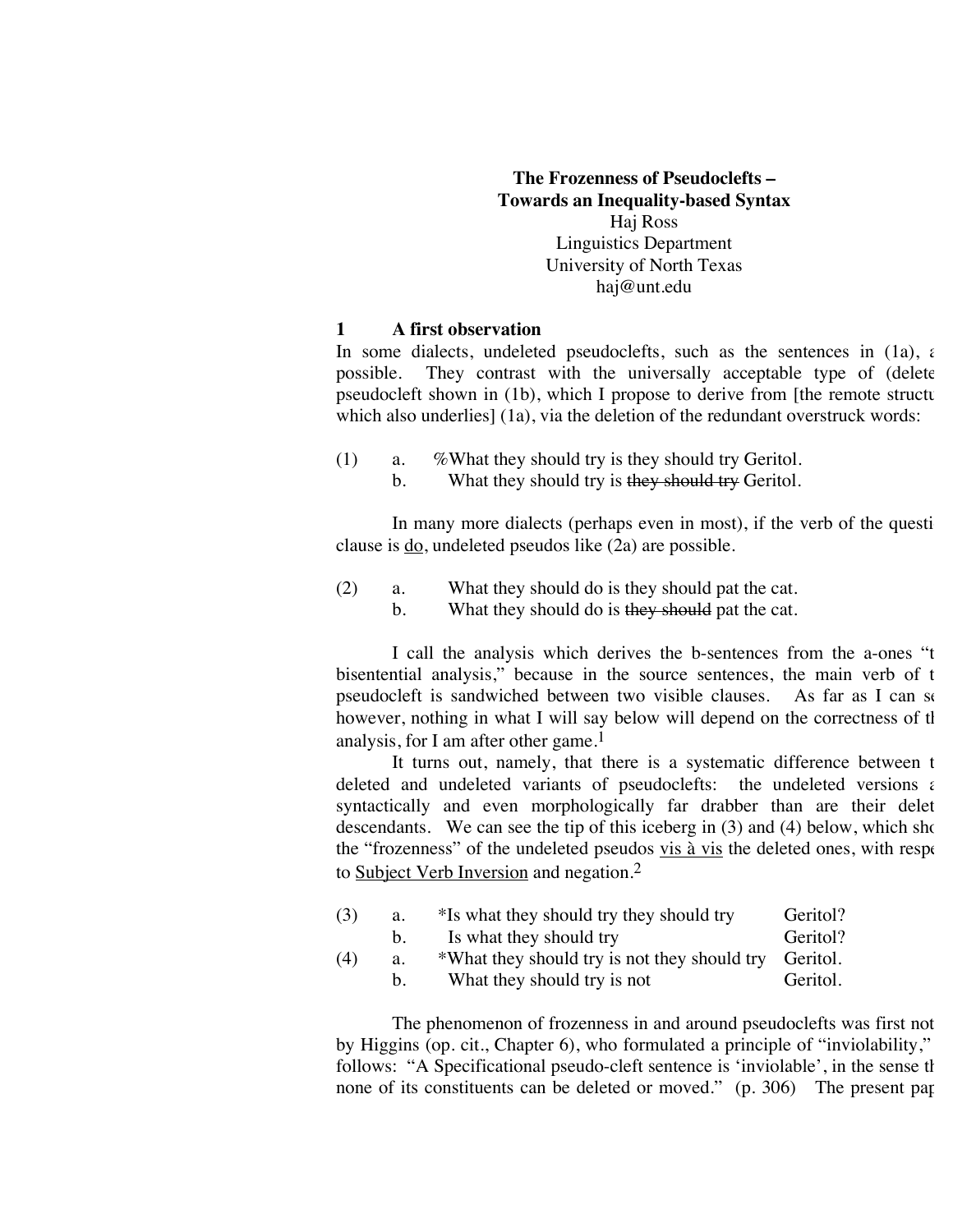should be seen as an attempt at fine-tuning this fundamental understanding. T short form of my work could be summed up succinctly: we need to squishi<br>Higgins' notion of inviolability. (The term "squish" means something li (The term "squish" means something li "gradient," or "fuzzy" – cf. Ross (1973b, 1974a, b) for more details)

Higgins observes that even for some forms of deleted pseudoclefts, the are no questions (Higgins, op. cit., p. 302) or negations (ibid, p. 321). ungrammaticality of  $(3a)$  and  $(4a)$  would be accounted for if they were also to analyzed as being forms of pseudoclefts, and thus subject to the inviolabil principle. However, even among deleted pseudoclefts, not all pseudos beha identically with respect to the same processes. If we consider negation, i example, though it is true that the full word not can be inserted into  $(1)$ [repeated for convenience as  $(5a)$ ] and into  $(2b)$ , producing  $(5b)$ ,

| (5) | What they should try is not | Geritol.     |
|-----|-----------------------------|--------------|
|     | What they should do is not  | pat the cat. |

I find, if I try to contract not to n't, that the latter sentence is distinctly  $\mathbf k$ palatable than the former.

| (6) | What they should try isn't | Geritol.     |
|-----|----------------------------|--------------|
| ≥   | ?What they should do isn't | pat the cat. |

When one opens the box that arises out of the difference between  $(5)$  and  $(6)$ huge and dazzlingly complex structure emerges. It is this structure that it is the work of this paper to make an initial exploration of.

Let me insert a brief comment about grammaticality judgements. What plan to do in this paper and henceforth is to prefix each sentence with two kin of evaluations: the first is my own assessment (seasoned with the results asking around as much as possible) as to the acceptability of the sentence, as standard. But I will also prefix a sentence with an inequality sign – " $\geq$ " (or " $\leq$ Actually, as will appear as we proceed, it is a bit misleading to say that the " symbol is a prefix – really, it is a betweenfix. It will always link the grammaticalities of two sentences, in the way which I describe immediate below. The interpretation of "≥" in (6) is straightforward: I am making the cla that there are three types of speakers' judgements with respect to these sentence three possible groups of what we might call "grammaticality dialects." The are described in (7): the three in (7a) - (7c) are possible – but not the fourth (7d).

- (7) a. Some speakers may find both of the sentences in (6) completely grammatical.
	- b. Some speakers may find both of the sentences in (6) completely ungrammatical.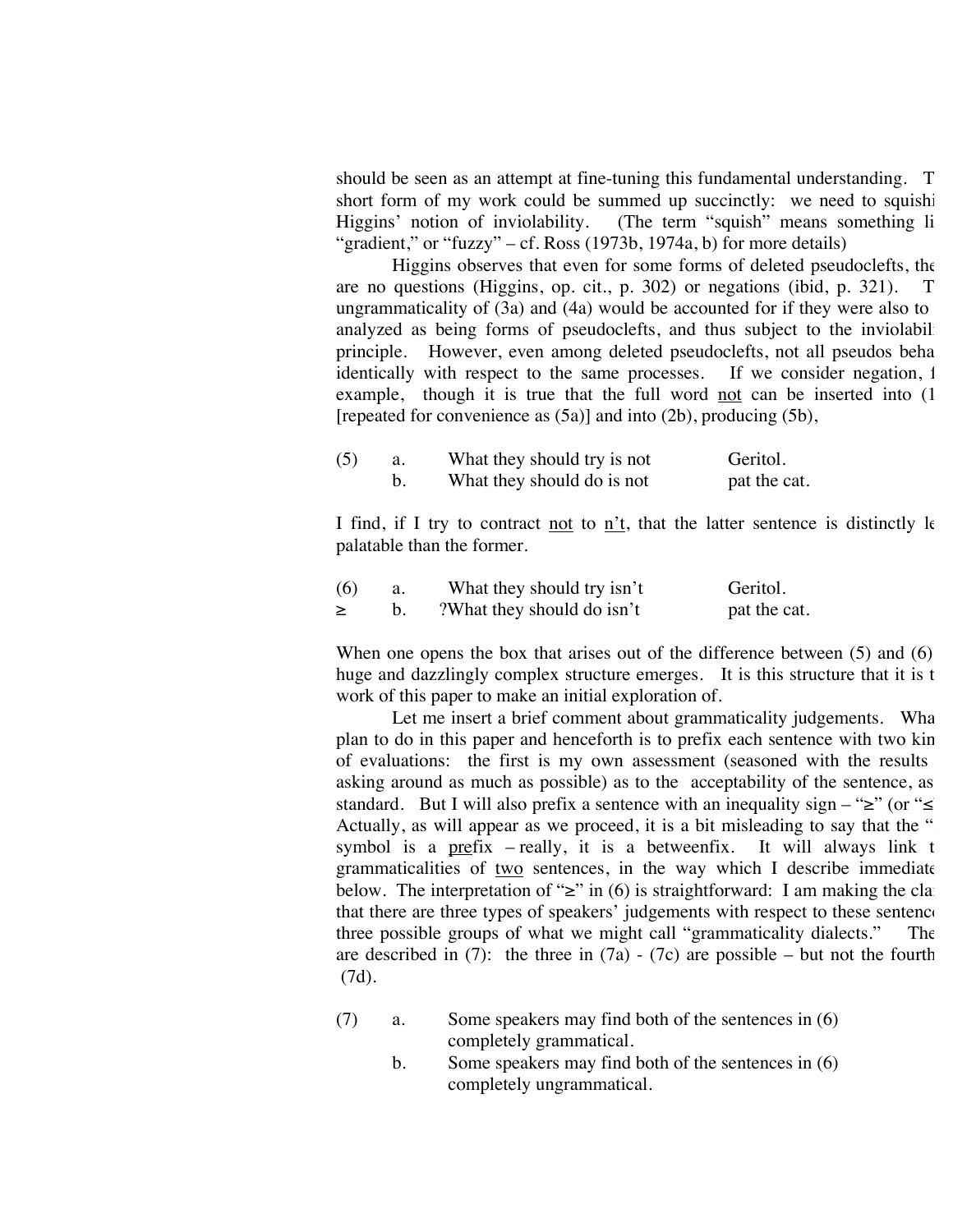- c. Some speakers may find (6a) better than (6b), by only a bit, or by a lot, or by anything in between.
- d. No speakers may find (6b) better than (6a).

I am not saying that it is uninteresting to attempt a finer-grained analysis, and to search for explanations as to why speakers fall into these three groups, if two speakers are both in group  $(6c)$ , why one hears a huge difference and t other only a tiny one. I am suggesting that we leave such matters for the future that we try to free ourselves from the huge data bogs in which we have be wallowing for decades, when we become enmired in competing statements of the form, "well, for  $me$ , ...."

However, do not take me to be claiming that there are no diale differences – for some speakers find (8) fine and others find it unthinkable.

(8) Brent may can help you.

I do assert, however, that whatever a subpopulation of speakers feels about  $(8)$  – how their evaluations cluster around one or more means – is of less interest than trying to find, with respect to other sentences, such as (9),

(9) Brent might could help you.

how their acceptabilities are related to that of  $(8)$ . In fact, I believe the correction inequality judgement here to be that shown in (10):

 $(10)$   $(9) \geq (8)$ 

That is, I have come to feel that the so-called "double modal dialect" is not a monolith – that there is a spectrum, a rainbow of possibilities, around the doul modal constructions, and that some people are further into it than others. A that the first job of one who wishes to describe the facts is to get the inequalities right. After that (Herculean/Sisyphusian?) task has been completed, we will ha time to look at things with a higher resolution.

Let no one think that the decision to focus on what we might  $c$ "inequality data," or perhaps, to use a term familiar from several long tradition to wit, "implicational data," is something to do around the edges of "pure" synt (whatever that might be); that for the core, we will continue with business usual. No. One of the purposes of this paper is to show that a construction which is the subject of a number of stirring debates in the most formal theoretical circles (cf. Heycock and Kroch (1998), den Dikken, Meinunger a Wilder (1998), Schlenker (2000) and Williams (1997) for recent discussion some of the issues) – our very own pseudocleft – manifests exactly such rainbow face.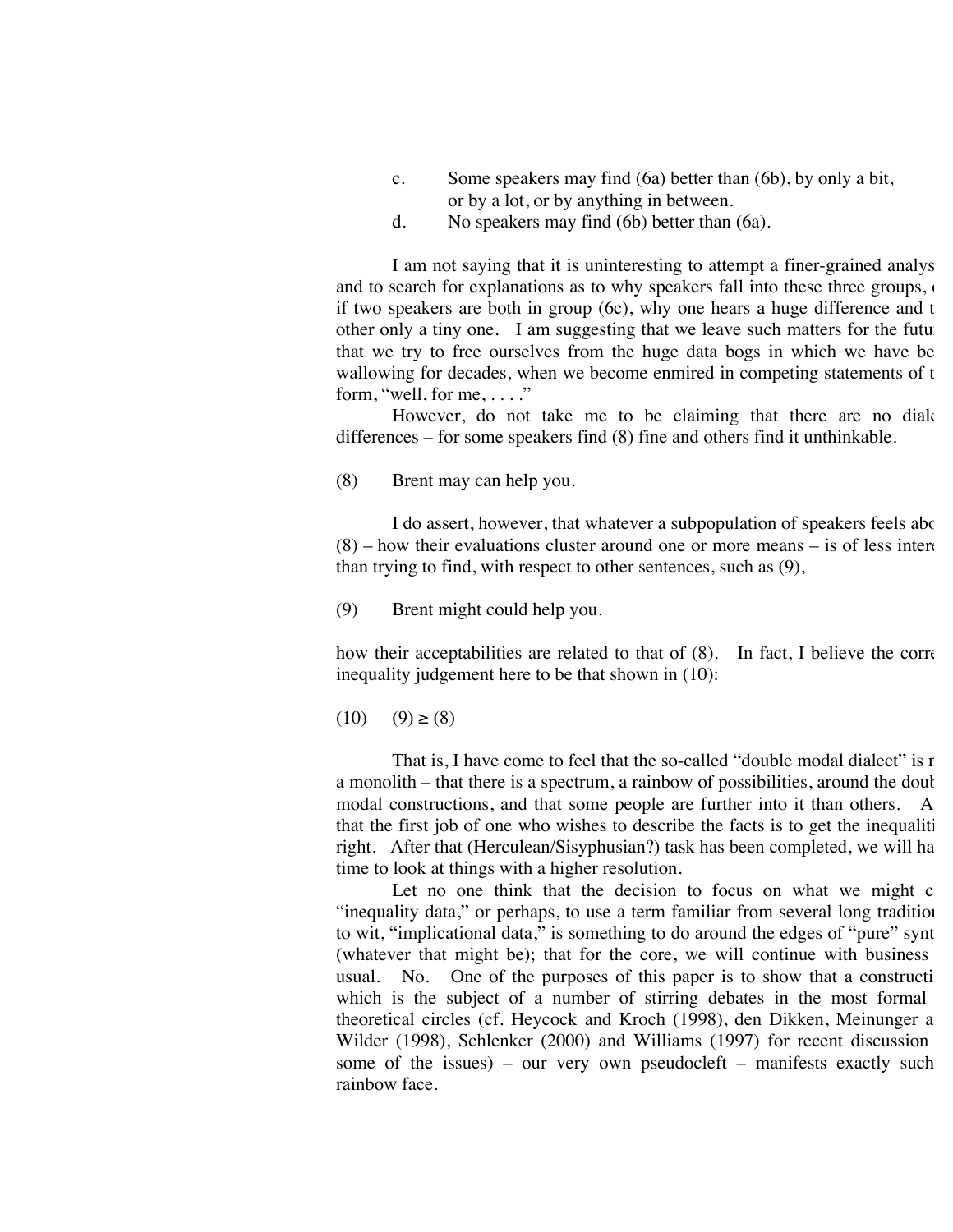I want, in short, to show that "the pseudocleft construction" is as much a misnomer as is "the double modal dialect." In both cases, I think it can be se that we are dealing with squishy, fuzzy, gradient entities. Which is no copout, claim too vague to be tested. On the contrary, as will emerge below, with respectively to the pseudocleft family of constructions, there are limitless ways in which falsify the implicational analysis, to which I now turn.

#### **2 A proposed implicational hierarchy of pseudoclefts**

In the bisentential analysis, how are the two clauses in the copular sandwi related to each other? I would like to claim that the  $w$ h-clause is a question, a that what follows it in remote structure is the clause which answers this questic. I take my lead for the first of these claims, that the wh-clause is a question, from the fundamental insights due to Bob Faraci (cf. Faraci (1971)). While all of the four arguments that Faraci advances for this claim can now be challenged, there another argument that I know of that seems to me unanswerable, as of now, least.

One point on which I believe all syntacticians are in agreement is t proposal that any (English) clause which contains two  $wh$ -words is a questic and not a free relative. There is an interesting fact about the answers to multiple wh-questions in English: if there are <u>n</u> question words in the question,  $n \ge 2$ , then the answer must have at least two n-tuples in it – a single one sounds odd. If  $r =$ 1, a single answer is fine:

- (11) a. What did Michele order?
	- b. Michele ordered moussaka.

But as soon as we ask  $(12a)$ , we find  $(11b)$  to be only the beginning of satisfactory answer – such as (12b):

- (12) a. Who ordered what?
	- b. Michele ordered moussaka, and Yannis ordered spanakopita.

There are at least two languages that I have heard of  $-$  Malay and Japane – which can accept as answers to  $(12a)$  such single n-tuples as  $(11b)$ . Howev since I do not know what causes languages to vary on this issue, I will not further concerned with this wonderful topic in this paper. I mention the multip n-tuple issue only because of its relevance for the sentence which I am headi for the construction of – a pseudocleft which has a multiple  $w_h$ -question answer. The sentence which could answer such a multiple  $\frac{wh}{wh}$ -question would have to be coordinate, and, in order for it to be accepted by the largest number speakers, if it is to be an undeleted pseudocleft, the questioned verb would have be do.

A sentence that meets all of these requirements is (13):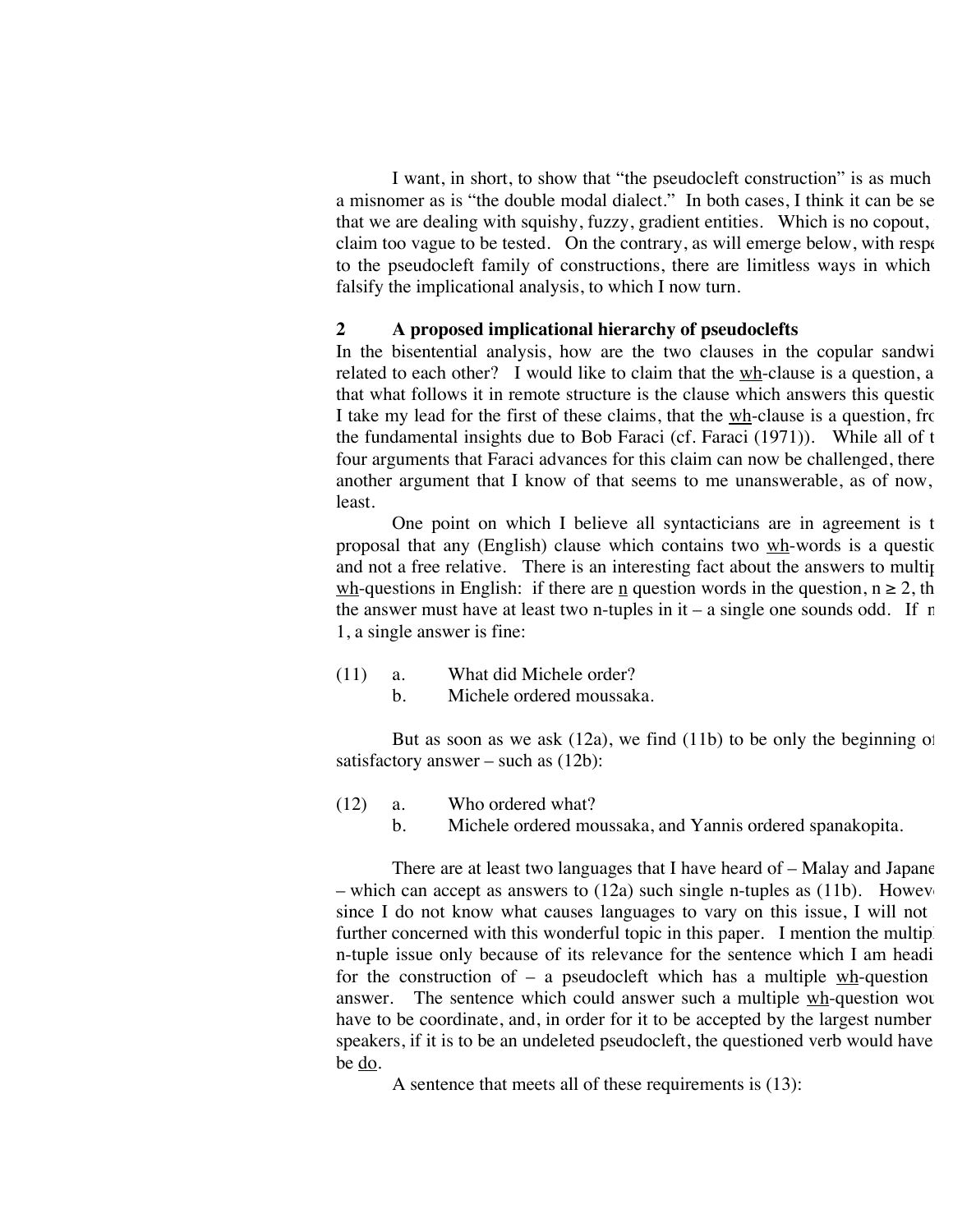### (13) %Who ordered what was Michele ordered moussaka, and Yannis (ordered) spanakopita.

from the existence of some speakers who accept which I conclude that pseudoclefts – at least some of them – must start with embedded questions. will, therefore, from now on, speak of the two sentences that flank the copula the remote structure of pseudoclefts as  $q$ uestion and  $q$ answer, respectively. A the "family of the pseudocleft construction," to call it something or other resembles what George Lakoff refers to as "a radial category," (cf. Lakoff (198<sup>7</sup>) though it seems to impose stronger implicational orderings than do su categories, if I understand them correctly), is outlined in part in (14):

#### (14) **An implicational hierarchy of pseudocleft foci**

There are (at least) the following seven types of pseudocleft sentence ordered with respect to the kind of answer (or focus) that they manifest after their copula. The earlier in the sequence a sentence type comes, the "stronger" it is, in any given context – the more syntactic load it can be flak it can take. That is, it must be the case for any construction  $c$  that grammaticality inequalities with respect to pseudoclefts appearing in  $c \in$ of the form Type  $m > 1$  Type n, where  $m < n$  in the ordering below.

|               | The <b>answer</b> (to the question) is a lexical NP:                                                                                                                                                                             |
|---------------|----------------------------------------------------------------------------------------------------------------------------------------------------------------------------------------------------------------------------------|
|               |                                                                                                                                                                                                                                  |
|               |                                                                                                                                                                                                                                  |
|               | What I thought is that you were a jerk.                                                                                                                                                                                          |
|               |                                                                                                                                                                                                                                  |
|               |                                                                                                                                                                                                                                  |
|               | The <b>answer</b> is a predicate nominal or an adjective phrase                                                                                                                                                                  |
|               | What I am is [a pro wrestler / proud of you].                                                                                                                                                                                    |
|               | The <b>answer</b> is an undeleted sentence, the deep object of $\epsilon$                                                                                                                                                        |
| What I did is | $\left[$ I patted the cat $\right]$ .                                                                                                                                                                                            |
|               | The <b>answer</b> is an undeleted sentence, the deep argument                                                                                                                                                                    |
|               |                                                                                                                                                                                                                                  |
| What I had is | [I had a book].                                                                                                                                                                                                                  |
|               | The <b>answer</b> is in the subject of an inverted undeleted                                                                                                                                                                     |
| sentence:     |                                                                                                                                                                                                                                  |
|               |                                                                                                                                                                                                                                  |
|               | What I had is <b>a book.</b><br>The <b>answer</b> is a complement clause:<br>The <b>answer</b> is a volitional verb phrase:<br>What I did is $(to)$ pat the cat.<br>any verb other than do:<br>[I had a book] is $[what I had].$ |

I will now proceed to investigate a number of constructions of Englishexamining them with an eye to seeing whether the fundamental inequalities (14) can be maintained. Before I do, however, one brief preview: Before I do, however, one brief preview: the implicational hierarchy of  $(14)$  is not only intended to govern the degree to whi every construction in English accepts pseudoclefts  $-$  I mean it also to ma typological predictions. That is, no language can manifest pseudoclefts of Typ without also manifesting those of all Type i,  $i < j$ . The number of languages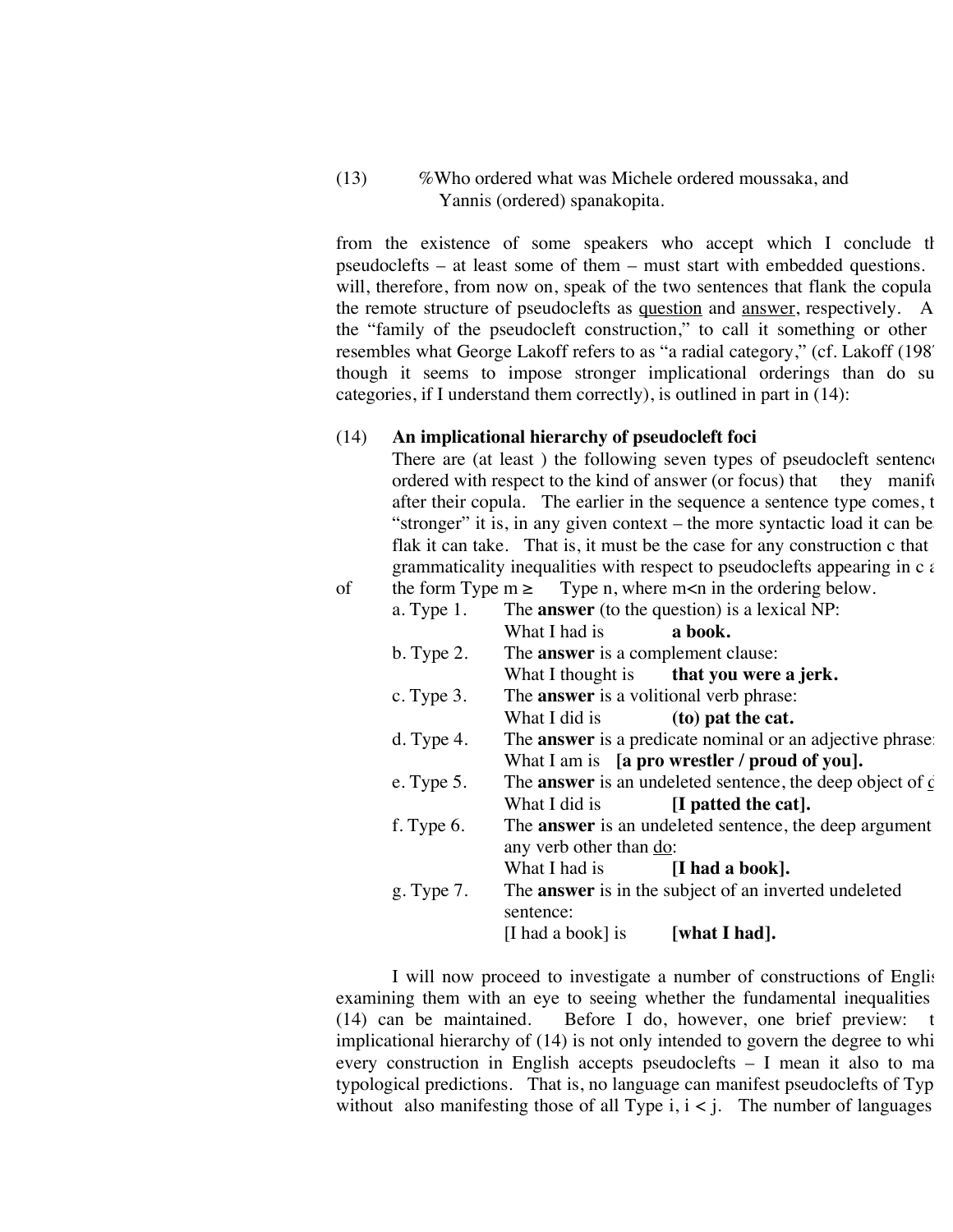which I can check this prediction is at present woefully small; I will return them after we first consider the data that we can discover among the construction of English.

### **3 How regular (copular) sentences behave**

In order to understand in what ways pseudocleft sentences are restricted in the syntactic turnings, let us take a look at the number of degrees of linguis freedom that a simple copular sentence has, so that we will have something as baseline. For our everyday sentence, let us use Max is a Martian.

In  $A$ , we see that our sentence can show up in three tenses (which is that space permits me to examine here), that it can be negated, that it can show as a subject or object complement of various types of predicates, and that it c show up even in tenseless that-clauses or after the one English verb who complement must appear in the subjunctive. In B, I have assembled a clutch 17 likely-looking syntactic processes to send our sentence through, and from of these tests it emerges unscathed, just as we would have hoped.

### A. Tenses, negation, types of complement

- (15) a. Max [is / was / will be] a Martian.
	- b. Max is not a Martian.  $\geq$  [*A Martian he is not.*]
	- ci. They think that Max is a Martian.
	- cii. That Max is a Martian is unusual.
	- di. I would hate it for Max to be a Martian.
	- dii. For Max to be a Martian would be unusual.
	- ei. I don't like Max being a Martian.
	- eii. Max being a Martian was unusual.
	- f. Max's being a Martian has caused pandemonium in LA.
	- g. That Max be a Martian is mandatory for state funding.
	- h. I wish that Max were a Martian.

### B. Processes

| (16) | a.             | Subject-Verb Inversion: |                                                               |
|------|----------------|-------------------------|---------------------------------------------------------------|
|      |                |                         | Is Max a Martian? $\geq$ Never was Max a Martian.             |
|      | b.             | Raising:                | I believe Max to be a Martian.                                |
|      | $\mathbf{c}$ . | Richard:                | It [looks / sounds / feels] like Max is a Martian. $\ddot{Y}$ |
|      |                |                         | Max [looks / sounds / feels] like he's a Martian.             |
|      | $\mathbf{d}$ . | To Be Then Not To Be:   |                                                               |
|      |                |                         | Max seems (to be) a charming Martian.                         |
|      |                |                         | With Max (being) a Martian, $\dots$                           |
|      | e.             | Sure-ing:               | It is sure that Max is a Martian. $\rightarrow$               |
|      |                |                         | Max [sure is $\ell$ is sure] a Martian.                       |
|      |                |                         |                                                               |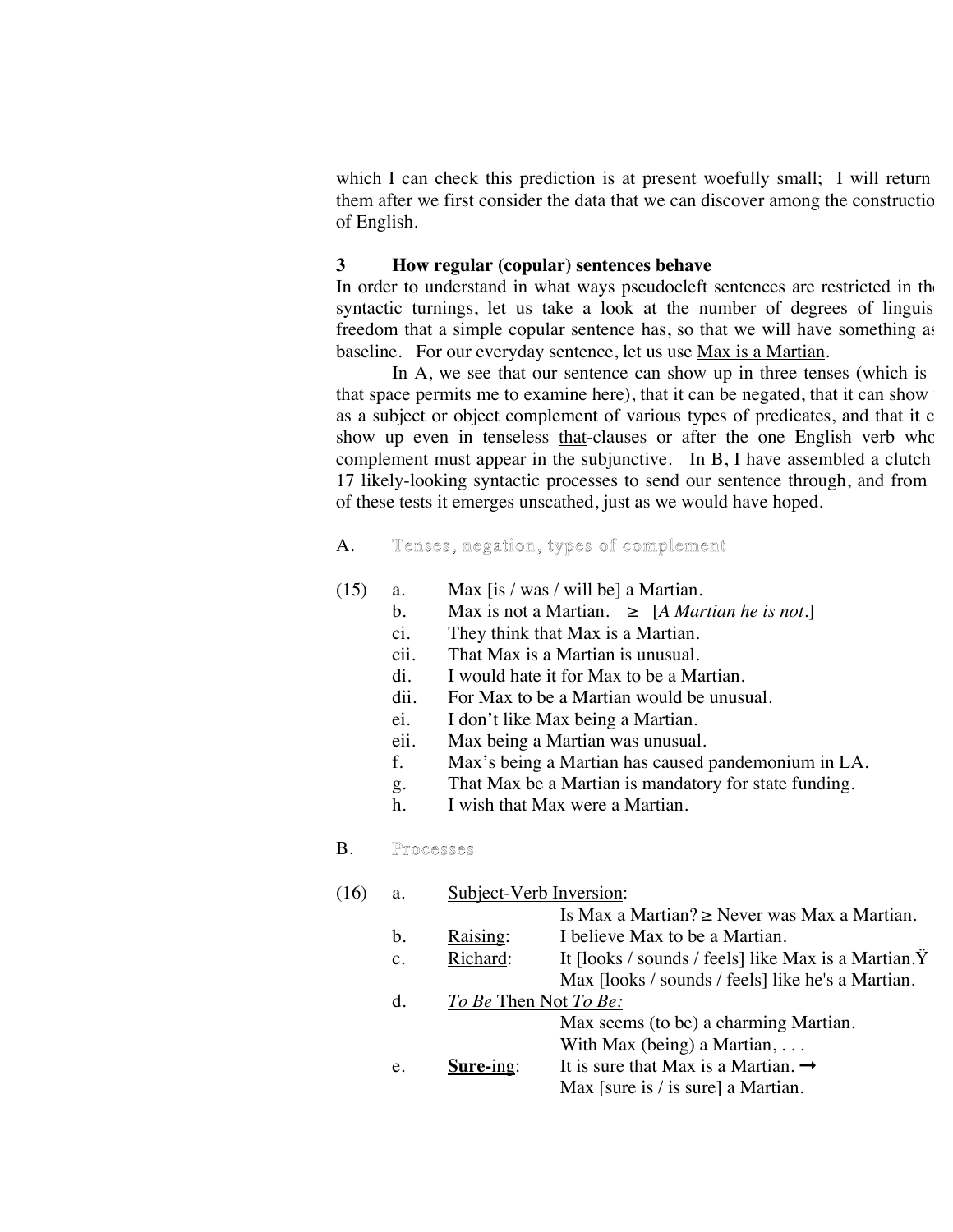f. Subjunctive **if**-Zap: If Max were a Martian, he could sell a few dozen of his eyes.  $\rightarrow$  Were Max a Martian, he could ...

### g. Coordination

- i. Conjunction Reduction: Max is a Martian and Al is a Martian.  $\rightarrow$  Max and Al are Martians.
	- ii. Respectively: Max and Sandra are Martian and Venusian, respectively.
	- iii. Right Node Raising: Max was a Martian, and Al will be a Martian.  $\rightarrow$  Max was, and Al will be, a Martian.
	- iv. Gapping: Max is a Martian, and Sandra (is) a Venusian.
- h. Rippings and Copyings
	- i. Clefting: It is Max  $[that / who]$  is a Martian.
	- ii. Heavy NP Shift: I believe all of your nephews to be Martians.  $\rightarrow$ 
		- I believe to be Martians all of your nephews.
	- iii. **Though**-Preposing: Though Max is a Martian, he plays chess well.  $\rightarrow$  Martian though Max is, he plays chess well.
	- iv. VP Preposing: They said that Max might be a Martian, and he may be a Martian.  $\rightarrow$  They said that Max might be a
		- Martian, and [be a Martian] $_{VP}$  he may.
	- v. Left Dislocation(s)
		- Max is a Martian.  $\rightarrow$  Max, he is a Martian.
		- Max is a Martian.  $\rightarrow$  A Martian, Max is that.
	- vi. Right Dislocation(s)
		- Max is a Martian.  $\rightarrow$  He is a Martian, Max.
		- Max is a Martian.  $\rightarrow$  Max is that a Martian.
- i. Anaphora

| <i>i.</i> VP Deletion   | Max is a Martian, and Sally is too.           |
|-------------------------|-----------------------------------------------|
| ii. Modifiability       | Max is [a Martian] $_{i}$ , [which] $_{i}$ he |
| by appositive<br>clause | has always wanted to be.                      |

#### **4 How pseudocleft copular sentences (mis)behave**

In this section, I will systematically replace our Martianity example with t seven types of pseudoclefts from the implicational ordering in  $(14)$ , commenting on particular examples only briefly, in case it seems called for. With some exceptions, the seven types worsen in the way  $(14)$  predicts that they should, we will see.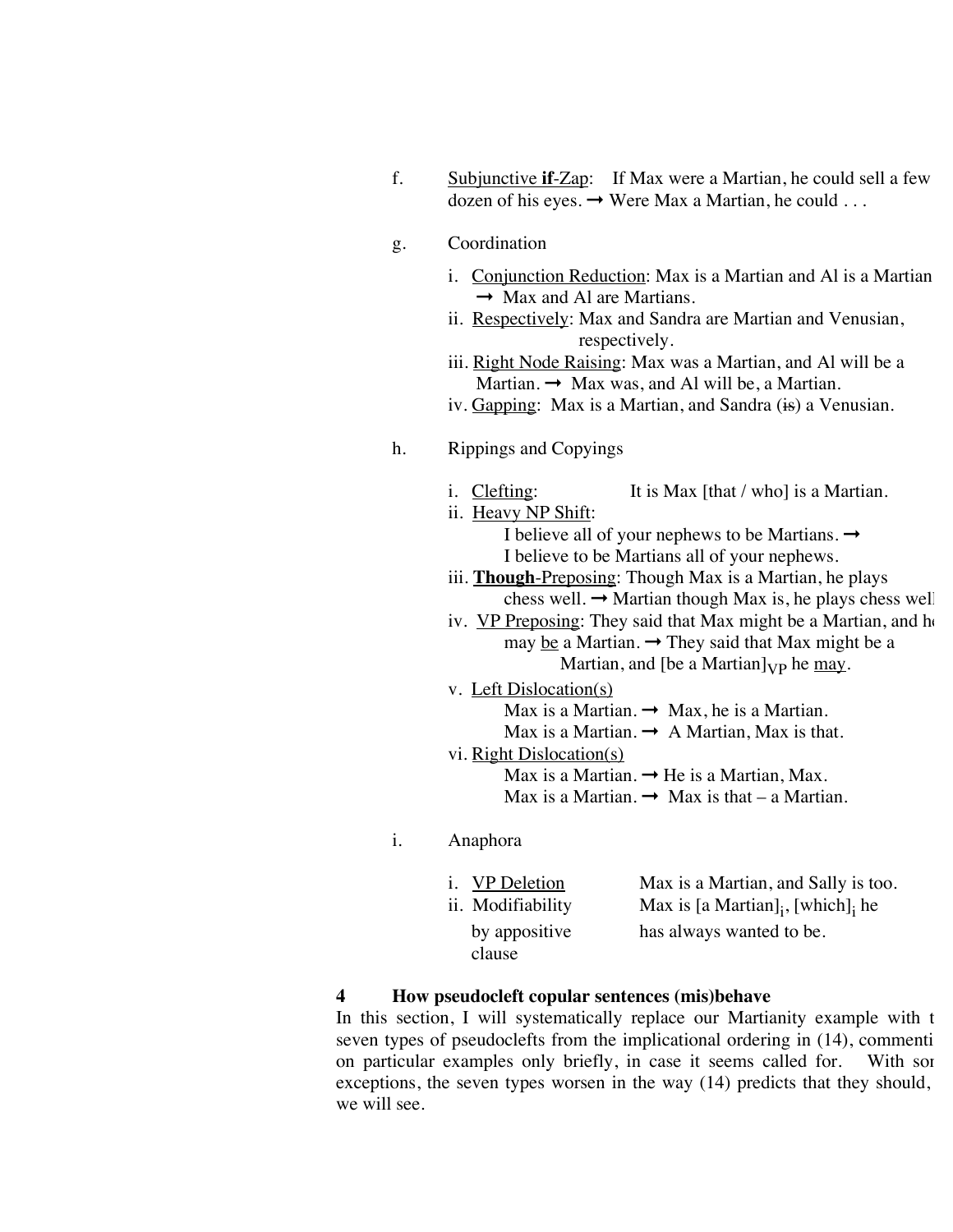### **4.1** Tenses, negation, types of complement

 $(17)$ 

We start our investigation of frozenness with a look at the extent to whi pseudoclefts permit a variety of tenses (cf. Higgins' excellent discussion of tl topic (Higgins, op. cit., p. 310ff.)). In general, changing the tense of a senten seems to impose a relatively small processing load on the speaker, for most of the 21 sentences which result from crossing the  $7$  types of pseudos of  $(14)$  with pa present, and future tense are grammatical. The present tense seems to always possible; I have found no ungrammatical pseudocleft whose defect seemed to traceable to the use of a present-tense copula. And the other favored case is 1 the tense of the copula to be the same as that of the verb of the clause from whi the  $wh$ -word that heads the question part of the pseudocleft has been extracted. Nonetheless, we see that this latter rule of tense concord breaks down below,  $(17a.4.iii)$ . For me, type 4 pseudoclefts cannot have a future tense copula. This unexplained ungrammaticality I have prefixed with a large "OW!," which is call attention to the fact that it (and othewrs like it, to follow) is a counterexamp<br>to the implicational hierarchy in  $(14)$ . This is so, because  $(17a.4.iii)$  is k to the implicational hierarchy in  $(14)$ . grammatical than the corresponding future tense version of a pseudocleft of more restricted kind – Type 5. Other than this case, the other 20 sentences (17a) have grammaticalities that are in line with the prediction of (14).

| a. Tenses       |                          |                                                                                                               |  |
|-----------------|--------------------------|---------------------------------------------------------------------------------------------------------------|--|
| 1.              | What I had<br>i.         | $\lceil \frac{\text{was}}{\text{is}} \rceil$ will be a book.                                                  |  |
|                 | ii.<br>What I have       | $\lceil \frac{k}{s} \right $ is / will be a book.                                                             |  |
|                 | iii.<br>What I will have | $\lceil \frac{k}{s} \cdot \text{was} / \text{is} / \text{will be} \rceil$ a book.                             |  |
| 2. i.<br>$\geq$ | What I thought           | [was / is / *will be] that you were a jerk                                                                    |  |
|                 | ii.<br>What I think      | $[*was/is/?will be] that you were a jer$                                                                      |  |
|                 | iii.                     | What I will think $\lceil \frac{k}{s} \right $ is / will be that you were a jerk                              |  |
| 3. i.<br>$\geq$ | What I did               | $\left[\begin{array}{c}\n\text{was} / \text{is} / \cdot \text{will be}\n\end{array}\right]$ (to) pat the cat. |  |
|                 | ii.<br>What I do         | $[*was / is / ?will be]$ (to) pat the cat.                                                                    |  |
|                 | iii.<br>What I will do   | $\lceil \frac{k}{s} \cdot \text{was} / \text{is} / \text{will be} \rceil$ *(to) pat the cat.                  |  |
| 4. i.<br>$\geq$ | What I was               | $\int$ was / is / *will be proud of you.                                                                      |  |
|                 | ii.<br>What I am         | $\lceil \frac{k}{2} \right $ as / is / *will be proud of you.                                                 |  |
| OW!             | iii.<br>What I will be   | $\lceil \frac{k}{2} \right $ as / is / *will be proud of you.                                                 |  |
| 5. i.<br>≥      | What I did               | $\int$ was / is / *will be] I patted the ca                                                                   |  |
|                 | ii.<br>What I do         | $[*was / is / *will be]$ I pat the cat.                                                                       |  |
|                 | iii.<br>What I will do   | $[*was / is /?will be]$ I will pat the c.                                                                     |  |
| 6. i.<br>≥      | What I had               | $\lceil$ was / is / *will be $\lceil$ had a book.                                                             |  |
|                 | ii.<br>What I have       | $\lceil \frac{k}{s} \right $ is / *will be I have a book.                                                     |  |
|                 |                          |                                                                                                               |  |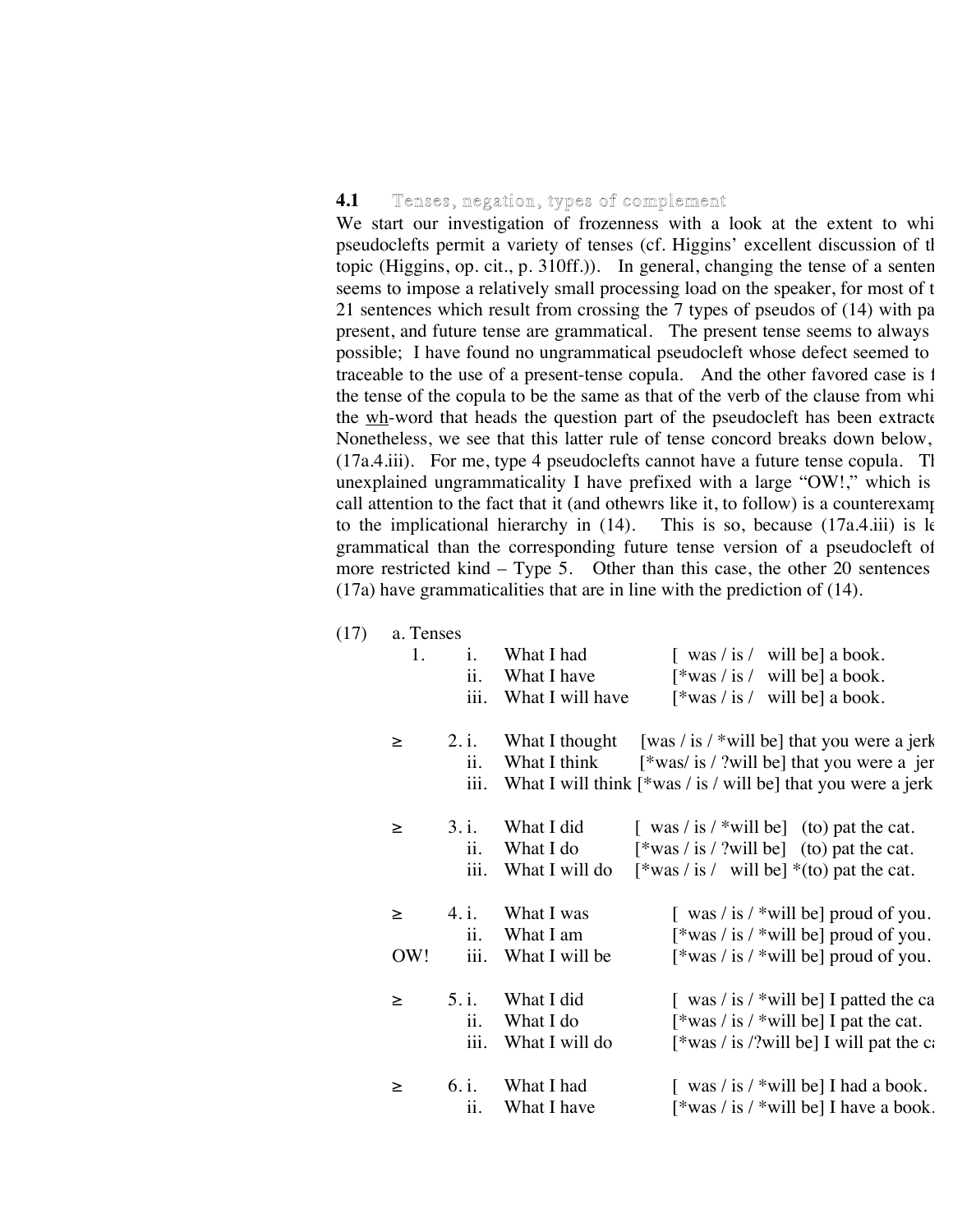iii. What I will have  $\left[\frac{1}{2} \text{ was } 1 \text{ is } 2 \text{?} \text{ will be} \right]$  I will have a boo

| $\geq$ | $7. i.$ I had a book | $\lceil \text{ was } / \text{ is } / \text{ will be} \rceil$ what I had.                             |  |
|--------|----------------------|------------------------------------------------------------------------------------------------------|--|
|        | ii. I have a book    | $\lceil \frac{k}{2} \right $ as / is / *will be what I have.                                         |  |
|        |                      | iii. I will have a book $\lceil \frac{*}{ws} \rceil$ is $\frac{?*}{\text{will be}}$ what I will have |  |

Moving now to the case of negation (I have continued to vary tense, addition), with respect to the first four types of pseudoclefts, the deleted ones, the picture is virtually unchanged from that which we have just examined in (17 But as soon as we try negating an undeleted pseudocleft, we run into a stone wall. This is our first clear taste of frozenness.

Note also that the rule which produces (under I have no idea wh pragmatic conditions) sentences like  $\overline{A}$  Martian Max is not, though it can st apply to Type 1 pseudoclefts (cf.  $(17b.1.iv)$ ), is solidly excluded for all other types.

- (17) b. Negation
	- 1. i. What I had [ was not / is not / ?will not be] a book.
		- ii. What I have [\*was not / is not / ?will not be] a book.
		- iii. What I will have [\*was not / is not / will not be] a book.
		- iv. A book what I had was not.
	- $\ge$  2. i. What I thought [ was not / is not / \*will not be] that you were a jerk.
		- ii. What I think [\*was not / is not / will not be] that you were a jerk.
		- iii. What I will think [\*was not / is not / will not be] that you were a jerk.

iv. \*That you were a jerk what I thought was not.

 $\geq$  3. i. What I did [ was not / is not / \*will not be] [to pat the cat]

- ii. What I do  $\left[\frac{1}{2} \text{ was not } \textit{i} \text{ is not } \textit{i} \text{ will not be}\right]$  [to pat the cat].
	- iii. What I am doing  $[$ \*was not / is not / \*will not be] [patting the cat].
	- iv. What I will do [\*was not / is not / will not be] [to pat the cat].

\*(\*To) pat the cat what I did was not.3

- $\geq$  4. i. What I was [ was not / is not / \*will not be] proud of you. ii. What I am  $[$ \*was not / is not / \*will not be] proud of you.
	- iii. What I will be  $\lceil \frac{*}{\text{was not}} \rceil$  is not  $\lceil \frac{?}{\text{will not be}} \rceil$ proud of you.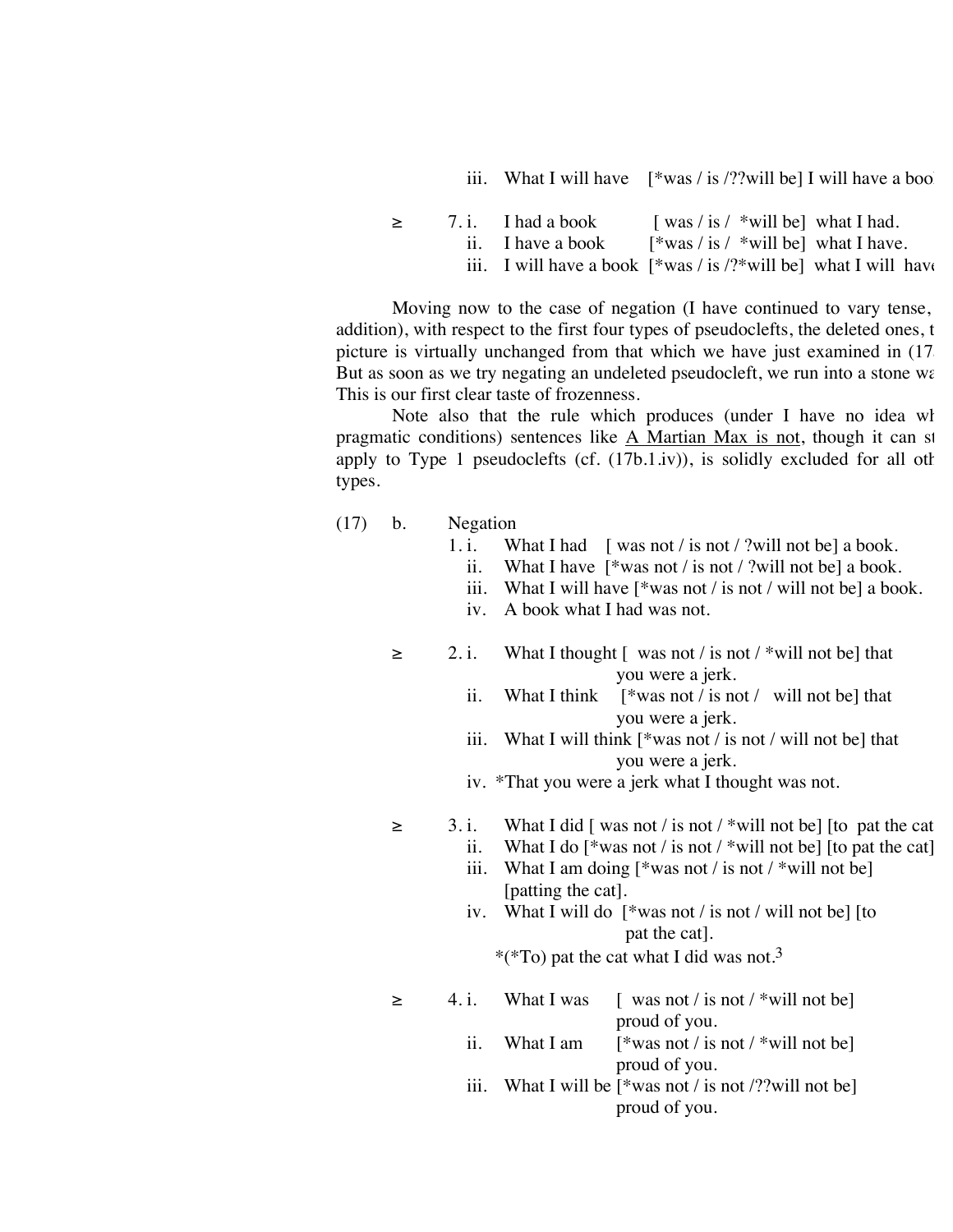iv. \*Proud of you what I was is not.

| ≥ | 5. i.              | What I did                                | [*was not / *is not / *will not be]                                                                                        |
|---|--------------------|-------------------------------------------|----------------------------------------------------------------------------------------------------------------------------|
|   |                    |                                           | [I patted the cat].                                                                                                        |
|   | ii.                | What I do                                 | [*was not / *is not / *will not be]                                                                                        |
|   |                    |                                           | [I pat the cat].                                                                                                           |
|   | iii.               | What I will do                            | [*was not / *is not / *will not be]                                                                                        |
|   |                    |                                           | [I will pat the cat].                                                                                                      |
|   |                    | iv.**I patted the cat what I did was not. |                                                                                                                            |
|   | 6. i.              |                                           |                                                                                                                            |
| ≥ |                    | What I had                                | [*was not / *is not / *will not be]                                                                                        |
|   |                    |                                           | [I had a book].                                                                                                            |
|   | ii.                | What I have                               | [*was not / *is not / *will not be]                                                                                        |
|   |                    |                                           | [I have a book].                                                                                                           |
|   | iii.               | What I will have                          | [*was not / *is not / *will not be]                                                                                        |
|   |                    |                                           | [I will have a book].                                                                                                      |
|   |                    | iv.**I had a book what I had was not.     |                                                                                                                            |
|   |                    |                                           |                                                                                                                            |
| ≥ | 7.1.               |                                           | I had a book $\left[$ *was not / *is not / *will not be                                                                    |
|   |                    | what I had.                               |                                                                                                                            |
|   | ii.                |                                           | I have a book $\int$ was not / * is not / * will not be                                                                    |
|   |                    | what I have.                              |                                                                                                                            |
|   | $\overline{111}$ . |                                           | I will have a book $\left[\frac{1}{2} \text{ was not } \frac{1}{2} \text{ is not } \frac{1}{2} \text{ will not be}\right]$ |
|   |                    |                                           | what I will have.                                                                                                          |
|   |                    | iv.**What I had I had a book was not.     |                                                                                                                            |
|   |                    |                                           |                                                                                                                            |

We proceed now to examine what happens when the seven types pseudoclefts appear with various types of complementizers. It will readily be seen that as the complements move from being sentential, like that-clause towards being more noun-like complements, whose verb ends in -ing (for discussion of how types of complements in English form a squish of nounine cf. Ross (1973b)), it becomes ever more impossible for pseudoclefts to to embedded inside them. In short: the prototypical pseudocleft is found only main clauses.

- (17) c. **That** S
	- ci. 1. They think that what I had was a book.
	- ≥ 2. They think that what I thought was that you were a jerk.
	- $\geq$  3. They think that what I did was (to) pat the cat.
	- ≥ 4. They think that what I was then was proud of you.
	- ≥ 5. ?They think that what I did was I patted the cat.
	- $\geq$  6. ??They think that what I had was I had a book.
	- $\geq$  7. ?\*They think that I had a book is what I had.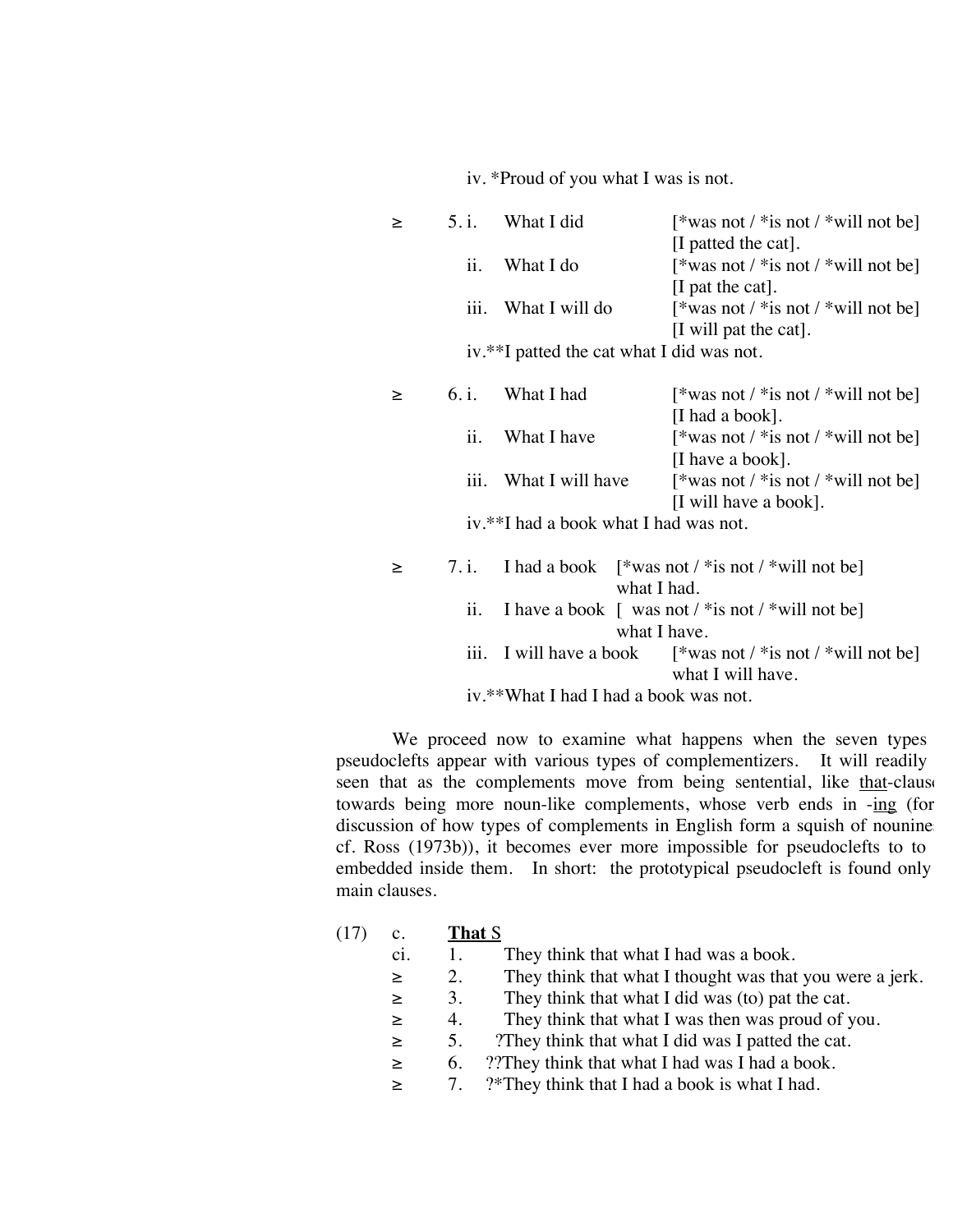- cii. 1. That what I had was a book was unusual.
- ≥ 2. That what I thought was that you were a jerk was unusual.
- ≥ 3. That what I did was (to) pat the cat was unusual.
- ≥ 4. ??That what I was then was proud of you was unusual.
- ≥ 5. ?\*That what I did was I patted the cat was unusual.
- ≥ 6. \*That what I had was I had a book was unusual.
- ≥ 7. \*That I had a book was what I had was unusual.
- (17) d. **For** NP **to**  $V + X$ 
	- di. 1. They hated it for what I had to be a book.
	- ≥ 2. ??They hated it for what I thought to be that you were a jerk.
	- $\geq$  3. ?\*They hated it for what I did to be \*(to) pat the cat.
	- ≥ 4. ?\*They hated it for what I was then to be proud of you.
	- ≥ 5. \*They hated it for what I did to be I patted the cat.
	- ≥ 6. \*They hated it for what I had to be I had a book.
	- ≥ 7. \*\*They hated it for I had a book to be what I had.
	- dii. 1. For what I had to be a book was unusual.<br> $\geq$  2. ?For what I thought to be that you were a i
	- ≥ 2. ?For what I thought to be that you were a jerk was unusual.
	- ≥ 3. ?For what I did to be (to) pat the cat was unusual.
	- ≥ 4. ??For what I was then to be proud of you was unusual.
	- ≥ 5. \*For what I did to be I patted the cat was unusual.
	- ≥ 6. \*For what I had to be I had a book was unusual.
	- ≥ 7. \*\*For I had a book to be what I had was unusual.
- $>$  e. NP Ving + X
	- ei. 1. ?\*They hated what I had being a book.
	- ≥ 2. \*They hated what I thought being that you were a jerk.
	- $\geq$  3. \*They hated what I did being \*\*(to) pat the cat.
	- ≥ 4. \*They hated what I was then being proud of you.
	- ≥ 5. \*They hated what I did being I patted the cat.
	- ≥ 6. \*They hated what I had being I had a book.
	- >> 7. \*\*They hated I had a book being what I had.
	- eii. 1. ?\*What I had being a book was unusual.
	- ≥ 2. ?\*What I thought being that you were a jerk was unusual.
	- $\geq$  3. ?\*What I did being \*\*(to) pat the cat was unusual.
	- ≥ 4. \*\*What I was then being proud of you was unusual.
	- ≥ 5. \*\*What I did being I patted the cat was unusual.
	- ≥ 6. \*\*What I had being I had a book was unusual.
	- >> 7. \*\*I had a book being what I had was unusual.
- $\Rightarrow$  f. \*NP's Ving + X [All are flamboyantly terrible]
	- 1. \*What I had's being a book was unusual.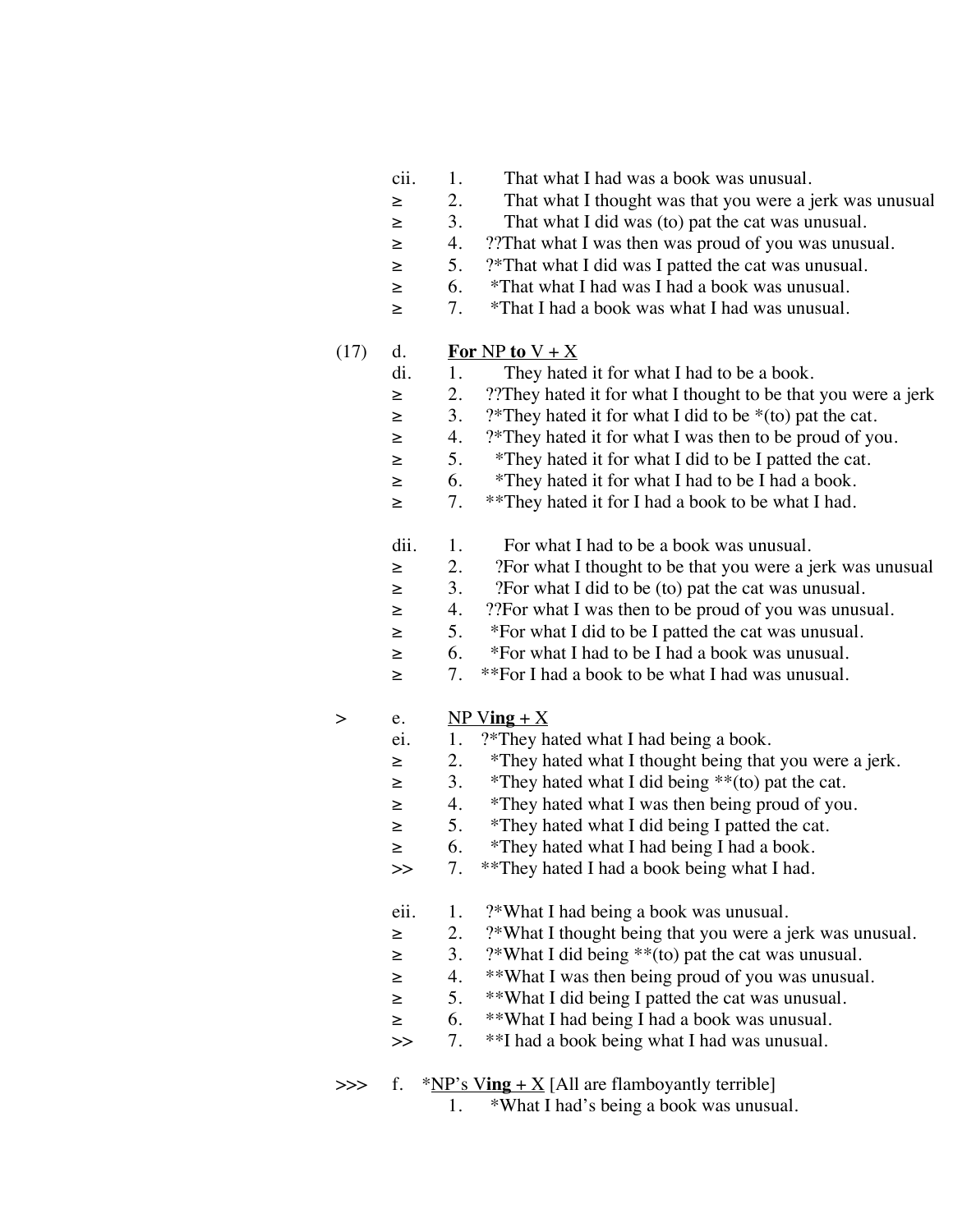\*They hated what I had's being a book .

- ≥ 2. \*\*What I thought's being that you were a jerk was unusual. \*\*They hated what I thought's being that you were a jerk.
- ≥ 3. \*\*What I did's being \*\*(to) pat the cat was unusual. \*\*They hated what I did's being \*\*(to) pat the cat.
- ≥ 4. \*\*\*What I was then's being proud of you was unusual.
- ≥ 5. \*\*\*What I did's being I patted the cat was unusual.
- ≥ 6. \*\*\*What I had's being I had a book was unusual.
- ≥ 7. \*\*\*[I had a book]'s being what I had was unusual.

# $(17)$  g. Tenseless -that-clauses<sup>4</sup>

- gi. 1. They insist that what I have be a book.
- ≥ 2. They insist that what I think be that you were a jerk.
- $\geq$  3. ?They insist that what I do be \*(to) pat the cat.
- > 4. They insist that what I [\*am / ??be] now be proud of you.
- > 5. \*\*They insist that what I do be I pat the cat.
- ≥ 6. \*\*They insist that what I have be I have a book.
- ≥ 7. \*\*They insist that I have a book be what I have.
- gii. 1. That what I have be a book is necessary.
- ≥ 2. That what I think be that you were a jerk is necessary.
- $\geq$  3. ??That what I do be \*(to) pat the cat is necessary.
- $>$  4. That what I [\*am / ??be] now be proud of you is necessar
- > 5. \*\*That what I do be I pat the cat is necessary.
- ≥ 6. \*\*That what I have be I have a book is necessary.
- ≥ 7. \*\*That I have a book be what I have is necessary.

# $(17)$  h. Subjunctive clauses<sup>5</sup>

- 1. I wish that what I [had had / had] were a book.
- ≥ 2. ??I wish that what I [had thought / thought] were that you were a jerk.
- $\geq$  3. ??I wish that what I [had done / ?\*did] were \*(to) pat the cat.
- ≥ 4. I wish that what I [\*had been / \*were / ?\*was] then were roud of you.
- $>$  5. \*I wish that [what I had done] had been I (had) patted the c
- ≥ 6. \*\*I wish that [what I (had) had] had been I had (had) a book.
- $\gg$  7. \*\*I wish that [I (had) had a book] had been what I had (had).

# **2** Processes

We will now proceed to look at some of the syntactic transformations whi normal copular sentences can undergo. All of them will come a cropper wh they try to apply to pseudoclefts, some of them faster than others, for reasons that I will hazard a guess at the reason for at the end of the paper.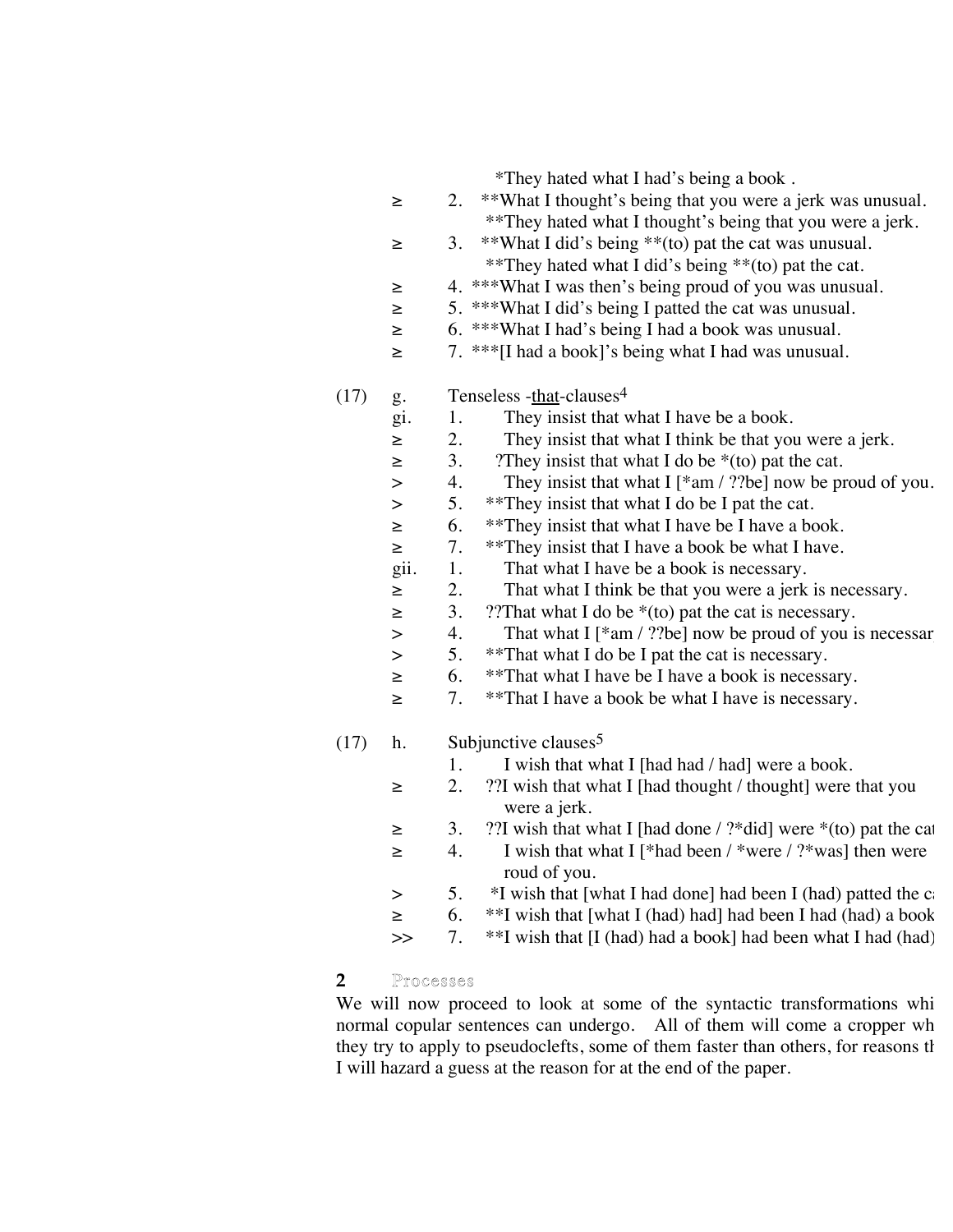| (18) | a.     | Subject-Verb Inversion                                      |
|------|--------|-------------------------------------------------------------|
|      |        | Was what I had a book?<br>1.                                |
|      |        | [??Never / ??Only when I was on duty] was what I had a boot |
|      | $\geq$ | 2. ??Was what you thought that I was a meathead?            |
|      |        | [*Never /?*Only when I was on duty] was what I thought th   |
|      |        | you were a jerk.                                            |
|      | $\geq$ | 3. $?$ Was what you did $*($ to) pat the cat?               |
|      |        | [*Never / *Only when I was on duty] was what I did **(1)    |
| pat  |        | the cat.                                                    |
|      | $\geq$ | 4. **Was what you were then proud of me?                    |
|      |        | [**Never / **Only when I was on duty] was what I was        |
|      |        | then proud of you.                                          |
|      | $\,>$  | 5. ***Was what I did I patted the cat?                      |
|      | $\geq$ | 6. ***Was what I had I had a book?                          |
|      | >>     | 7. ***Was I had a book what I had?                          |

It is interesting to note how much worse are the sentences in which t inversion is triggered by a proposed negative constituent. I do not believe the this accelerated worsening can be blamed on the presence of the negative alor for the rate of decay here is much faster than we observed in the uninvert negatives in  $(17b)$  above. I do not know what to attribute this difference in spe of deterioration to.

We will now take up one of the pillars of interclausal syntax  $-$  Raising. For me, the worsening begins to be noticeable by Type  $3$ , and accelerates thereafter. Here, we find our second unexpectedly good sentence, in (18b.<sup>7</sup>). For an analysis of pseudoclefts under which this result is not a surprise, Williams  $(1983, 1997)$ , a bold proposal which I do not have the space to comment on in detail in this paper.

| (18) | b.     | Raising                                                         |  |
|------|--------|-----------------------------------------------------------------|--|
|      |        | What you had then seems to have been a book.<br>1.              |  |
|      |        | They believe what you had then to have been a book.             |  |
|      | $\geq$ | What you thought then seems to have been that I was a<br>2.     |  |
|      |        | jerk.                                                           |  |
|      |        | They believe what you thought then to have been that I w        |  |
| a    |        | jerk.                                                           |  |
|      | $\geq$ | ?What I did then seems to have been $*($ to) pat the cat.<br>3. |  |
|      |        | They believe what I did then to have been $*($ to) pat the ca   |  |
|      | $\geq$ | ??What he was then seems to have been proud of us.<br>4.        |  |
|      |        | *They believe what he was then to have been proud of us.        |  |
|      | $\geq$ | 5. **What you did then seems to have been you patted the cat.   |  |
|      |        | **They believe what you did then to have been you patted the    |  |
|      |        | cat.                                                            |  |
|      | $\geq$ | **What you had then seems to have been you had a book.<br>6.    |  |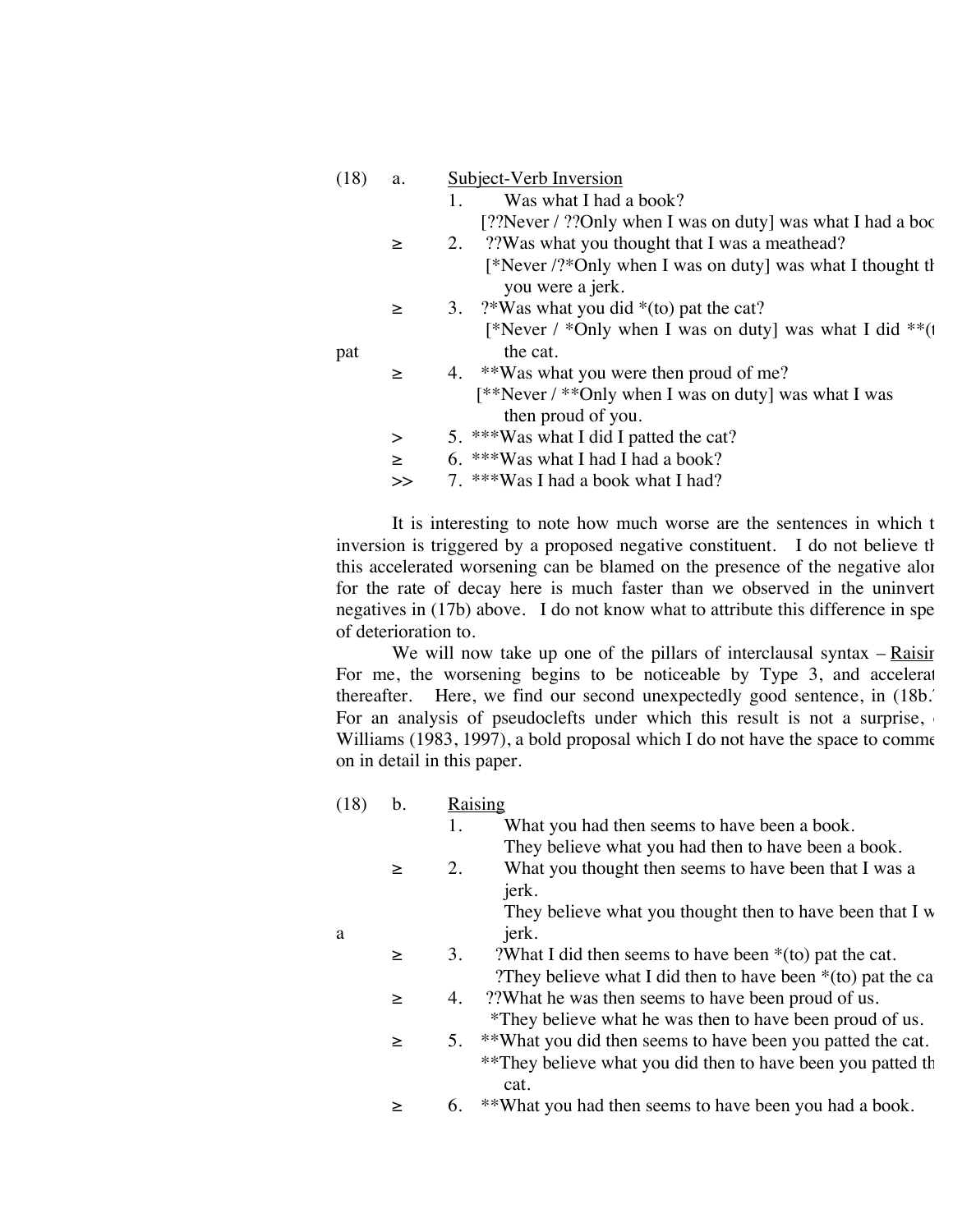|       | **They believe what you had then to have been you had a |
|-------|---------------------------------------------------------|
|       | book <sub>1</sub>                                       |
| OW! > | 7. I had a book seems to have been what I had.          |
|       | ***They believe I had a book to have been what I had.   |

The next rule, a close relative of  $Raising$ , copies the embedded subject of</u> complement clause onto the subject of the matrix clause of the four percepti verbs seem, look, sound, and feel. For a detailed investigation of this rule, Rogers (1974). For our present purposes, it is enough to note that the rule begi to balk at pseudos faster than does Raising. The first thing that one might suggest by way of explanation  $-$  a hypothesis to the effect that the unhappiness in (18c) are due to the pronoun it referring to the  $wh$ -clause – seems unlikely pan out, because such pronominal reference seems unexceptionable in t questions, such as What you did then was ?(to) pat the cat, wasn't it?

| (18) | c.     | Richard                                                                  |
|------|--------|--------------------------------------------------------------------------|
|      |        | It looks like what you had then was a book. fi<br>1.                     |
|      |        | ?What you had then looks like it was a book.                             |
|      | $\geq$ | ??What you thought then looks like it was that I was a jerk.<br>2.       |
|      | $\geq$ | ??What you did then looks like it was *(to) pat the cat.<br>3.           |
|      | $\geq$ | *What she was then looks like it was proud of you.<br>4.                 |
|      | $\geq$ | *What you had looks like it was you had a book.<br>5.                    |
|      | $\geq$ | *What you did looks like it was you patted the cat.<br>6.                |
|      | $\geq$ | **You had a book looks like it was what you had.<br>7.                   |
|      |        |                                                                          |
|      |        | The next process to examine is one which applies after Raising, deleting |

non-finite form of the copula under by me poorly understood conditions.

(18) di. **To Be** Then Not **To Be** 1. I found what I had bought (to be) a vilely lascivious guidebook. ≥ 2. I found what he thought \*(to be) that he was divine. ≥ 3. ??I found what he did \*(to be) to yawn as a signal to his henchmen. ≥ 4. \*I found what he had been (to have been) fond of the coopers. ≥ 5. \*I found what he did then (to have been) he winked to Martha. ≥ 6. \*I found what I had bought (to be) I had bought eel. ≥ 7. \*I found I had a book (to be) what I had. dii. 1. I remember what I had as ?(being) a book. ≥ 2. ?I remember what I thought as \*(being) that you were a jackass. ≥ 3. ??I remember what I was doing as (\*being) patting the cat. ≥ 4. \*I remember what I was then as (\*being) proud of you.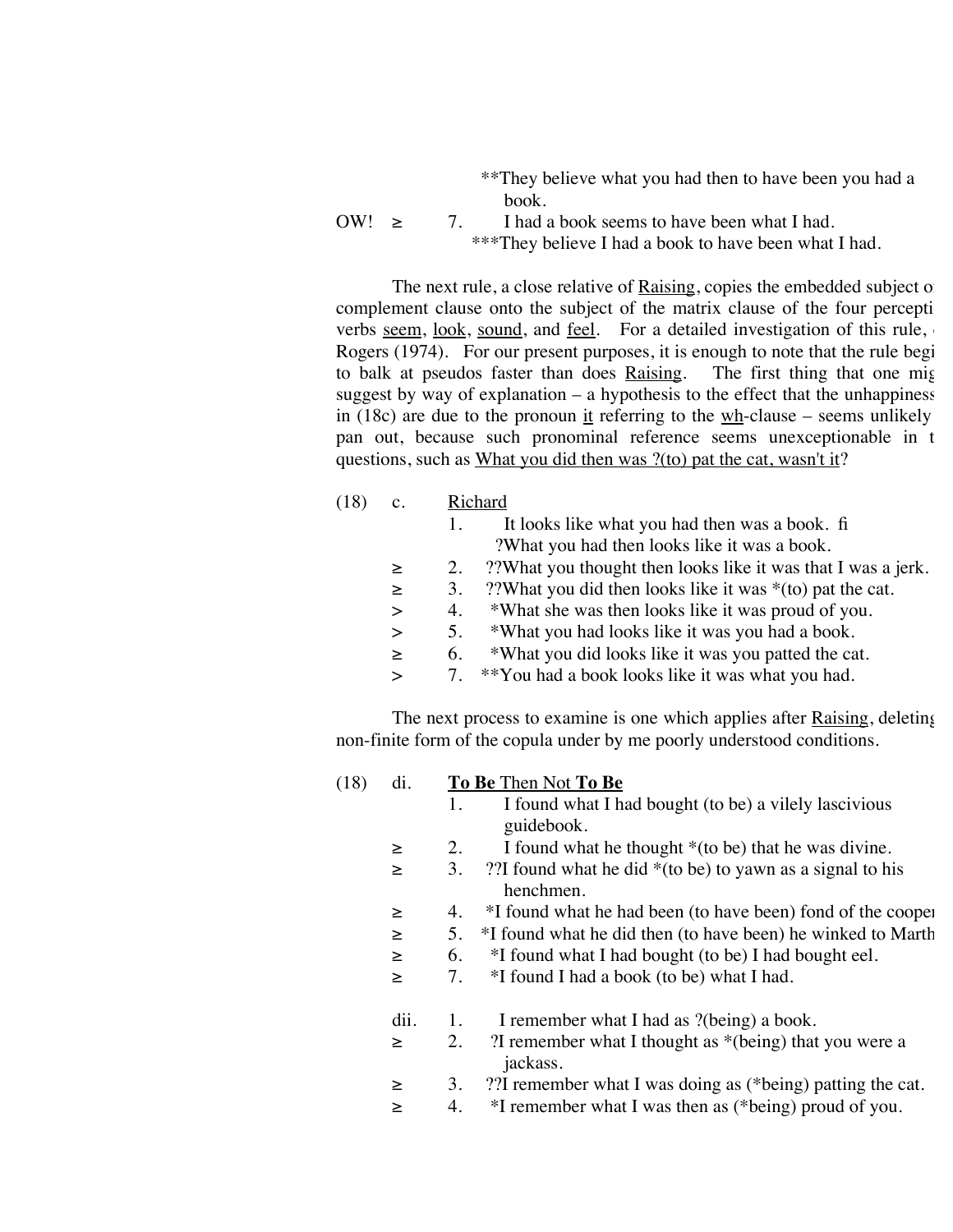|  | 5. **I remember what I was doing as (*being) I was patting the |  |  |  |                                                                                                                                                             |  |  |  |
|--|----------------------------------------------------------------|--|--|--|-------------------------------------------------------------------------------------------------------------------------------------------------------------|--|--|--|
|  | cat.                                                           |  |  |  |                                                                                                                                                             |  |  |  |
|  | ももて                                                            |  |  |  | $\mathbf{1}$ $\mathbf{1}$ $\mathbf{1}$ $\mathbf{1}$ $\mathbf{1}$ $\mathbf{1}$ $\mathbf{1}$ $\mathbf{1}$ $\mathbf{1}$ $\mathbf{1}$ $\mathbf{1}$ $\mathbf{1}$ |  |  |  |

- $\geq$  6. \*\*I remember what I had as (\*being) I had a book.
- > 7. \*\*\*I remember I had a book as (being) what I had.

| $\scriptstyle\bm{\rightarrow}$ | $d_{111}$ . |    | With what I had $*(being)$ a book, I mellowed.               |
|--------------------------------|-------------|----|--------------------------------------------------------------|
|                                | $\geq$      | 2. | With what I thought $**$ (being) that you were a jackass, I  |
|                                |             |    | mellowed.                                                    |
|                                | $\geq$      | 3. | With what I did ***(being) $*($ to) pat the cat, I mellowed. |
|                                | $\geq$      | 4. | With what I was $***$ (being) proud of you, I mellowed.      |
|                                | ➤           | 5. | With what I did ***(being) I patted the cat, I mellowed.     |
|                                | $\geq$      | 6. | With that I had $***$ (being) a book, I mellowed.            |
|                                |             | 7  | With I had a book ****(being) what I had, I mellowed.        |

The next process that I would like to mention reminds one of Raising, a involves the adjective sure, an adjective which governs Raising, so one is tempt to look for a transformational source in that direction. Nonetheless, there seen to be a distinct difference in meaning between the two first sentences below, so do not advance the first as a source for the second. The construction taunts with a challenging question as to its origin. I cite it here because it also manife frozenness, though not without a hiccough: the relative goodness of (18e.7).

| (18) | e.     | Sure-ing |                                                                |
|------|--------|----------|----------------------------------------------------------------|
|      |        | 1.       | (It is sure that what I had was a book.) fi                    |
|      |        |          | What I had [sure was $/$ ?*was sure] a book.                   |
|      | $\geq$ | 2.       | What I thought [?? sure was $/$ *was sure] that you were a     |
|      |        | jackass. |                                                                |
|      | $\geq$ | 3.       | What I did [?? sure was / *was sure] ** (to) pat the cat.      |
|      | $\geq$ | 4.       | What I was then $[$ **sure was $/$ **was sure] proud of you.   |
|      | $\geq$ | 5.       | What I did $\lceil$ **sure was / **was sure] I patted the cat. |
|      | $\geq$ | 6.       | What I had $\lceil$ **sure was / **was sure] I had a book.     |
| OW!  | $\geq$ | 7.       | I had a book [?sure was / ?was sure] what I had.               |
|      |        |          |                                                                |

The next rule seems to present fewer mysteries as to what is going on. Counterfactual conditionals in whose protasis the tensed verb is were, had, should, and perhaps for some speakers could and even might can replace the with these auxiliary verbs, as in  $\underline{If}$  your aunt had a mustache, she would be your uncle. fi Had your aunt a mustache, she would be your uncle. The rule goes strike rather rapidly with pseudos.

- (18) f. Subjunctive **if-**Zap
	- 1. If what I had were a book, I would be a happy camper. fi Were what I had a book, I would be a happy camper.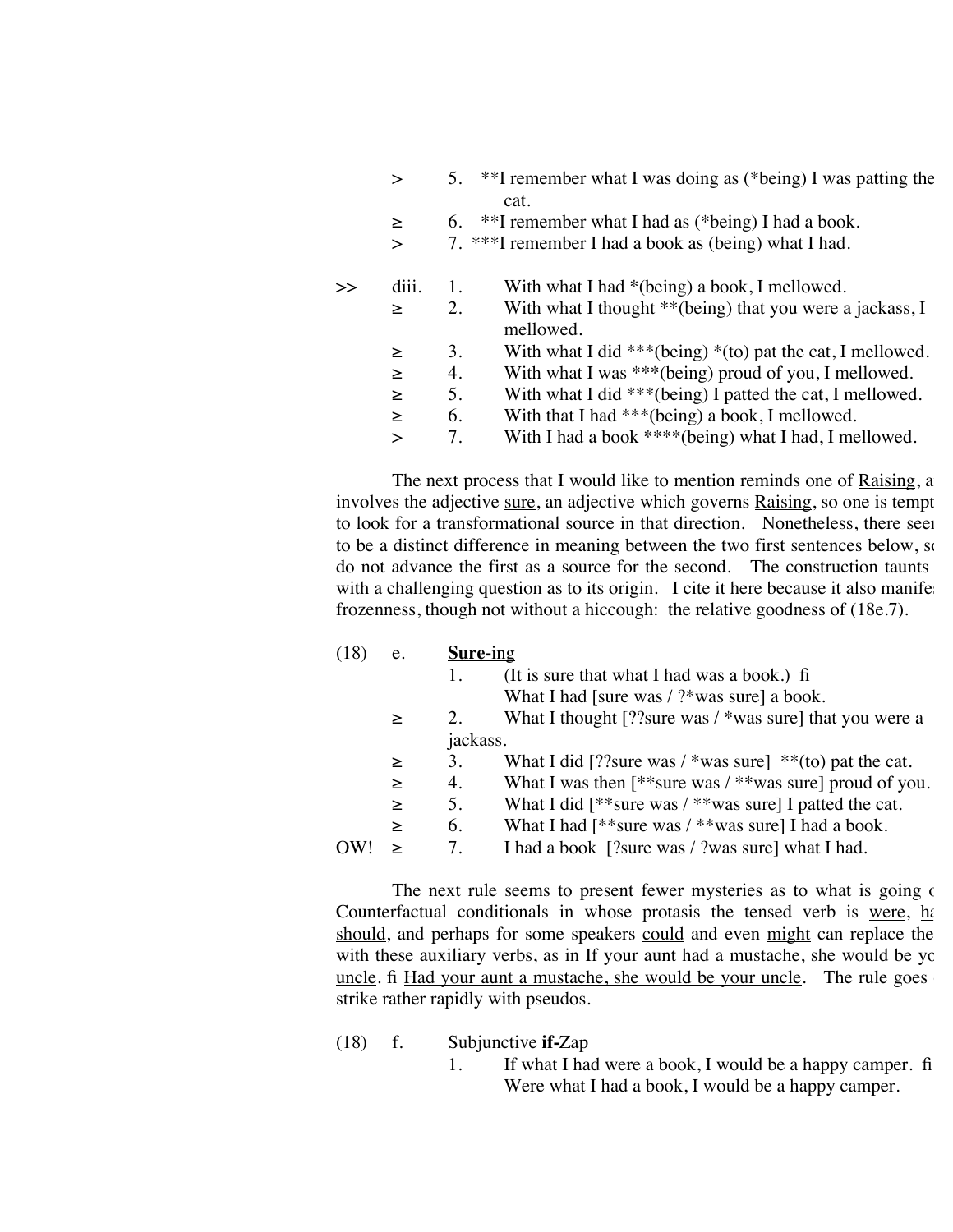- ≥ 2. ??Were what I thought that you were a doofus, I would be a happy camper.
- $\geq$  3. ??Were what I had done \*\*(to) pat the cat, I would be a hap camper.
- ≥ 4. \*Were what I had been then proud of you, I would be a happy camper.
- $>$  5. \*\*Were what I did I patted the cat, I would be a happy camp
- ≥ 6. \*\*Were what I had I had a book, I would be a happy camper.
- > 7. \*\*\*Were I had a book what I had, I would be a happy camper.

## (18) g. **Coordination**

We come now to four processes which involve coordinate clauses. The first two of these seem to occasion relatively slight departures from grammaticality, while the last two are quite outspoken (outwritten?) in their i formedness.

| (18) | g1. | <b>Conjunction Reduction</b> |
|------|-----|------------------------------|
|      |     |                              |

- 1. What I had was a book and what I got was a book.
- $\rightarrow$  What I had and what I got were books.
- What I had was a book and what I had was a hook.
- $\rightarrow$  What I had was a book and a hook.
- ≥ 2. What I thought was that you were a doofus and what Ted thought was that you were a doofus.  $\rightarrow$ What I thought and what Ted thought was that you were  $\epsilon$ doofus.

What I thought was that you were a doofus and that I was brilliant.

- ≥ 3. What I did and what Sally did was (to) pat the cat. What I did was (to) pat the cat and (to) feed the fish.
- OW!  $\geq$  4. ?What I was then and what Tina has been since May was proud of you.

What I was then was proud of you and envious of Tex.

- < 5. What I did and what Sally did was we patted the cat. What I did was I patted the cat and I fed the fish.
- ≥ 6. What I had and what Sally had was we had books. What I had was I had a book and I had a hook.
- ≥ 7. ?I had a book and I had a hook was what I had. ?We had books was what I had and what Sally had.
- (18) gii. Respectively
	- 1. What I had was a book and what Al had was a hook.  $\rightarrow$ What I had and what Al had was a book and a hook, respectively.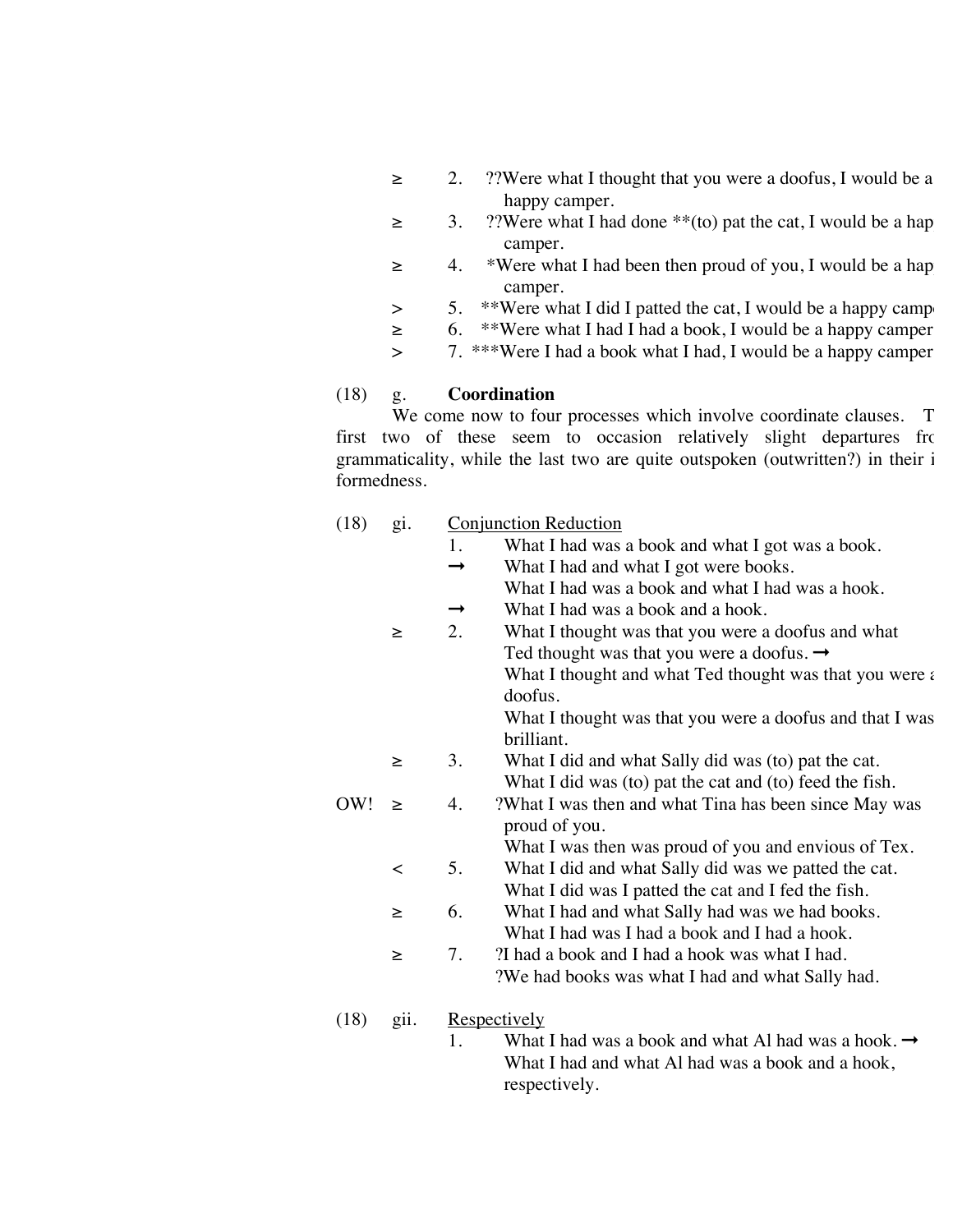|  | What I thought and what Al thought was that you were a |
|--|--------------------------------------------------------|
|  | dwid and that you were a brain, respectively.          |

- ≥ 3. What I did and what Al did was (to) pat the cat and (to) feed the fish, respectively.
- ≥ 4. ?What I was then and what Al was then was happy and sad, respectively.
- > 5. What I did was I patted the cat and what Al did was he fe the fish.  $\rightarrow$  ?What I did and what Al did was I patted the cat and he fed the fish, respectively.
- ≥ 6. What I had was I had a book and what Al had was he had a hook.  $\rightarrow$  ?What I had and what Al had was I had a book and he had a hook, respectively.
- ≥ 7. I had a book was what I had, and Al had a hook was what he had.  $\rightarrow$ ?\*I had a book and Al had a hook was what I h and what he had, respectively.

## (18) giii. Right Node Raising

- 1. What I had was a book, and what Al had may have been a book.
- What I had was, and what Al had may have been, a book. ≥ 2. What I thought was that you were a wonk, and what
	- Betty thought may have been that you were a wonk.  $\rightarrow$  ?What I thought was, and what Betty thought may have been, that you were a wonk.
- ≥ 3. What I did was (to) pat the cat, and what Harold did may have been ??(to) pat the cat. fi
	- ??What I did was, and what Harold did may have been, \*(to) pat the cat.
- ≥ 4. ??What I was then was proud of you, and what Zack may have been afterwards may have been proud of you.  $\rightarrow$ 
	- \*What I was then was, and what Zack may have been afterwards may have been, proud of you.
- ≥ 5. What I did on Thursday was I patted the cat, and what I may have done on Friday may have been I patted the cat. ➞
- OW! ?\*What I did on Thursday was, and what I may have done on Friday may have been, I patted the cat.
	- ≥ 6. ??What I had on Thursday was I had a book, and what I may have had on Friday may have been I had a book.  $\rightarrow$ \*What I had on Thursday was, and what I may have had on Friday may have been, I had a book.
	- > 7. \*I had a book was on Thursday what I had, and I had a TV was on Friday what I had.  $\rightarrow$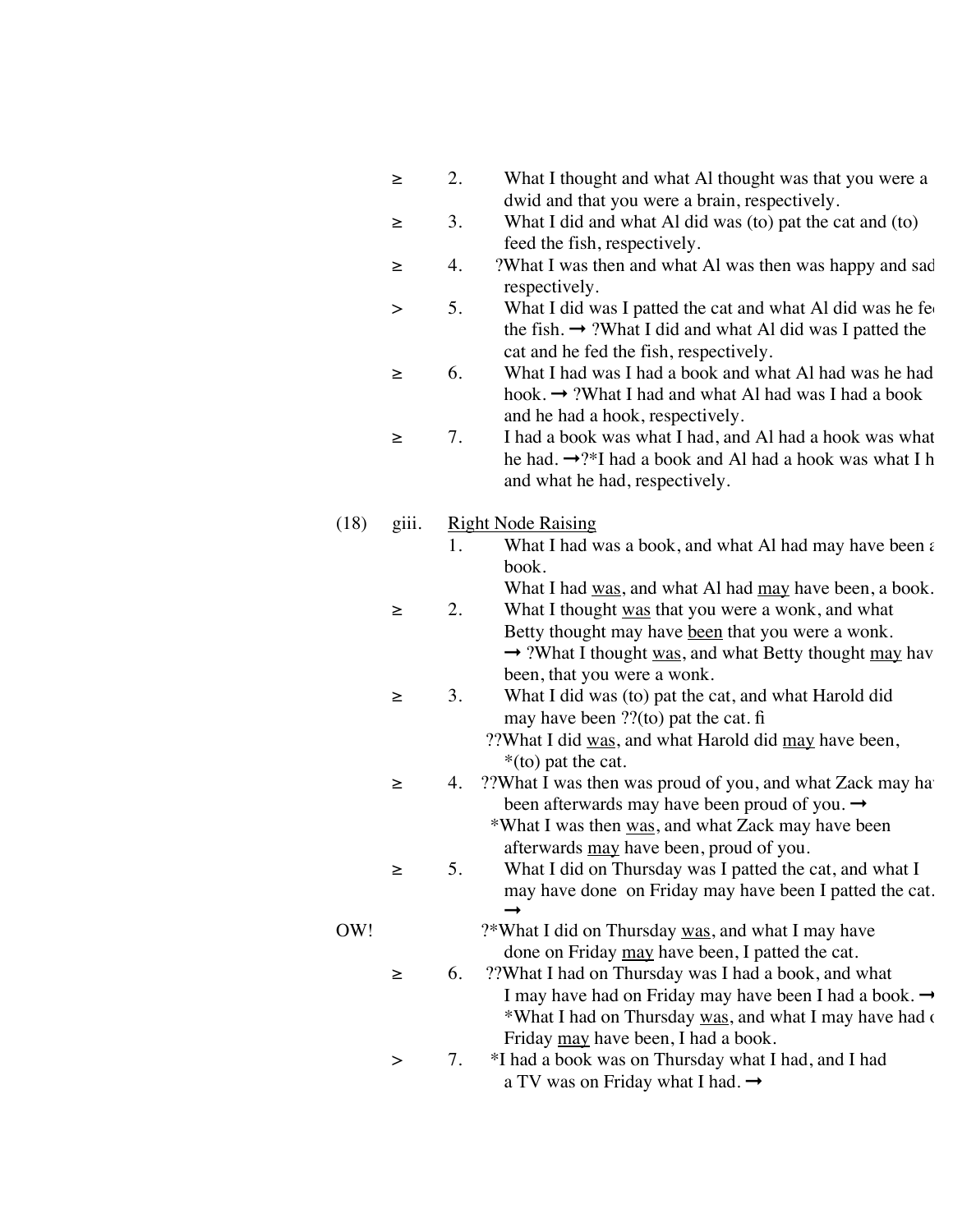\*\*I had a book was on Thursday, and I had a TV was on Friday, what I had.

### $(18)$  giv. Gapping

- 1. What I had was a book and what Al had was a hook. ➞ ?What I had was a book and what Al had \_\_ a hook.
- > 2. What I thought was that you were a jerk and what Al thought was that you were a brain.  $\rightarrow$

 \*What I thought was that you were a jerk and what Al thought \_\_ that you were a brain.

≥ 3. What I did was (to) pat the cat, and what Al did was (to) feed the fish.  $\rightarrow$ 

> \*What I did was (to) pat the cat, and what Al did \_\_ ?\*(to) feed the fish.

- $\geq$  4. \*\*What I was then was happy, and what Al was then was sad. \*\*What I was then was happy, and what Al was then \_\_ sad.
- > 5. \*\*What I did was I patted the cat, and what Al did he fed the fish.
- $\geq$  6. \*\*What I had was I had a book, and what Al had he had a hook.
- >> 7. \*\*\*I had a book was what I had, and Al had a hook  $\Box$ what he had.

## (18) h. Rippings and Copyings

We turn now to rules which have the effect of reordering constituents pseudoclefts, and find that these occasion some of the most violent plummetin of grammaticality. Some are so far out (say, (18hiii.7)) that it is probably or possible to understand where they are trying to have come from after a couple semesters of syntax.

| hi.    |    | Clefting                                                                   |
|--------|----|----------------------------------------------------------------------------|
|        | 1. | It is what $\lceil *I / OK: I \rceil$ had that was a book. <sup>6</sup> >> |
|        | 2. | *It is what $[I/I]$ thought that you were a jerk.                          |
| $\geq$ | 3. | *It is what $[I / I]$ did that was (to) pat the cat.                       |
| $\geq$ | 4. | *It is what $[I / I]$ was that was proud of you.                           |
| $\gg$  | 5. | **It is what $[I / I]$ did that was I patted the cat.                      |
| $\geq$ | 6. | **It is what $[I / I]$ had that was I had a book.                          |
| >>     |    | 7. ***It is I had a book that is what $[I / I]$ had.                       |
|        |    |                                                                            |

#### hii. Heavy NP Shift

1. They believe what I had then to have been a book.fi ??They believe to have been a book what I had then.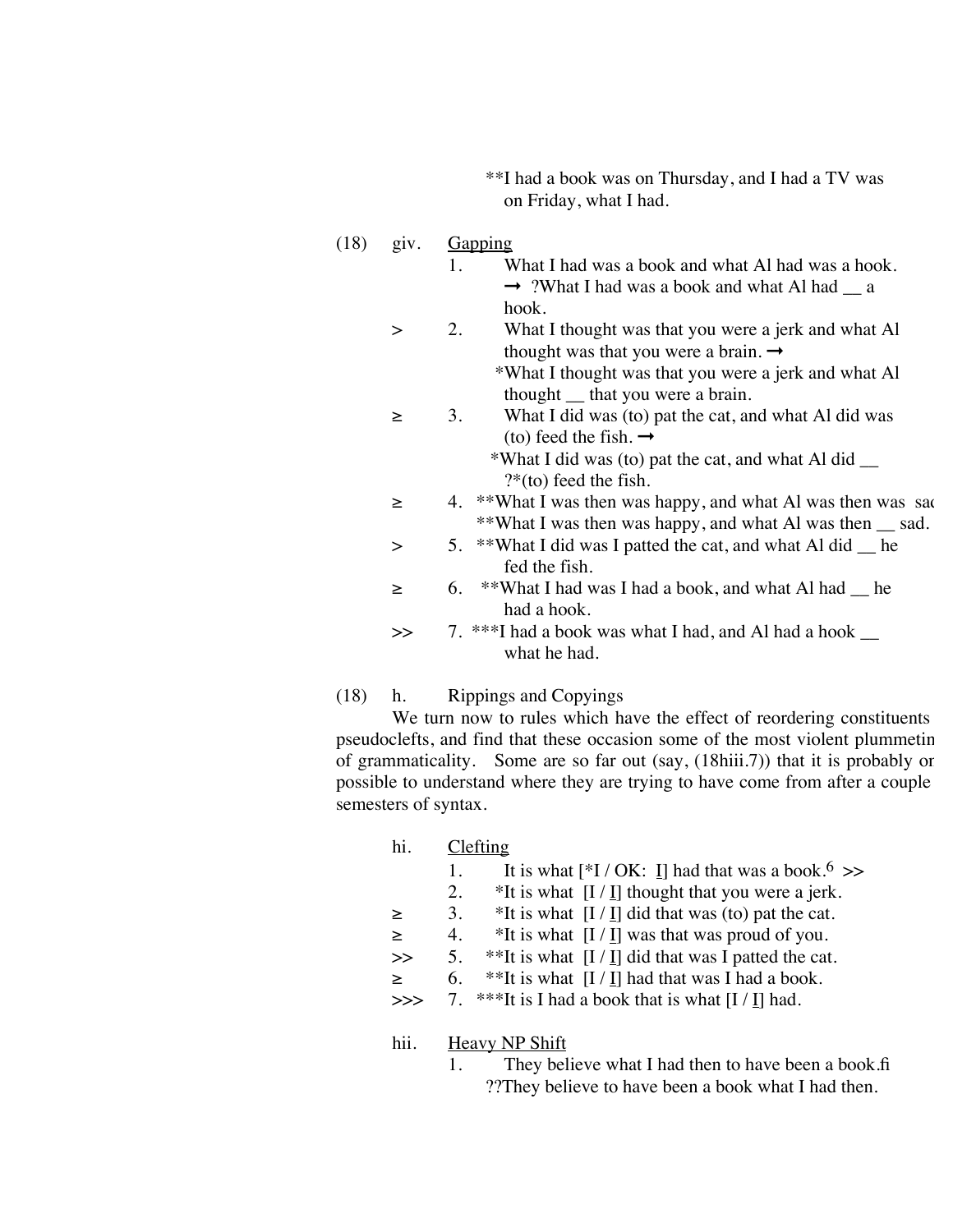| $>\!>$ | They believe what you thought then to have been that<br>2.                                                                    |
|--------|-------------------------------------------------------------------------------------------------------------------------------|
|        | I was a jerk. $\rightarrow$ **They believe to have been that I                                                                |
|        | was a jerk what you thought then.                                                                                             |
| ≥      | They believe what I did then to have been $*($ to) pat<br>3.                                                                  |
|        | the cat.                                                                                                                      |
|        | **They believe to have been ***(to) pat the cat what I                                                                        |
|        | did then.                                                                                                                     |
| ≥      | (*They believe what he was then to have been proud of<br>4.                                                                   |
|        | us. $\rightarrow$ ***They believe to have been proud of us what he                                                            |
|        | was then.)                                                                                                                    |
| >      | 5. (**They believe what you did then to have been you                                                                         |
|        | patted the cat. $\rightarrow$                                                                                                 |
|        | *** They believe to have been you patted the cat what                                                                         |
|        | you did then.)                                                                                                                |
| ≥      | 6. (**They believe what you had then to have been you had                                                                     |
|        | a book. $\rightarrow$                                                                                                         |
|        | ***They believe to have been you had a book what you                                                                          |
|        | had then.)                                                                                                                    |
| >      | 7. (***They believe I had a book to have been what I had. $\rightarrow$                                                       |
|        | ****They believe to have been what I had I had a book.)                                                                       |
|        |                                                                                                                               |
|        | <b>Though-Preposing</b>                                                                                                       |
|        |                                                                                                                               |
| hiii.  | 1.                                                                                                                            |
|        | Though what I had was a book, I was content. $\rightarrow$                                                                    |
|        | $?*(A)$ book though what I had was, I was content.                                                                            |
| >      | Though what I thought was that you were a jerk, I<br>2.                                                                       |
|        | was content. $\rightarrow$                                                                                                    |
|        | **That you were a jerk though what I thought was, I<br>was content.                                                           |
| ≥      |                                                                                                                               |
|        | Though what I did was (to) pat the cat, I was<br>3.                                                                           |
|        | content. $\rightarrow$ **(To) pat the cat though what I did was, I<br>was content.                                            |
|        |                                                                                                                               |
| ≥      | Though what I was then was proud of you, I was<br>4.                                                                          |
|        | content. $\rightarrow$                                                                                                        |
|        | **Proud of you though what I was then was, I was                                                                              |
| $>\!>$ | content.                                                                                                                      |
|        | (??Though what I did was I patted the cat, I was content.)<br>5.<br>fi                                                        |
|        |                                                                                                                               |
|        | ***I patted the cat though what I did was, I was content.)                                                                    |
| ≥      | 6. (??Though what I had was I had a book, I was content. $\rightarrow$                                                        |
| >>     | ***I had a book though what I had was, I was content.)<br>7.                                                                  |
|        | (**Though I had a book was what I had, I was content. $\rightarrow$<br>****What I had though I had a book was, I was content. |

(18) hiv. VP Preposing

 $(18)$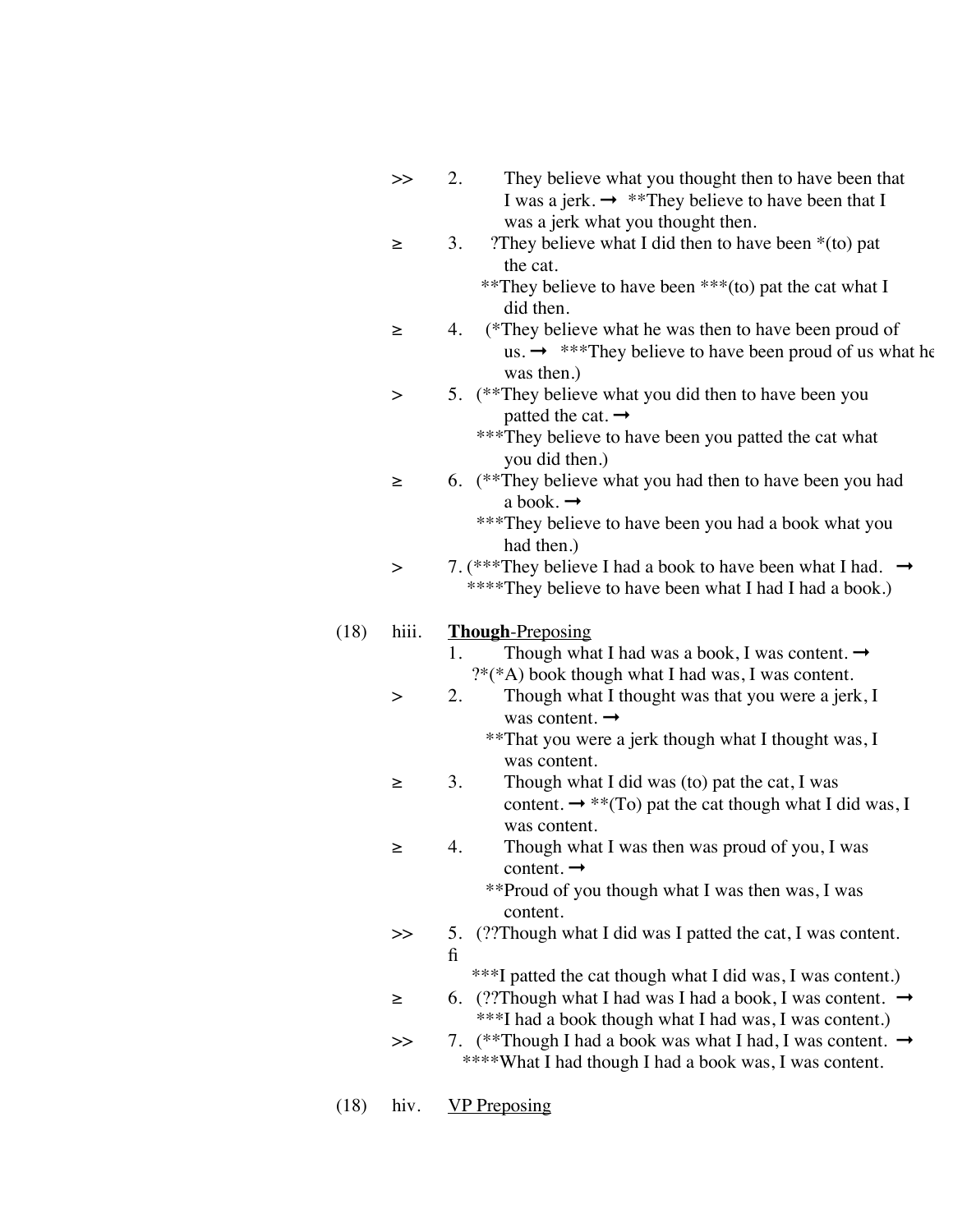|      |        | 1.<br>They say that what I have [is a book] $_{VP}$ , and what I                  |
|------|--------|-----------------------------------------------------------------------------------|
|      |        | have may [be a book] <sub>VP</sub> . $\rightarrow$                                |
|      |        | *They say that what I have is a book, and [be a                                   |
|      |        | book] $_{VP}$ what I have $_{may}$ .                                              |
|      | $>\!>$ | They say that what I think [is that you were a<br>2.                              |
|      |        | jerk] <sub>VP</sub> , and what I think may <u>[be</u> that you were a             |
|      |        | $jerk]_{VP} \rightarrow$ ***They say that what I think [is that                   |
|      |        | you were a jerk] $_{VP}$ , and [be that you were a jerk] $_{VP}$                  |
|      |        | what I think may.                                                                 |
|      | ≥      | 3.<br>They say that what I do [is (to) pat the cat] $_{VP}$ , and                 |
|      |        | what I do may [be (to) pat the cat] <sub>VP</sub> . $\rightarrow$                 |
|      |        | ***They say that what I do [is (to) pat the cat] $_{VP}$ , and                    |
|      |        | [be (to) pat the cat] $_{VP}$ what I do may.                                      |
|      | ≥      | 4.<br>They say that what I am now [is proud of you] $_{VP}$ ,                     |
|      |        | and what I am now may [be proud of you] $_{VP} \rightarrow$                       |
|      |        | ***They say that what I am now [is proud of you] <sub>VP</sub> ,                  |
|      |        | and [be proud of you] $_{VP}$ what I am now <u>may</u> .                          |
|      | >>     | 5. (**They say that what I do [is I pat the cat] <sub>VP</sub> , and what         |
|      |        | I do may [be I pat the cat] <sub>VP</sub> . $\rightarrow$                         |
|      |        | ***They say that what I do [is I pat the cat] <sub>VP</sub> , and [be I           |
|      |        | pat the cat] $_{VP}$ what I do <u>may</u> .)                                      |
|      | ≥      | 6. (**They say that what I have [is I have a book] $_{VP}$ , and                  |
|      |        | what I have may [be I have a book] <sub>VP</sub> . $\rightarrow$                  |
|      |        | ****They say that what I have is I have a book, and [be I                         |
|      |        | have a book] <sub>VP</sub> what I have <u>may</u> .)                              |
|      | >      | 7. (**They say that I have a book [is what I have] $_{VP}$ , and                  |
|      |        | I have a book may [be what I have] $_{VP} \rightarrow$                            |
|      |        | ****They say that I have a book [is what I have] <sub>VP</sub> , and              |
|      |        | [be what I have] $_{VP}$ I have a book $_{may.}$ )                                |
|      |        |                                                                                   |
| (18) | hv.    | Left Dislocation(s) $[(good\, o]')$ Left Dislocation leaves behind                |
|      |        | weak definite pronouns you, $I$ , we, she, he, it, and they, while Le             |
|      |        | Deictic Dislocation leaves behind either that, or sometimes this.]                |
|      |        |                                                                                   |
|      |        | 1.<br>What I had is a book. $\rightarrow$ What I had, [that / ??it] is<br>a book. |
|      | $>\!>$ | What I thought was that you were a jerk. $\rightarrow$<br>2.                      |
|      |        | What I thought, [??that $/*$ it] was that you were a                              |
|      |        | jerk.                                                                             |
|      |        |                                                                                   |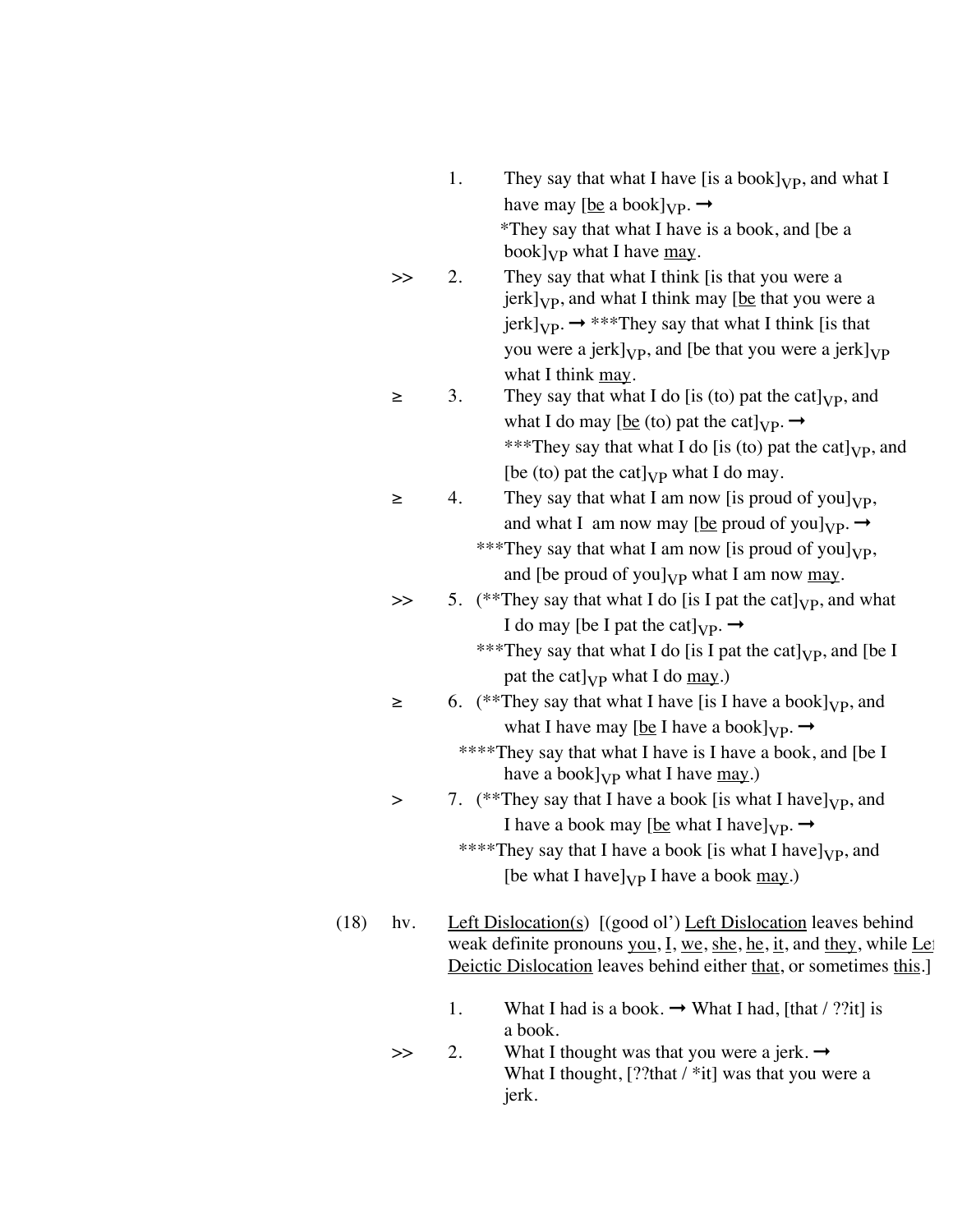|        | 3.                               | What I did was (to) pat the cat. $\rightarrow$                 |
|--------|----------------------------------|----------------------------------------------------------------|
|        |                                  | What I did, [??that $\ell$ *it] was *(to) pat the cat.         |
| ➤      | 4.                               | What I was then was proud of you. $\rightarrow$ What I was     |
|        |                                  | then, [??that $/*$ it] was proud of you.                       |
| $\gt$  | 5.                               | What I did was I patted the cat. $\rightarrow$ What I did,     |
|        |                                  | [*that $/*$ *it] was I patted the cat.                         |
| ➤      | 6.                               | What I had is I had a book. $\rightarrow$ What I had, [*that / |
|        |                                  | **it] is I had a book.                                         |
| $\geq$ | $7_{\scriptscriptstyle{\ddots}}$ | I had a book is what I had. $\rightarrow$ I had a book – [that |
|        |                                  | $/**it$ is what I had.                                         |
|        |                                  |                                                                |

(18) hvi. Right Dislocation(s)  $[(good\, o]')$  Right Dislocation leaves behind weak definite pronouns you, I, we, she, he, it, and they, while Right Deic Dislocation leaves behind either that, or sometimes this.]

|    | 1. | What I had is a book. $\rightarrow$ [It / ??That] is a book, what I had |
|----|----|-------------------------------------------------------------------------|
| >  | 2. | What I thought was that you were a jerk. $\rightarrow$                  |
|    |    | $[*It/ *that]$ was that you were a jerk – what I thought.               |
| ≥  | 3. | What I did was (to) pat the cat $\rightarrow$ [**It / **That]           |
|    |    | was (to) pat the cat $-$ what I did.                                    |
| ➤  | 4. | What I was then was proud of you. $\rightarrow$ [**It /                 |
|    |    | **That] was proud of you – what I was then.                             |
| >  | 5. | What I did was I patted the cat. $\rightarrow$ [***It /                 |
|    |    | ***That] was I patted the cat – what I did.                             |
| ➤  | 6. | What I had is I had a book. $\rightarrow$ [***It /***That] is           |
| -1 |    | had a book $-$ what I had.                                              |
| ➤  | 7. | I had a book is what I had. $\rightarrow$ [***It /***That]              |
|    |    | is what I had – I had a book.                                           |

### (18) i. Anaphora

- i. VP Deletion
	- 1. What I had is a book, and what Sally had also is.
- >> 2. \*What I thought on Monday was that you were a bozo, and what Sally thought then also was.
- ≥ 3. \*What I did yesterday was (to) pat the cat, and what Sally did then also was.
- ≥ 4. \*What I was yesterday was proud of you, and what Sally was then also was.
- > 5. \*\*What I did yesterday was I patted the cat, and what Sally did then also was.
- ≥ 6. \*\*What I had is I had a book, and what Sally had also is.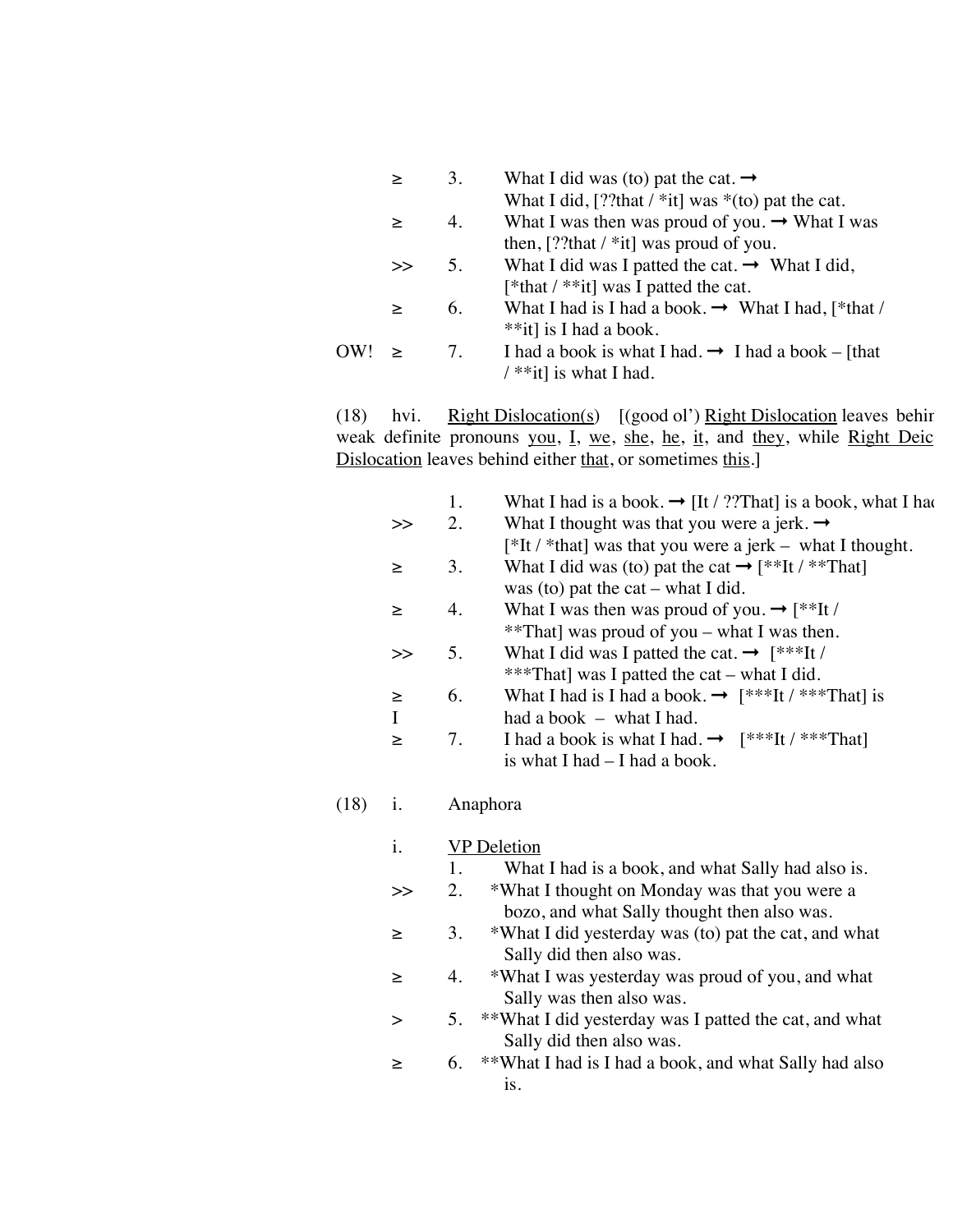- > 7. \*\*\*I had a book is what I had then, and I had a hook also is.
- ii. 1. \*What Max had was a book

In sum, when we run the implicational hierarchy of  $(14)$  through reasonable number of constructions and processes in English, we find that it hol up pretty well. Encouraged, we move on to look at typological parallels.

### **5 A tentative cross-linguistic implicational hierarchy3**

The tiny sample of languages that I have been able to check to date seems suggest that the hierarchy in  $(14)$  may hold up across languages. In particul what I have found thus far is the following:

| (19) | a.             | There are languages which only manifest Type 1                            |
|------|----------------|---------------------------------------------------------------------------|
|      |                | pseudoclefts.<br>(Russian)                                                |
|      | b.             | There are languages which only manifest Type 1 and Type 2                 |
|      |                | (Finnish and Greek)<br>pseudoclefts.                                      |
|      | $\mathbf{c}$ . | There are languages which only manifest Type 1, Type 2,                   |
|      |                | and Type 3 pseudoclefts (Japanese, Argentinian and                        |
|      |                | Uruguayan Spanish, and many speakers of German)                           |
|      | d.             | There are languages which only manifest Type 1, Type 2,                   |
|      |                | Type 3, and Type 4 pseudoclefts (some speakers of German,<br><sub>a</sub> |
|      |                | the most conservative English dialects, which allow no undelet            |
|      |                | structures)                                                               |
|      | e.             | There are languages which only manifest Type 1, Type 2,                   |
|      |                | Type 3, Type 4, and Type 5 pseudoclefts (Brasilian                        |
|      |                | Portuguese, and perhaps the largest group of English dialects?)           |

f. There are languages which manifest Types  $1 - 6$ : at present, I only know this to be the case for some speakers of English.

A major problem confronting anyone who wishes to claim that some soof implicational hierarchy is at work for all types of pseudoclefts is the matter pseudoclefted adverbials. The types which most languages allow some of  $\epsilon$ locatives, directionals, and, less popularly, various kinds of time-link adverbials. The problem centers around the fact that such adverbials are almost always expressible as prepositional phrases, and in some cases, also as bare NI  $[*(\text{in}(\text{to}))$  the sea, (at) home, (on) Saturday, (for) six weeks, all (through the  $n$  night, etc.] It would be restful to be able to claim that while cleft sentences c yank out either NP's or any [sic] kind of PP's (some examples appears in (20)),

(20) a. **Clefting** NP-focus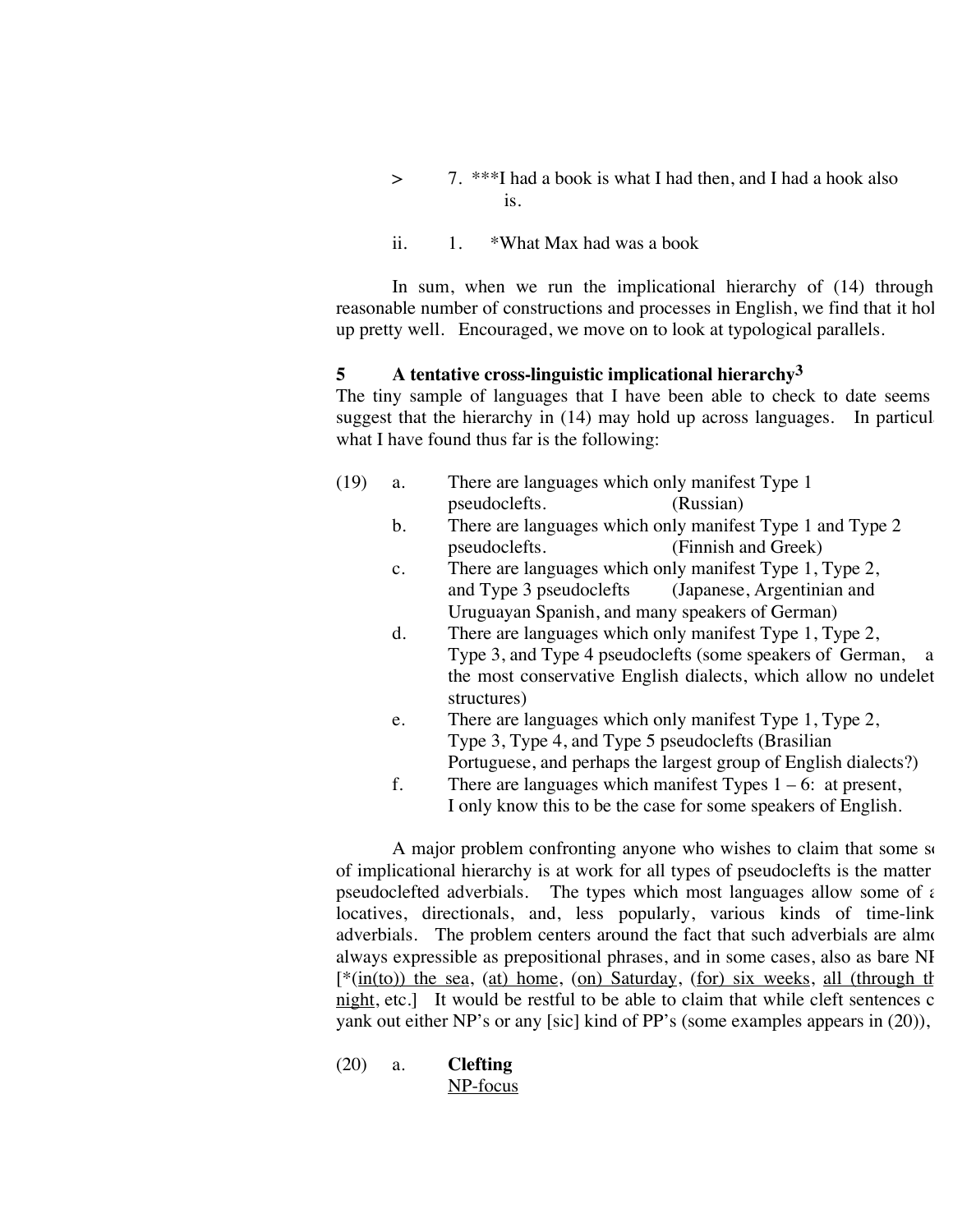- i. It was Boston [where  $>$  ?\*that  $>>$  \*(\*in) which] there were no tornadoes reported.
- ii. It was January [when / that  $>>$  \*(\*in) which]] this report was due.
- iii. It was six weeks  $\left[\frac{\text{that}}{\text{when}}\right]$  /\*\*how long / \*(\*for) which] we worked in Reading.]
- iv. It was the beautiful weather [that I was thinking  $*(of)$ / of which I was thinking].
- v. \*It was the beautiful weather [that we stayed home despite / despite which we stayed home].
- b. PP-focus
	- i. It was in Boston [?where  $\le$  that] there were no tornadoes reported.
	- ii. It was in January [?when / that] that this report was due.
	- iii. It was for six weeks  $[that /*when /**for) which]$ we worked in Reading.
	- iv. 2It was of the beautiful weather [that  $/*$ (\*of) which] I was thinking.
	- v. \*It was despite the beautiful weather that we stayed home.

pseudoclefts can only have NP's after the copula (cf. (21)):

## (21) a. **Pseudoclefting**

NP-focus

- i. Where there were no tornadoes reported was Boston.
- ii. When this report was due was January.
- iii.  $[(*For) how long] we worked in Reading was six$ weeks.
- iv. [What I was thinking of / ?\*Of what I was thinking] was the beautiful weather.
- v. \*What we stayed home despite was the beautiful weather.
- b. PP-focus
	- i. Where there were no tornadoes reported was in Boston.
	- ii. When this report was due was in January.
	- iii. ?How long we worked in Reading was for six weeks.
	- iv. ?\*Of what I was thinking was of the beautiful weather.
	- v. (forget it)

From  $(21b)$ , however, we see that for English, nothing that easy is going be workable, and the crosslinguistic situation is just as muddy. Some language appear to completely exclude PP's as pseudocleft foci, while others, like English, let some through.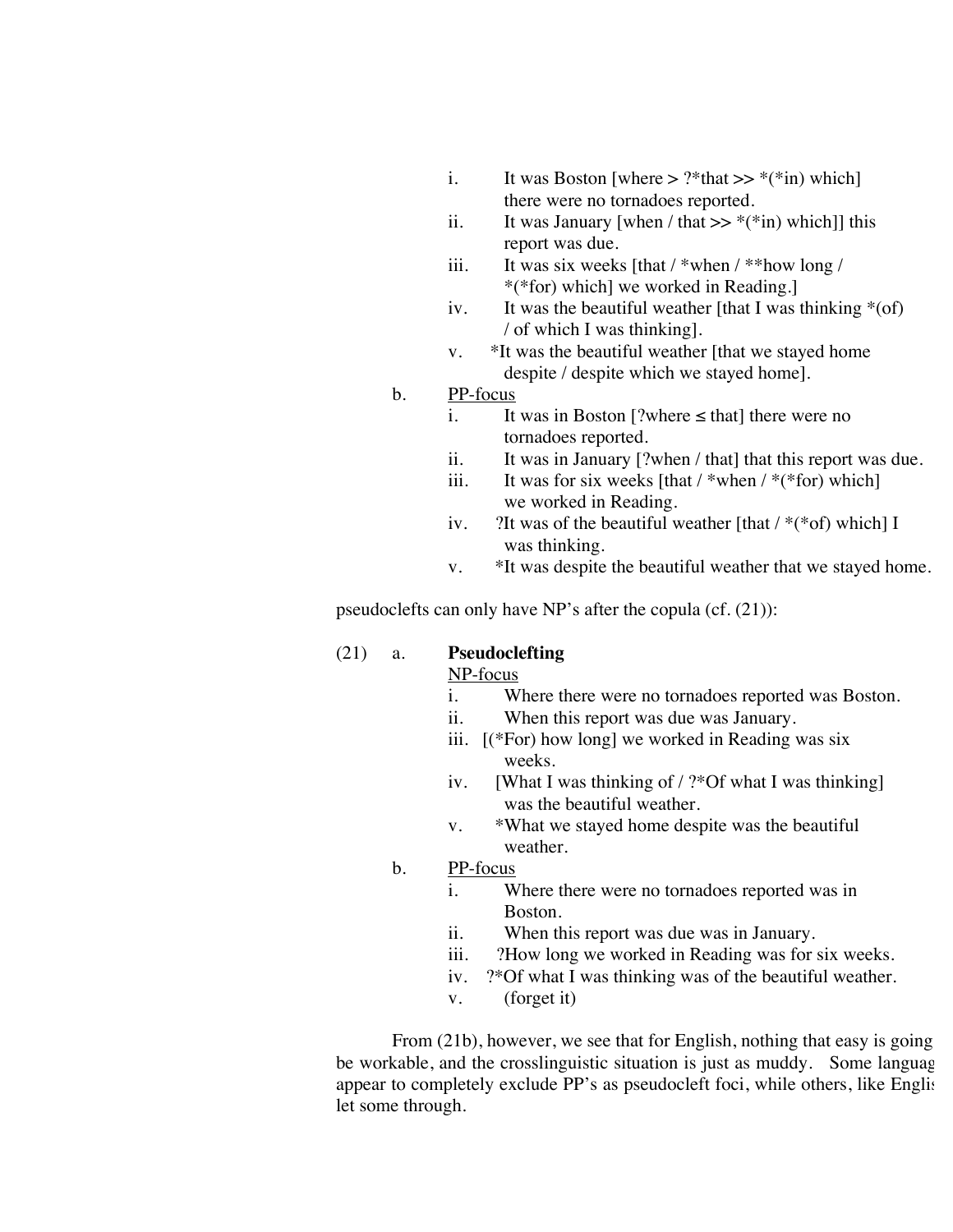I believe that it may be possible to sustain the following implication universal:

# (22) **The Best Foci are NP's**

Pseudoclefts prefer NP's to PP's as their foci  $\mathbf{r} = \mathbf{a}$  their answers clefts accept either (though languages may exist in which it is only NI which can be clefted). In any language in which a  $PP$  of some type c be pseudoclefted, that same type may also be clefted, though not t reverse. [Thus  $(20b.iii) \ge (21b.iii)$  and  $(20b.iv) \ge (21b.iv)$ ]

However, here is not the place to look carefully into the validity of all some part of (22), and so I have not included adverbials in the hierarchy in  $(1)$ . On the basis of English facts, I would have liked to place adverbials betwe Type 1 and Type 2, but Finnish and Greek have Type 2 pseudos, though th allow no adverbial foci. It may well be that the hierarchy will be able to survi their inclusion, but that is a matter that must await future research.

### **6 Why Types 1 through 4 might be ordered as they are**

Up to now, I have presented an oversimplified picture of the facts, in order make some of the lines of exposition clearer. I have said that "Type pseudoclefts are NP's which have a lexical noun as the head of the focus ( answer). But as soon as we start to vary the kinds of determiners that these he nouns can show up with, we find there to be startling differences between the with respect to how they flow through some of the constructions that we ha been looking at. Let us begin by seeing how the four answer NP's in the pseud of (23) fare with respect to embedding in <u>for-to</u> complements [cf.  $(24)$ ], or under Subject Verb Inversion [cf. (25)], or while Richarding [cf. (26)].

- (23) a. What they're reading is several books about China.
	- b. What they're reading is many books about China.
	- c. What they're reading is every book about China.
	- d. What they love to read is any book about China.
- (24) a. I hate it for what they're reading to be several books about China.
- ≥ b. ?I hate it for what they're reading to be many books about China.
- ≥ c. ?I hate it for what they're reading to be every book about China.
- ≥ d. ??I hate it for what they love to read to be any book about China.
- (25) a. ?Is what they're reading several books about China?
- ≥ b. ??Is what they're reading many books about China?
- ≥ c. ??Is what they're reading every book about China?
- ≥ d. ?\*Is what they love to read any book about China?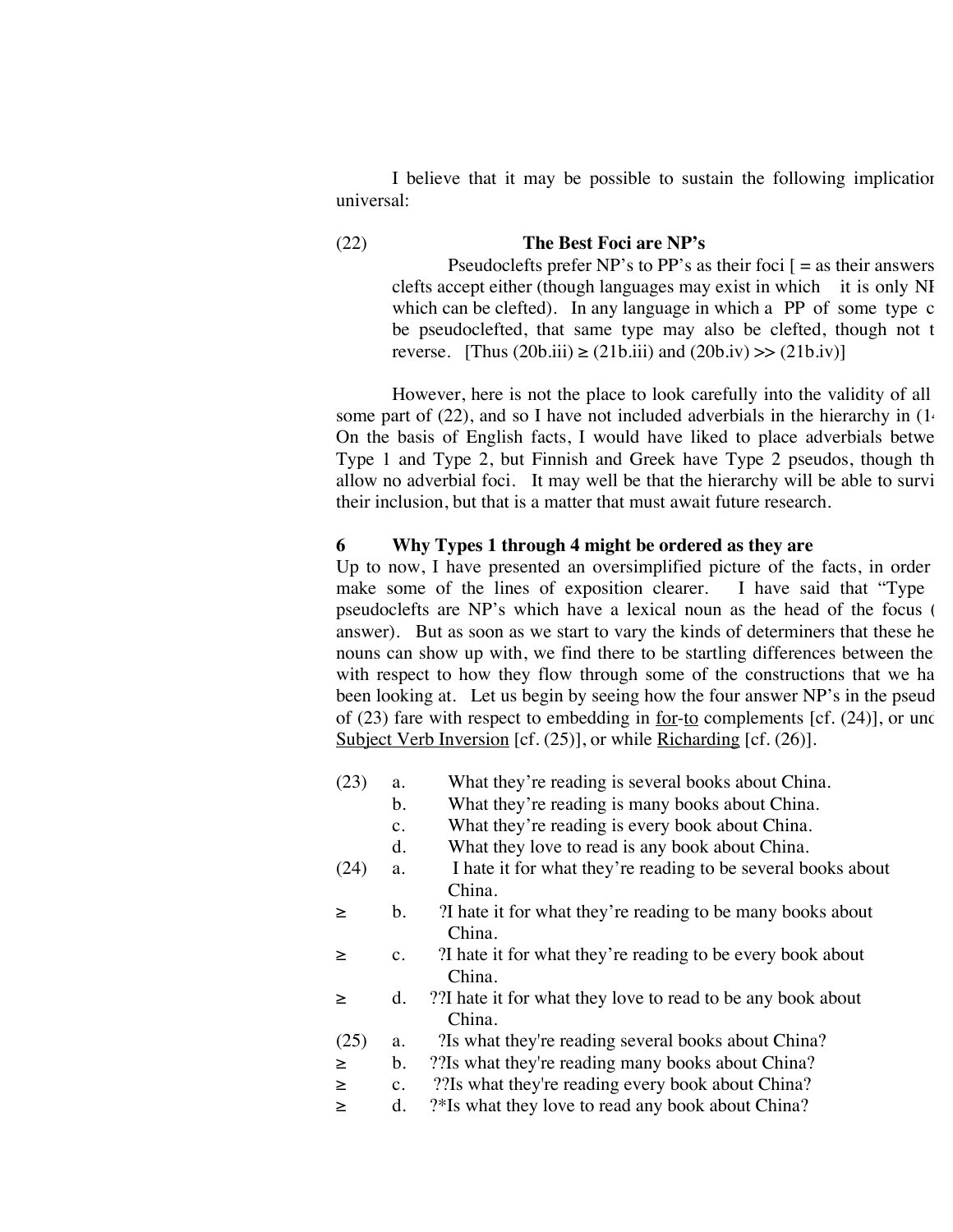- (26) a. ?What they're reading looks like it's several books about China.
- ≥ b. ??What they're reading looks like it's many books about China.
- ≥ c. ?\*What they're reading looks like it's every book about China.
- ≥ d. ?\*What they love to read looks like it's any book about China.

I have tried to order the four determiners in  $(23)$  so that the inequalities that I propose there will hold up for all speakers of English. I am, however, dubious that I have succeeded – the contrasts seem extremely subtle, and I may fooling myself in thinking that there are any between many and ever Nonetheless, it seems clear enough that between  $(24a)$  and  $(26d)$ , there are significant differences. And this will suffice for the point I am concerned  $w$ . illustrating here – that there is no monolithic "Type  $1$ " pseudocleft. Rather, how robust a pseudocleft with a lexical NP in its focus position will be will depend such factors as definiteness and specificity, with non-specific indefinites bei constructionally (and presumably typologically as well, though here I have data to back up this hypothesis) some of the weakest.

Perhaps the weakest of all will be those of the logical form " $(x) \sim$ " – example would be (27):

(27) What they found was no significant variation.

If we try putting this through some paces, the results are quite sharp:

- (28) a. \*I hate it for what we found to be no significant variation.
	- b. ?\*Was what they found no significant variation?
	- c. \*What they found looks like it's no significant variation.

I do not have enough data now to determine which of the two properties – definiteness and specificity  $-$  is the more fundamental. But let us assume, as working hypothesis, that among "Type 1" pseudos, those whose foci refer the  $b_0$ will be the strongest. The question that I would like to raise now is: is there a analog to reference that we can point to, with a view to ordering the other three the first four types of  $(14)$ ? It does seem intuitively correct to me to claim that that-clauses refer better than do what I will call "action clauses" – those that  $\epsilon$ the deep objects of the full verb  $\underline{do}$  – the second, always tenseless,  $\underline{do}$  of (29):

(29) What we didn't do is look under the bed.

In Ross (1972), I argue that all volitional predicates should derive from clauses embedded under this verb do – thus we looked under the bed would con from something like we did [we look under the bed]. I will not rehearse the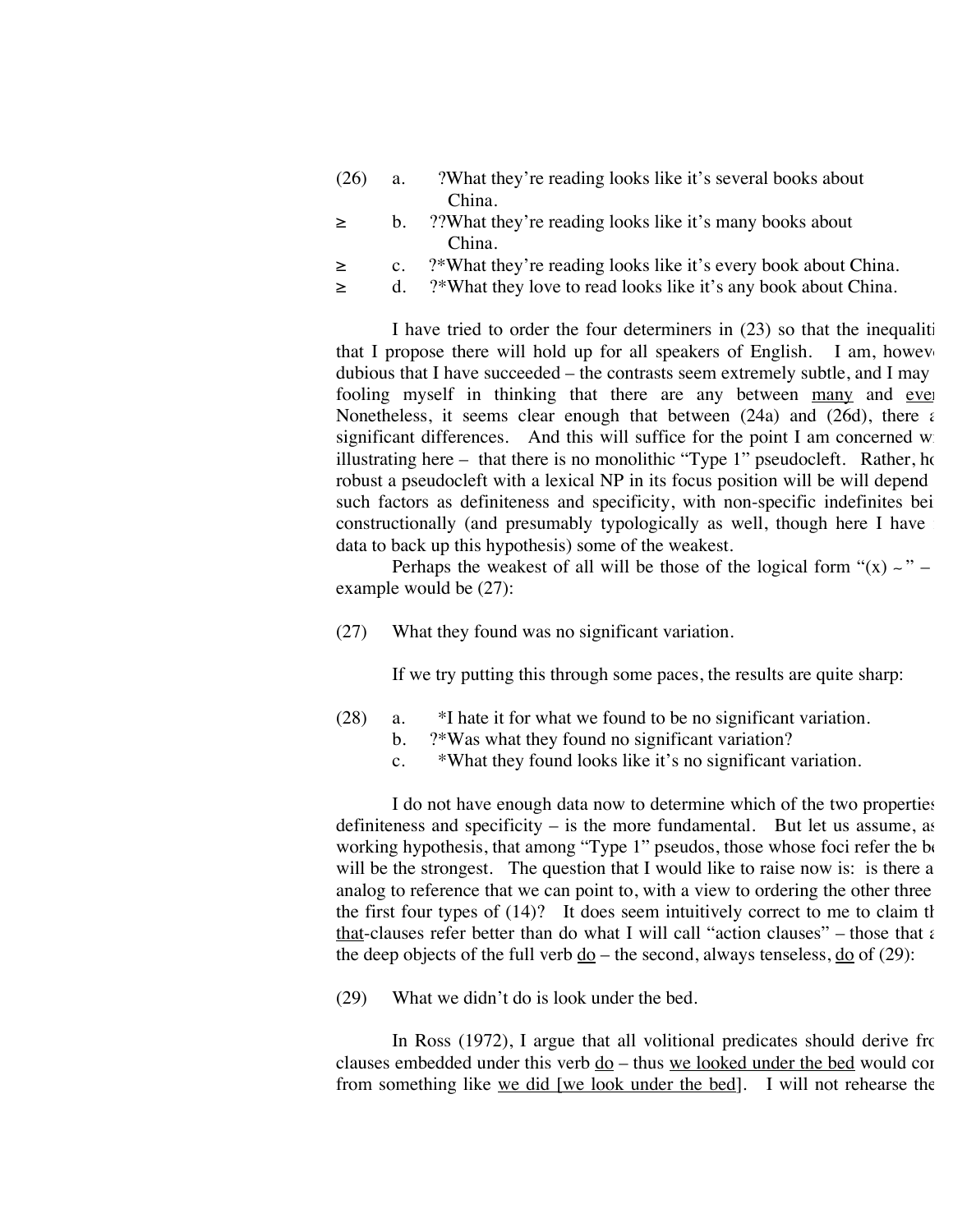arguments here. The question before us here is: can it be claimed that the action clauses are less referential than are the that-clauses of Type 2?

Before we can attempt an answer here, we must repair another oversimplificati that I am guilty of: "Type 2" is as poor a monolith as is "Type  $1$ ." I think the pseudoclefts whose foci are that-clauses should be broken down into two or mo subclasses, going from stronger to weaker as shown in (30):

- (30) a. Complements of factives: emotive predicates such as amaze, angry, baffle, dumbfound, glad, hate, (dis)like, love, regret, resent, sad, sorry, surprise, terrify, upset, worry, etc., or nonemotive predicates, such as acknowledge, attest, concede, discover, find out, grant, learn, realize, verify, etc.
	- b. Complements of non-factives: predicates such as afraid, assume, believe, fear, feel, figure, figger, guess, hope, imagine, reckon, suppose, think, etc.

Let us first try running these two types of complement-taking ver through the three environments in  $(24)$  -  $(26)$ .

- (31) a. ?I hate it for what they regretted to be that they lost their luggage.
- ≥ b. ??I hate it for what they guessed to be that they lost their luggage.
- (32) a. ?Is what they regretted that they lost their luggage?
- ≥ b. ??Is what they guessed that they lost their luggage?
- (33) a. What they regretted looks like it's that they lost their luggage.
- ≥ b. ??What they guessed looks like it's that they lost their luggage.

It seems to me that pseudoclefted factive clauses have a better surviv rate than do non-factive clauses. I wonder if this connects with the fact that it almost always possible to pronominalize factive complements with  $\underline{it}$  (e. g.,  $\underline{M}$ was a Martian, but Janice never realized [that Max was a Martian  $/$  it]), while the type of pronominalization is generally impossible for non-factives (cf.  $*\underline{Sanc}$ may not be a Martian, and Gus fears it).

Another phenomenon which separates factives and non-factives is the possibility of using the proform so: only (a small subset of the) non-factives c use this. A short list of some of the  $\overline{so}$ -able predicates appears in (34):

 $(34)$  afraid, assume, believe, fear, feel, figure, figger, guess, hope, imagine, know, reckon, suppose, think

I mention these two pronominalization facts on a long shot; I am st casting around for something like definiteness and specificity in the world complements. I speculate that some such link may emerge from the following line of thought.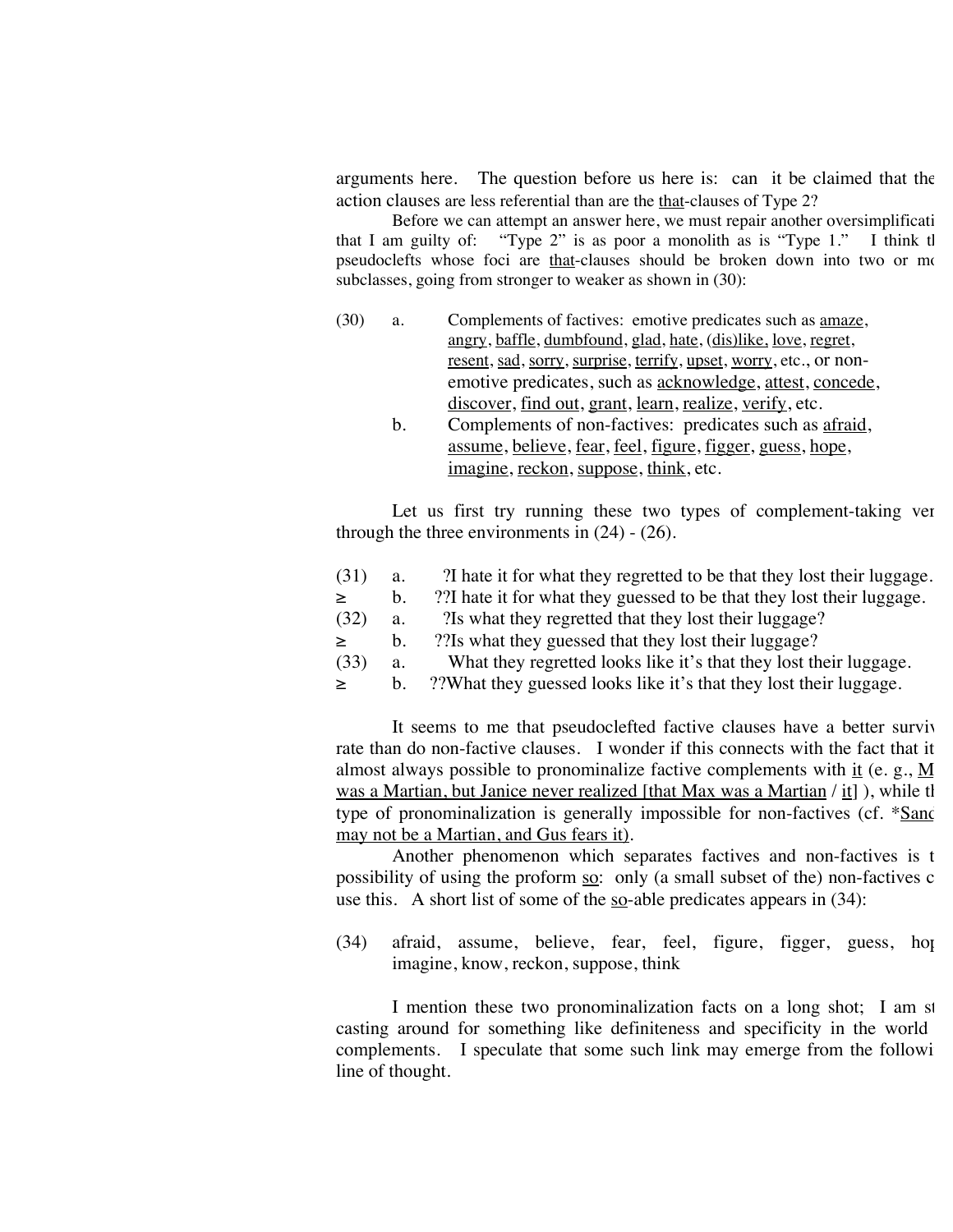Let us compare the readings of a factive and a non-factive, with respect what I called "sloppy identity." (Cf. Ross (1986), Chapter 5)

- (35) a. Marcia regretted that Bill loved her, but Alice didn't regret it.  $[i_1 = \text{that Bill loved Marcia}, \neq \text{that Bill loved Alice}]$ 
	- b. Marcia hopes that Bill loves her, but Alice doesn't hope so.  $[s<sub>0</sub>]$  = that Bill loves Marcia,  $or =$  that Bill loves Alice

I am wondering whether perhaps this latter, "sloppy" reading of (35b) reading which depends on the formation of the open sentence " $\lambda(x)$  [x hopes [th] Bill loves  $x$ ]," might be said to be analogous to the twin nominal concepts definiteness and specificity. To venture a term, I propose, hesitantly, the following definition:

(36) Open sentences are *sententially indefinite* and *sententially non-specific.*

It has long been known that there are connections between nomin definiteness and the possibility of formation of open sentences. An example would be the contrasts we find in (37):

- (37) a. Nobody bought  $[a \ge ?$ the  $\ge ?$ Janet's  $>$ \*this very] picture of himself.
	- b. Nobody bought  $[Ø > ?$ ?the (\*five)] pictures of himself.

I do not suggest that I understand the basis for even many of the differences acceptability that we see in these sentences, only that it seems that definiteness least, and probably specificity in addition, are in some way involved in blocki the coreference between nobody and the following bound pronoun.

I mention in passing that these same factors are involved in the compl domain of polarity items, as we see by replacing himself with the notorious  $\frac{1}{2}$ .

- (38) a. Nobody bought  $[a \ge ?$ ?the  $\ge ?$ ?Janet's  $>$ \*this very] picture of any stork.
	- b. Nobody bought  $[Ø > ?$ ?the (\*five)] pictures of any storks.

Let us return to the question that this section is devoted to: why shot "Type 2" be stronger than "Type 3"? The guess that I hazard here is that  $t$ deep clausal objects of the action-clause verb  $\frac{d}{d\alpha}$  are obligatorily (parts of) op sentences, in that their subjects must be the same as the subject of do. That is, is like such verbs as condescend, manage, avoid, etc., whose subject must be t same as the (agentive) subject of their complements. This is not the case for  $t$ that-clauses of "Type 2," which can be as sententially definite/specific as the want.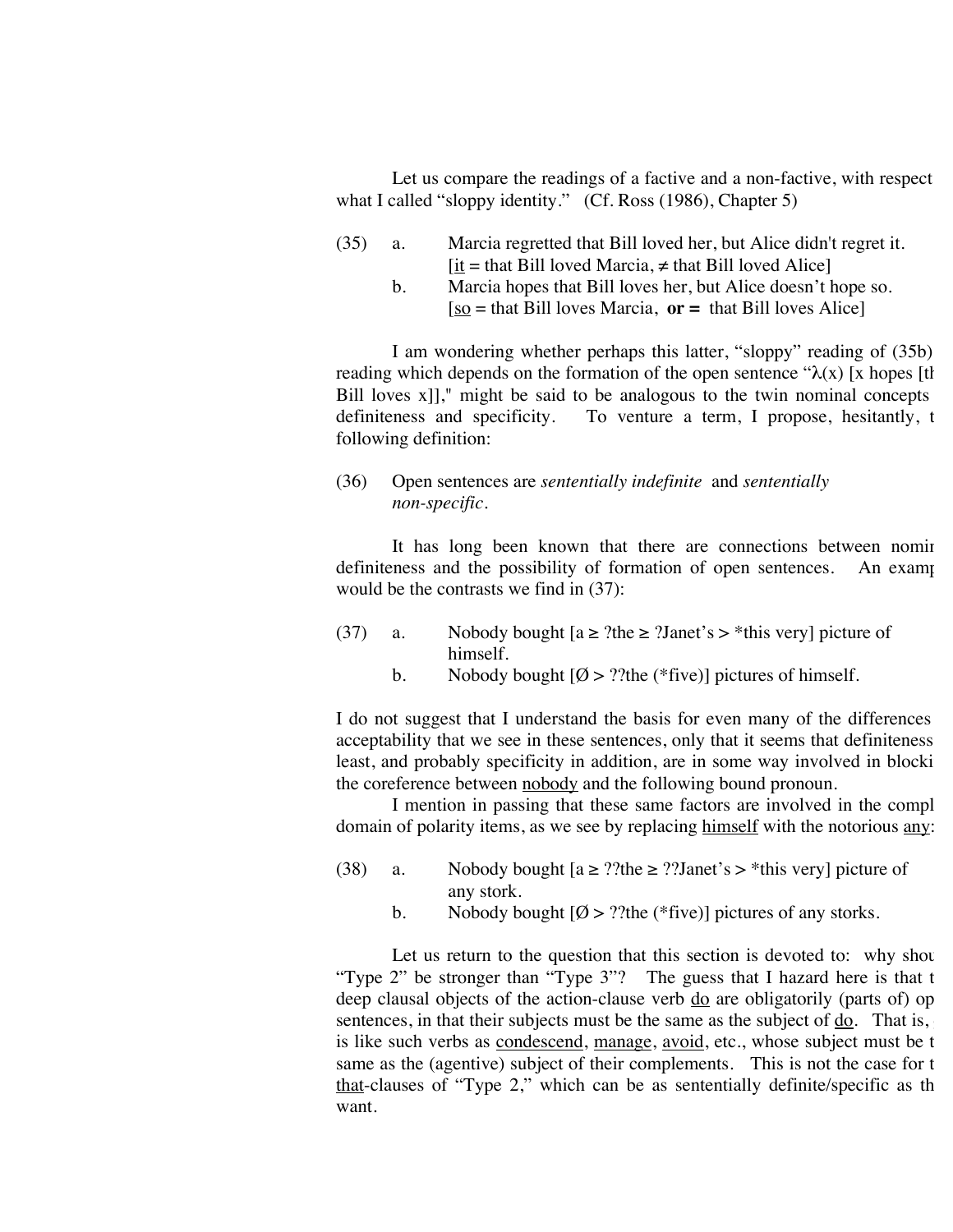However, they can also be open sentences, as we see in (39);

(39) Nobody<sub>i</sub> said that he<sub>i</sub> was unpopular.

So let us see how a pseudocleft like  $(39)$ , which has a clause containing a bou variable as its object, compares with  $(40)$ , whose object clause is sentential definite/specific (since it contains no bound pronouns), with respect to how t two flow through the constructions and processes which form the nucleus of the study.

(40) Nobody said that Terence was unpopular.

We might as well start with the three contexts of  $(24)-(26)$ :

| (41)<br>I hate it for what nobody said to be that Terence was unpopular.<br>a.                    |  |
|---------------------------------------------------------------------------------------------------|--|
| ?I hate it for what nobody; said to be that he <sub>i</sub> was unpopular.<br>$\geq$<br>$b_{\rm}$ |  |
| a. 2Is what nobody said that Terence was unpopular?<br>(42)                                       |  |
| ?? Is what nobody, said that he, was unpopular?<br>$\geq$<br>b.                                   |  |
| a. ??What nobody said looks like it's that Terence was unpopular.<br>(43)                         |  |
| *What nobody; said looks like it's that he <sub>i</sub> was unpopular.<br>$\geq$<br>$b_{\rm}$     |  |

And for good measure, let's throw in:

- (44) a. I wish that what nobody said had been that Terence was unpopular-
- $\geq$  b. ? ? ? 21 wish that what nobody<sub>i</sub> said had been that he<sub>i</sub> was unpopular.

I think that though the effect of manifesting a bound pronoun in the foc of a pseudocleft may be small, it is often, as here, detectable.

The only grammatical fact that I can point to which might provide a ba for Type  $4$  foci – namely, adjectives and predicate nominals – being less stro than the first three types in  $(14)$  has to do with the distribution of the abstract and I would say sentential – pronoun it. As we have seen above, faction and I would say sentential – pronoun it. complements can be referred to by  $\frac{dt}{dt}$ , and the same is true for actions. Under the analysis proposed in Ross  $(1972)$ , the remote structure of a sentence such as  $(45)$ will be that suggested in  $(45b)$ , a structure which meets the structural condition for the rule of Sentence Deletion discussed in Ross (op. cit.) (or any interpreti analog, a rule which, starting from a remote structure in which there was an would seek a clausal antecedent for it to refer to), thus allowing the derivation  $(45c)$  from  $(45a)$   $[ = (45b)$ :

(45) a. He only pats the cat when I tell him to pat the cat.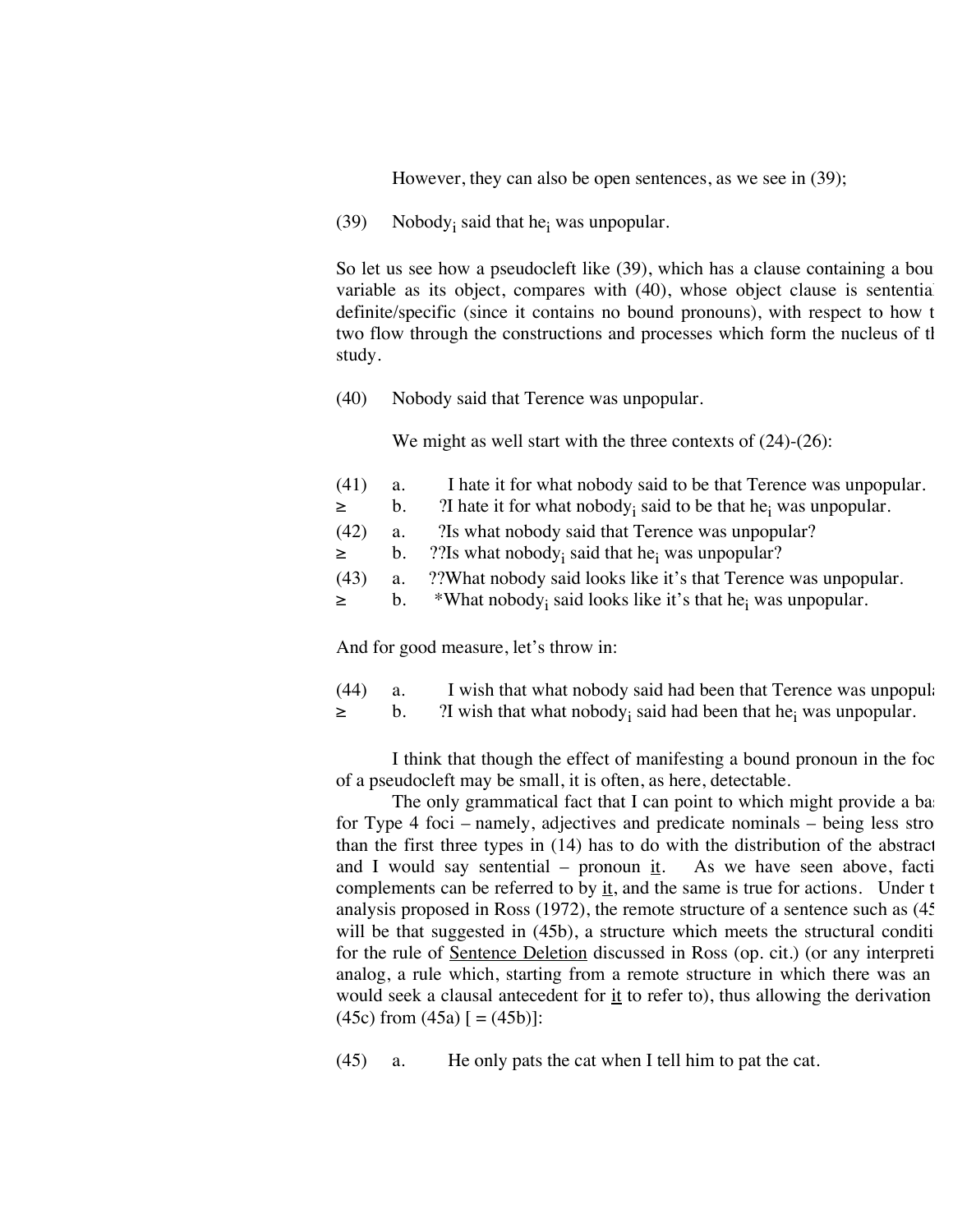- b. He only does [he pat the cat] $\mu$  when I tell him to do [he pat the  $\text{cat}$ ]<sub>i</sub>.
- c. He only does [he pat the cat]<sub>i</sub> when I tell him to do [it]<sub>i</sub>.

Under the analysis of adjectives which I suggested in Ross (1969), the copula be is a complement-taking verb, like the  $d\rho$  in whose object clause action clauses must appear. Thus the remote structure of  $(46a)$  would be  $(46b)$ which we would thus expect to be able to convert into (46c).

- (46) a. He is only polite when I tell him to be polite.
	- b. He is only [he polite]<sub>i</sub> when I tell him to be [he polite]<sub>i</sub>.
	- c.  $*$ He is only [he polite]<sub>i</sub> when I tell him to be [it]<sub>i</sub>.

It is generally impossible in English to use it to refer to an adjective<sup>7</sup>; wonder if this fact can be parlayed into a typologically based argument to the effect that adjective-clause objects of  $be$  are less referential than are the objects other complement-taking predicates. This would require that other language conform to the typological implicational hierarchy shown in (47):

- (47) a. Neuter pronominal referring to non-actional complements
- ≥ b. Neuter pronominal referring to actions
- ≥ c. Neuter pronominal referring to properties

Any such hypothesis will have to await further research.

To conclude the speculative remarks of this section, I think that one might view the prospect of generalizing the notion of definiteness and specificity whi seem to be of relevance for Type 1 pseudoclefts as having perhaps some promis but that as of the present, there is no solid explanation for the ordering of even t first four elements of (14).

#### **7 Why some constructions and processes go bad quicker**

In the data from English that I have presented in  $(17)$  and  $(18)$  above, it will ha been noted that as we proceeded through the seven types of (14), som constructions and processes, like the respectively-construction, in  $(18gi)$ , for instance, slid gradually into the night, while others, like (18hiv), VP Preposing produced huge stars instantly. Why should that be the case?

Here too, it seems that we can hazard a cautious guess, this one based the output of the process or rule which operates to produce a derived structure In  $(48)$ , below, I will divide the contexts that we have watched the types pseudos flow through into five large groups, according to how early in t hierarchy of  $(14)$  the context manifests a serious problem. Thus the leftmost column in (48), which is headed by " $*@1$ ," a notation which means "(serious) ungrammaticality begins to show up for Type 1 pseudoclefts" – these are the most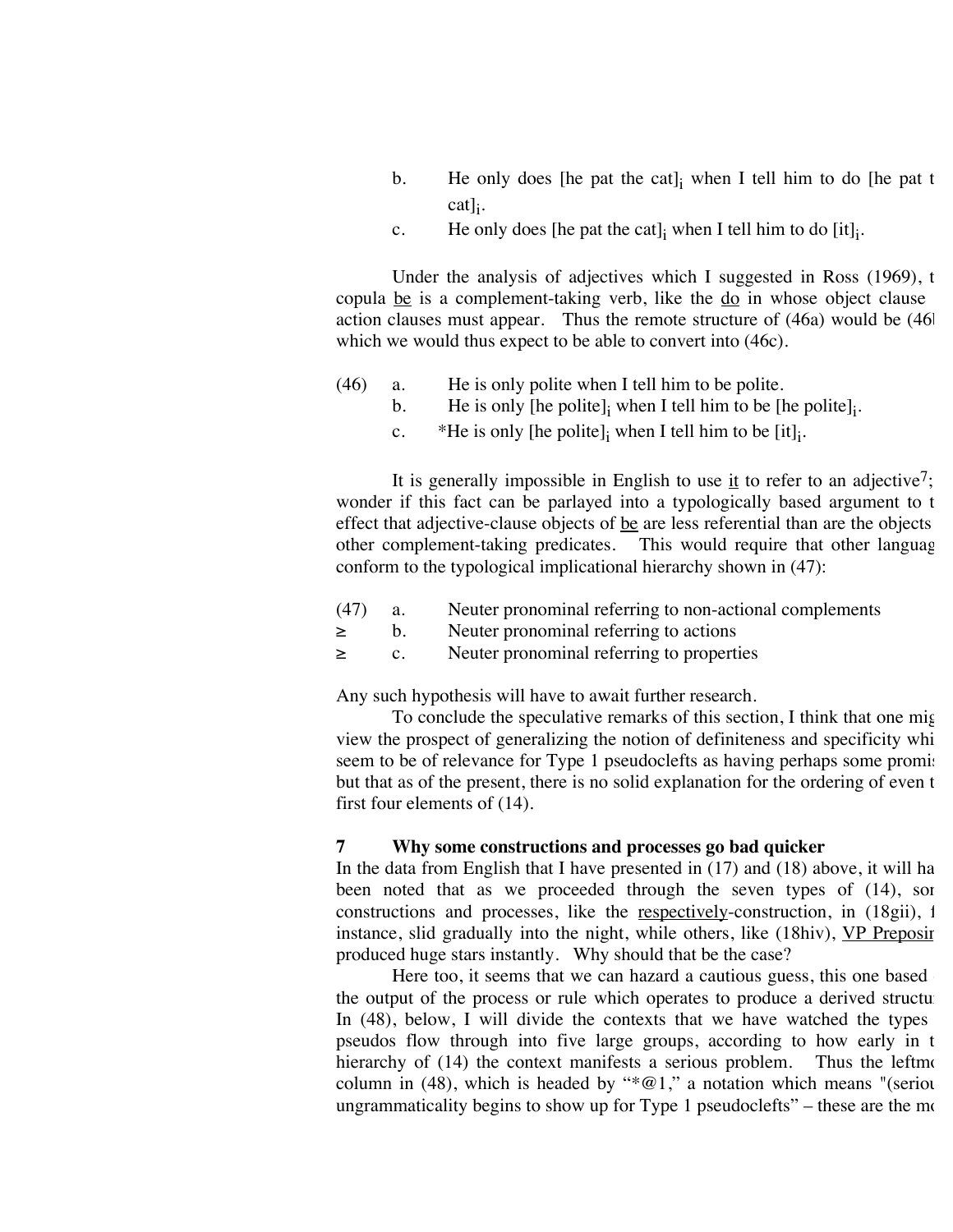restricted contexts. The rightmost column is headed by " $*@5$ ," which means that for the contexts below it, no (serious) ungrammaticalities are encountered un Type 5.

|  | $(48) * @1$                                   | $*@2$                                                                                    | $*@3$ | $*@4$             | $*@5$                  |
|--|-----------------------------------------------|------------------------------------------------------------------------------------------|-------|-------------------|------------------------|
|  | $Though$ (18hiii) $SVI$ (18a)                 |                                                                                          |       | Conjunction       |                        |
|  | VP Prep. $(18$ hiv) Subj. If-Zap $(18f)$      |                                                                                          |       | Reduction         | (18gi)                 |
|  | A Q be                                        | Be O A                                                                                   |       |                   | $respectively (18g11)$ |
|  | Heavy NP(18hii)<br>Be A Q                     |                                                                                          |       |                   |                        |
|  |                                               |                                                                                          |       |                   |                        |
|  |                                               |                                                                                          |       |                   |                        |
|  | To Be Then Not Gapping (18giv)                |                                                                                          |       |                   |                        |
|  | (18di) > (18dii)                              |                                                                                          |       |                   |                        |
|  | $\gg$ (18diii)                                |                                                                                          |       |                   |                        |
|  | No verb be                                    | No verb be                                                                               |       |                   |                        |
|  |                                               |                                                                                          |       |                   |                        |
|  | $Clefting (18hi)$ Richard (18c) Raising (18b) |                                                                                          |       |                   |                        |
|  |                                               |                                                                                          |       |                   |                        |
|  | ≺-                                            | No subject NP                                                                            | ->    |                   |                        |
|  |                                               |                                                                                          |       |                   |                        |
|  |                                               |                                                                                          |       |                   |                        |
|  |                                               | RNR(18gii)                                                                               |       |                   |                        |
|  |                                               | Subjunctives (17i)                                                                       |       |                   |                        |
|  |                                               |                                                                                          |       |                   |                        |
|  |                                               |                                                                                          |       |                   |                        |
|  | Less<-                                        | <b>Sententiality</b>                                                                     | ->    | <b>More</b>       |                        |
|  |                                               |                                                                                          |       | Tenseless         |                        |
|  | V <u>ing</u> (17f)                            | $\frac{\text{for}}{\text{or}} + \frac{\text{to}}{\text{to}} (17e)$<br>Subjunctives (17i) |       | that $(17h)$      | that $S$<br>in object  |
|  |                                               |                                                                                          |       | that S            | (17di)                 |
|  |                                               |                                                                                          |       | in subject        |                        |
|  |                                               |                                                                                          |       | $(17\text{d}$ ii) |                        |
|  |                                               |                                                                                          |       |                   |                        |

The sense that I would like to try to make out of this display is the following:

(49) **The pseudocleft family of constructions** The more a surface string has a parse of the form NPoid +  $\frac{1}{18}$  + NPoid, the stronger it will be, the higher it will rank in the implicational hierarchy of (14).

The term "NPoid" in (49) denotes a <u>family of phrases</u> (yes, in the domaintius too, familial considerations are relevant). NPoids are not or of constituents too, familial considerations are relevant).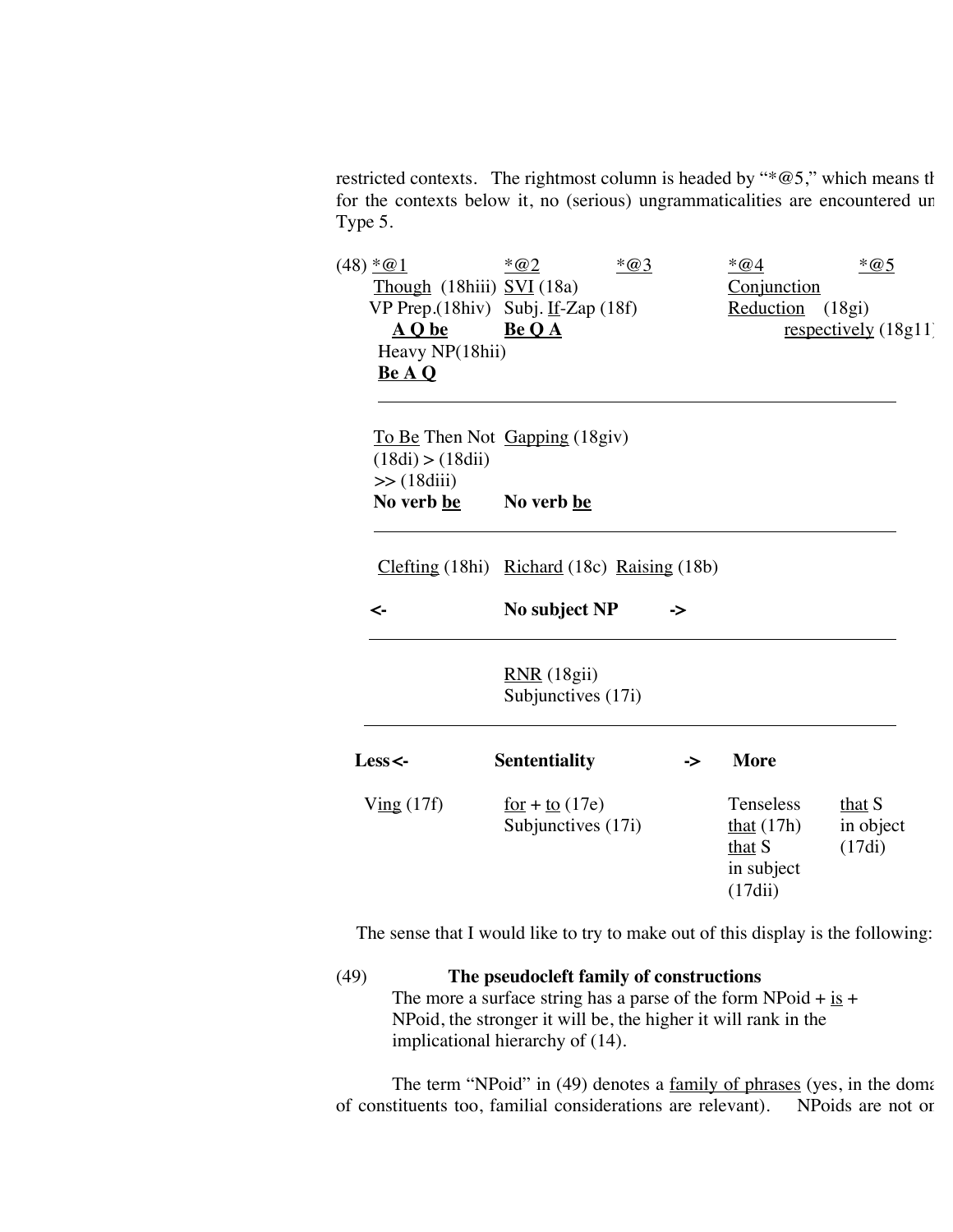card-carrying endocentric NP's such as the tusk but also exocentric ones li various kinds of complements, so-called  $\overline{v_1}$ "'s when these follow do, adjectively phrases, adverbial phrases (including certain adverbial subordinate clauses), a<br>even some objects of auxiliaries. And where else in the grammar will such And where else in the grammar will such ragtag band of irregulars play a role? Of what utility is such a family?

#### (50) **What NPoids are and do**

Anything that can be clefted, pseudoclefted, topicalized, (left or right) (deictic) dislocated; anything that can be replaced by that (and sometimes by this) or by the which that introduces sentent appositives (such as Maureen left, which was a shame; Ellie will help you, which I won't; They wanted to hammer my fender flat, which already was, etc.); and anything that can have variables deleted before a after it, in rules such as Gapping, Equative Deletion (the rule that does the striking through in such sentences as  $\frac{\text{She gave something odd to me: s}}{\text{She gave something odd}}$ gave a pickled onion to me.), and so on.

It is clear that NPoid centers around true-blue NP's, good ol' lexical nou and their satellites, but it is not limited to such nominal Goody-Goody Two-sho And it should also be clear that there are many types of constituents which are not  $NPoids$  – like verbs, prepositions, particles, and S's. It may not be clear that NPoid is a colossal promissory note; what is required to remove its emptiness nothing less than a complete theory of squishy syntax, which is something that has been the apple of my grammarian's eye for many a year. One of the fi encounters I had with this beast was reported on in Ross  $(1973a)$ , which attempts to show that for idioms of the form take a tack on, keep track of, and pay heed it makes sense to posit a squish of fakeness for the noun-like objects of the verbs. The faker they are, the fewer nominal behaviors they manifest.

I see the first four elements in the hierarchy of  $(14)$  as another attempt order phrase types with respect to their nominality. I have suggested above that they diminish in referentiality, surely a prototypical property of NP's.

In mentioning these two hierarchies in the same breath, I should not taken to be asserting that the idiom chunks of Ross  $(1973a)$  and the four types (14) can be neatly arranged as points on a linear continuum (though it is r impossible that that is the case). That would be a fantastic stroke of luc That would be a fantastic stroke of luck. Rather, I think that there are a number of different dimensions (I have no id how many) which can each order (some of) the NPoids from closer to a nominal center to further away from it. To name just a few of these dimensions, I belie it likely to be the case that NP's with determiners are closer to the center than  $\epsilon$ those with none; that definites are closer than are indefinites; that specific NI are more central than are non-specifics; that count nouns are more central th are mass nouns, etc. etc. etc. And clearly, defective NP's (such as measure phrases, predicate nominals, and chômeurized NP's) are further from the cen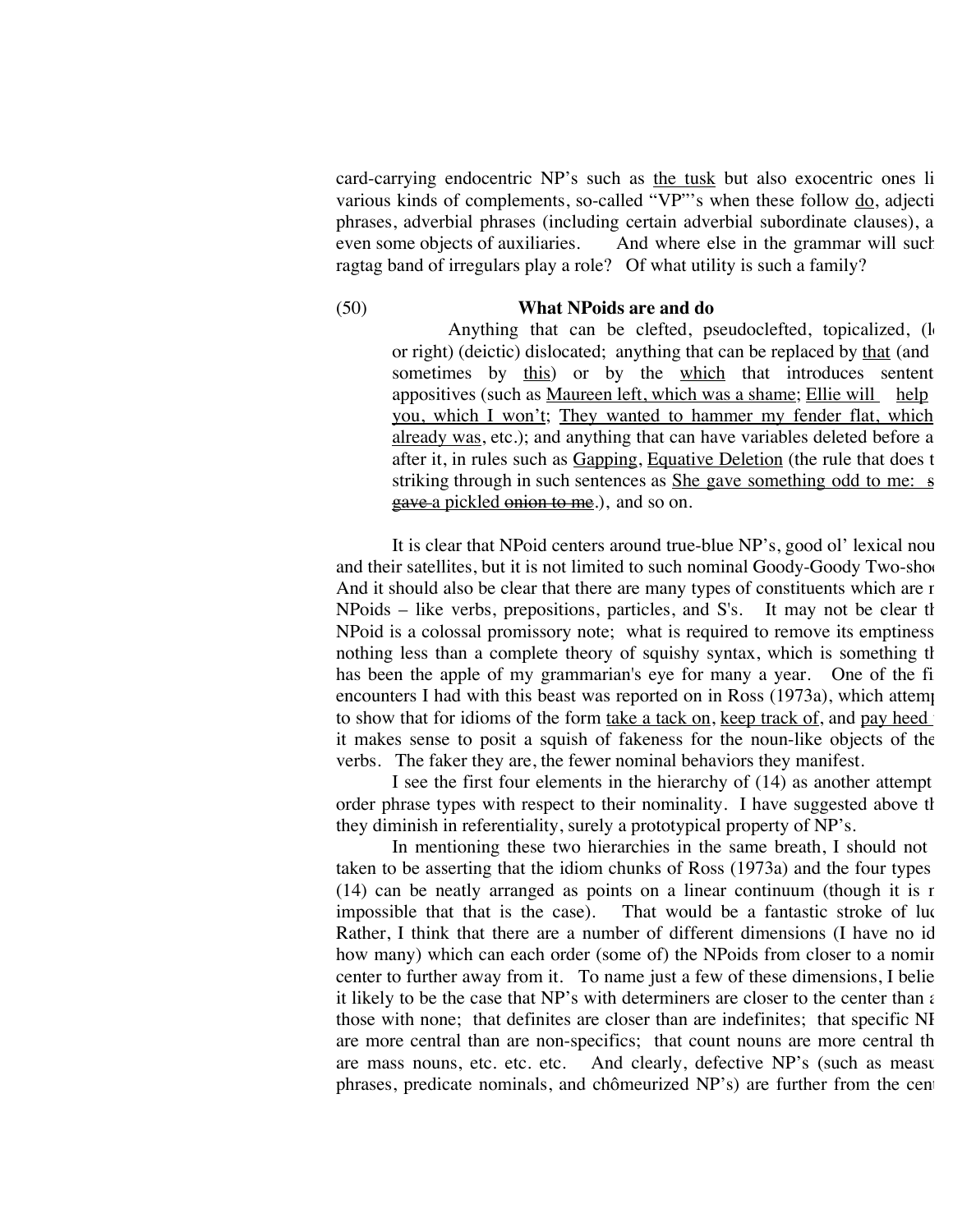than are purebred NP's – cf. Ross (1995). But a general formulation, a set squishes of NPoidness, has eluded me thus far.

Let us return now to  $(49)$ , which represents my attempt to cast Higgins inviolability condition in a more gradient form. We have seen that stric speaking, Higgins' condition is too restrictive: the stronger types in  $(14)$  survi some movements and deletions of various kinds, but not others. Which kinds  $\epsilon$ the most forbidden?

The three highest rules under  $*@1$  in the top left corner of (48) all ha the effect of reordering the subject of a pseudocleft (the **Q**uestion) and the object of the copula (the Answer). Thus the  $Q \dots A$  order which we observe in the remote structure of pseudos changes into an order in which **A** precedes **Q**, and in which the copula which deeply separates these two NPoids either precedes follows both of them. This  $\bf{AQ}$  deviation from the template in (49) seems produce glaring ungrammaticalities, regardless of whether the copula precedes t two NPoids, or follows them. We will see presently, though, that it is not the inverted order itself that leads to badness.

We also note that two other rules which have the effect of removing the copula from between the NPoids, to place it directly before them, (name Subject-Verb Inversion and Subjunctive **if-**Zap), also causes severe problems – the two rules directly below  $*@2$ .

Let us pause for a moment to note the possibility of a further significant inequality: compare the two sets of sentences in (51) and (52).

- (51) a. What they did was to pat the cat  $\rightarrow$  (via SVI)
	- b. ?\*Was what they did to pat the cat?
	- c. What they do might be to pat the cat.  $\rightarrow$  (via SVI)
	- d. ??Might what they do be to pat the cat?
- (52) a. If what they did were to pat the cat, I would sleep easy.
	- b. ??Were what they did to pat the cat, I would sleep easy.
	- c. If what they had done then had been to pat the cat, I would have slept easy.
	- d. ?Had what they had done then been to pat the cat, I would have slept easy.

My impression is that the d-sentences here may be slightly better than the  $\underline{b}$ -ones. If this sentiment is shared widely enough, it may be that while the best kind of copula to have separating the two NPoids in a pseudocleft is a tensed or a non-finite one, such as the be of  $?$ ?(51d) or the been of  $?$ (52d) is significantly more reminiscent of the template in  $(49)$  than are sentences in which nothing at intervenes between **Q** and **A**. This question awaits future research.

Thus it seems to be in general of considerable importance that the ty NPoids somehow be kept from being contiguous. Let us now examine the differences between three processes which all result in this contiguity  $-$  those under the first line in  $(48)$ . Why should it be that Gapping causes less trauma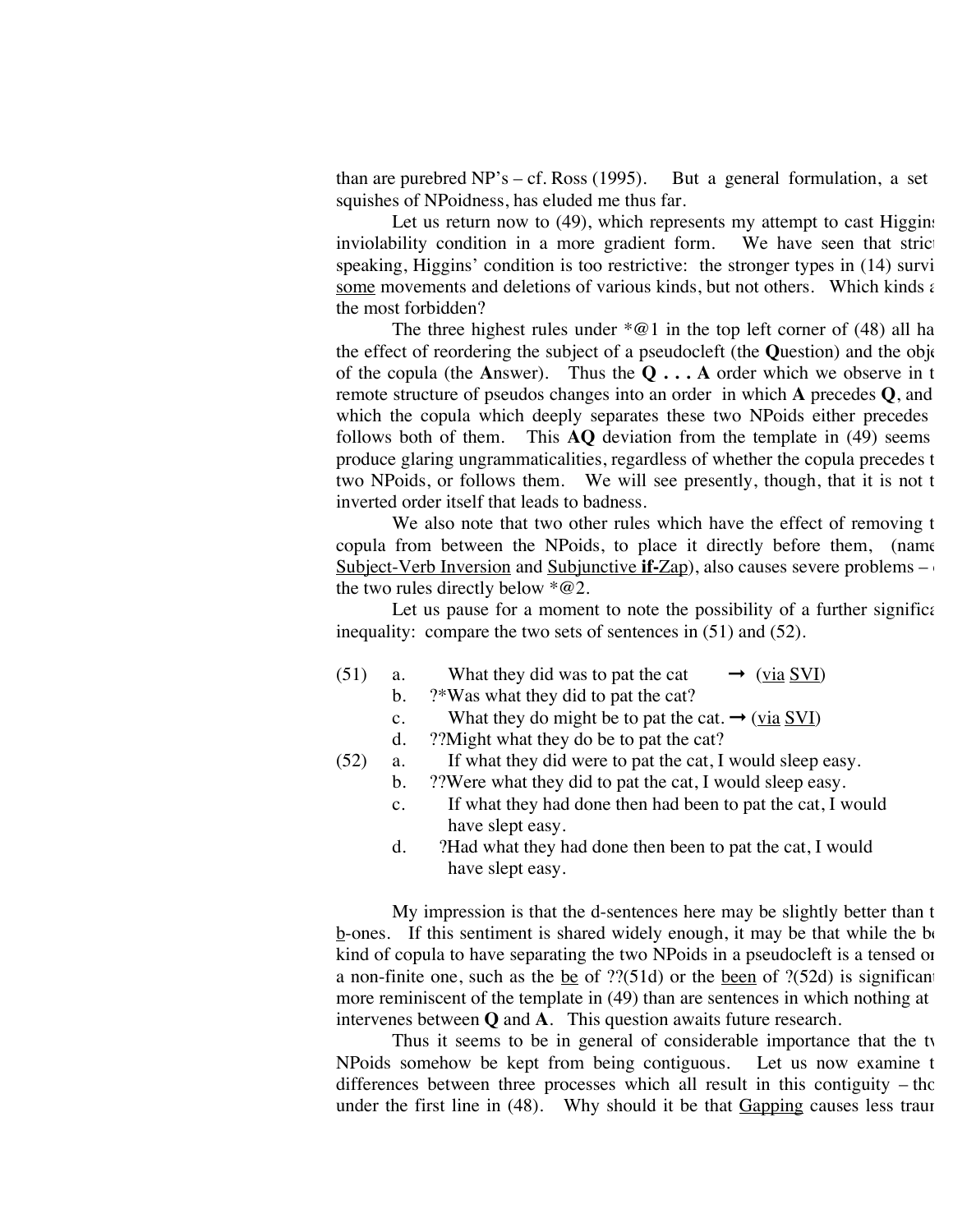than do the processes under the  $*@1?$  My tentative answer derives from the fa noted in connection with  $(17c) - (17f)$  above, that the family of pseudocle constructions prefers to appear in main clauses. That is, it is in main clauses that the largest variety of the types of pseudoclefts that we see in (14) can be found.

One of the morphological properties of main clause verbs is that they are overwhelmingly tensed. There are, to be sure, in many languages, exception main clauses which appear with non-finite verbs, like those in (53),

- (53) a. Oh, to be in Newark, now that Motorola's there!
	- b. My brother-in-law working?!
		- c. Not to worry.

but typical main clauses are finite. And so are typical pseudos, as we see in  $(17)$  $-$  (17f). In other words, to insert a pseudocleft construction into a non-fin context is to weaken it. While scholars of varying theoretical persuasions m While scholars of varying theoretical persuasions m posit differing sources for the sentences of  $(18di) - (18diii)$ , some seeing the fi two as arising via Raising, others as small clauses, all would agree that they e up non-finite, and that typically, Gapping works on finite clauses. Thus what interesting about these three copula-less constructions in  $(48)$  is that it is  $Gappi$ that is less inviolable, in Higgins' terms, than are the other two.

But this was an accident of the data that I presented, because it is possible to gap in non-finite clauses, as we see in (54).

(54) For Max to be a Martian and Sue ( $\theta$  be) a Venusian was a shock.

As soon as we use this non-finite context to gap with, and run through some of t clauses that were used to evaluate the costs of gapping in  $(18giv)$ , we find clearly worse results: cf.  $(55)$ .

| (55)   | a.             | For what I had to be a book and what Al had ?? (to be) a          |
|--------|----------------|-------------------------------------------------------------------|
|        |                | hook was a shock.                                                 |
| $\geq$ | b.             | For what I thought to be that you were a jerk and what Al         |
|        |                | thought *(to be) that you were a brain was a shock.               |
| $\geq$ | $\mathbf{c}$ . | For what I did to be to pat the cat, and what Al did $**$ (to be) |
|        |                | to feed the dog was a shock.                                      |
|        |                | Etc.                                                              |

Thus we see that the apparent difference in the three copula-le constructions in  $(48)$  were epiphenomenal – they arose only because the gappin that had been used as a basis for comparison had occurred in tensed clauses. T reason that the constructions of  $(18di) - (18di)$  are worse than the gappings  $(18\text{giv})$  is that the former sentences are bad for two reasons: first, their copulation has been deleted, and second, they are in non-finite contexts. In short, double bad is worse than singly bad: ungrammaticality is cumulative. This is a no-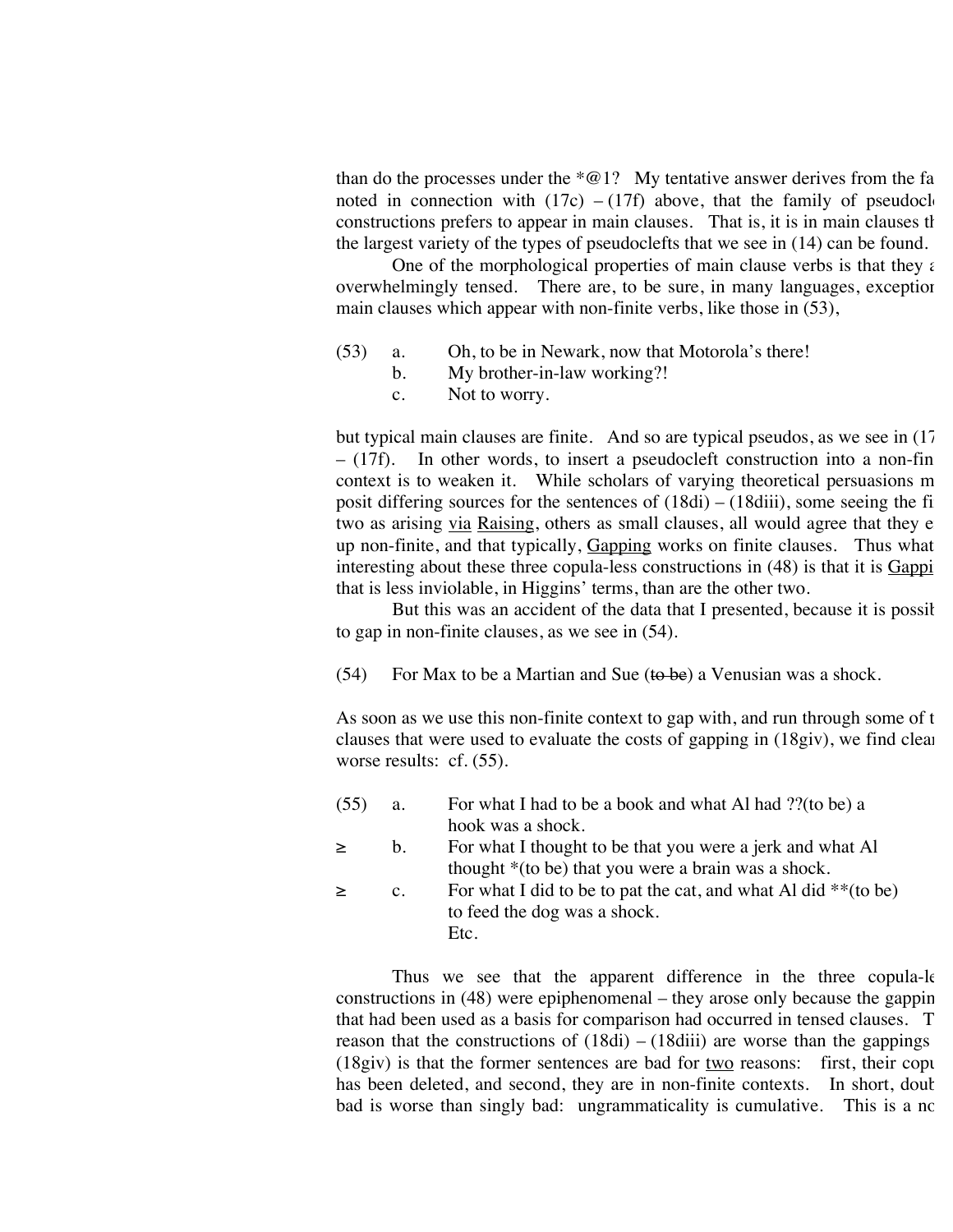trivial matter, to which I will return below. For now, I will merely observe that appears that the badness caused by having contiguous NPoids of the form **A Q be** or **be A Q** is greater than that caused by producing the contiguity by mere removing the intervening copula.

There is one outstanding issue which connects to the template in  $(49)$  th requires more discussion than I have space for here. For there is a class emphatic sentences that I have left out of consideration in this preliminary report. Compare the sentences of  $(14a) - (14e)$  above with those in (56).

- (56) a. A book is what I had.
	- b. That you were a jerk is what I thought.
	- c. [To pat the cat  $\geq$  Pat the cat] is what I did.
	- d. [A pro wrestler / Proud of you] is what I am.
	- e. I patted the cat is what I did.

I believe that there is a rule, Copula Switch, which converts the sentence in  $(14)$  into their correspondents in  $(56)$ . The rule would presumably necessary in any case, for such non-emphatic copular sentences as those in (57):

- (57) a. Your intervention was crucial.
	- b. Crucial was your intervention.
	- c. The first vote was at four PM.
	- d. At four PM was the first vote.

I postulate the existence of such a rule with a good deal of diffidence, for there  $\epsilon$ many differences between these order variants, pragmatic and otherwise, indeed there are between  $(14)$  and  $(56)$ . It is an area in which the data are complex that I am not at all sure whether there are several rules of inversion, only one, or none at all, which last is a position adopted by some. I propose leave all these analytic options in the air for now. I bring them up only in order to make one point: if any of the sentences in  $(56)$  is derived from corresponding sentence in  $(14)$ , this would fly in the face of Higgins's condition of inviolability.

But not so for the condition in  $(49)$ . For the output of any rule like  $r$ Copula Switch is like its input. The NPoids are non-contiguous, and there is copula between them. The whole thrust of the above discussion about  $t$ possible causes of the differences between the severity of the ungrammaticaliti due to contraventions of Higgins' inviolability condition has been to try to tra the levels of ungrammaticality to features of the output configuration. Copular Switch does not make anything that the template in (49) would prohibit.

What remains to be done is to compare each of the example sentences above with its copula-switched counterpart, to see what generalities emerge – whether **Q** be A order is in general better or worse than the corresponding A be order. Edwin Williams (op. cit.) notes that the ungrammaticality which I above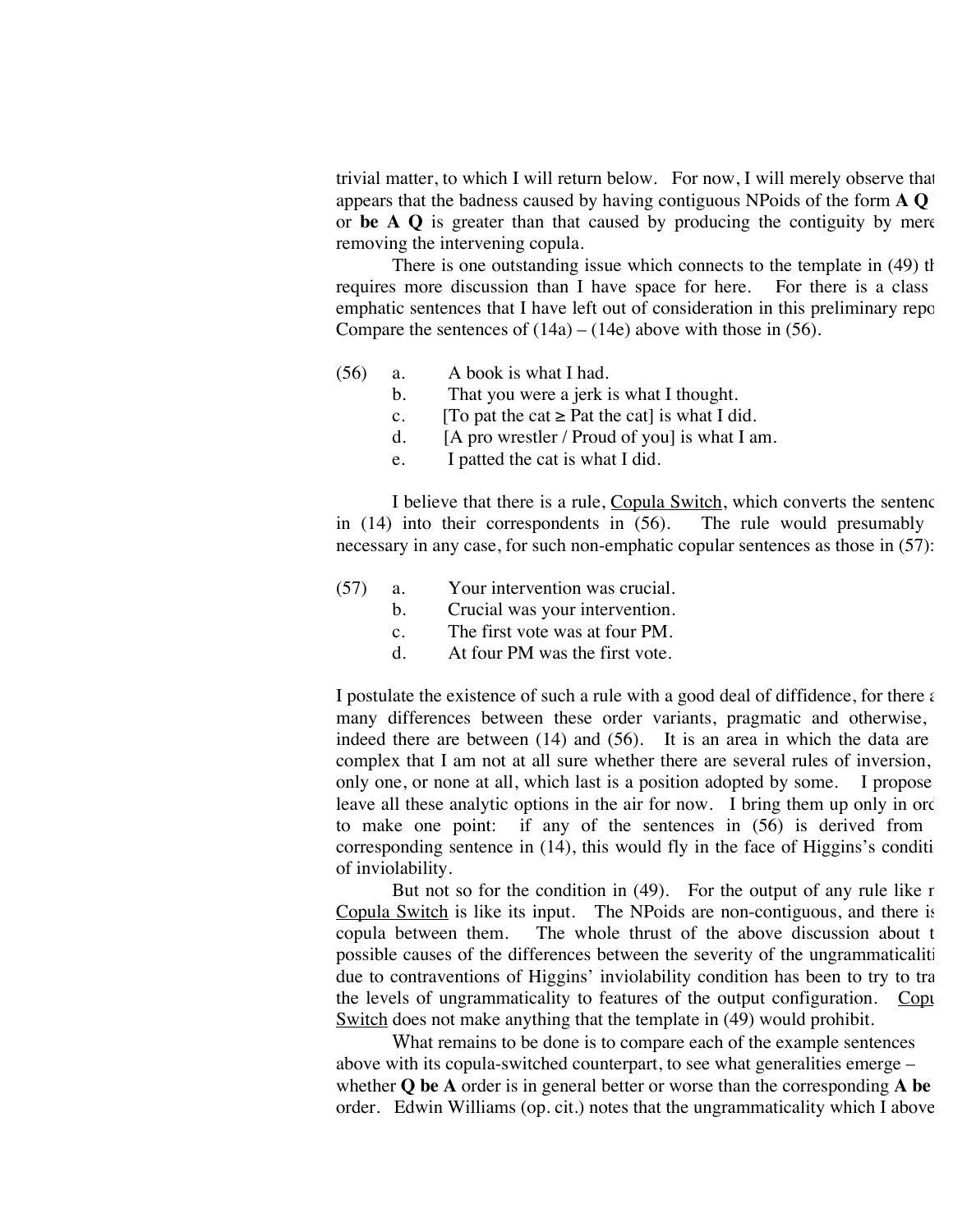attributed to Raising vanishes when the "inverted" order is compared with it (I enclose "inverted" in quotes, because for Williams, the derivation proceeds in the other direction). Compare (18b.4), which I repeat below as (58a) for convenience, with the "inverted" (58b):

(58) a. ??What he was then seems to have been proud of us. $[=(18b.4)]$ b. Proud of us seems to have been what he was then.

While I have not carried out this comparison between the two order systematically, I have noticed cases where the "inverted" order is not (muc improved. Two quick examples: compare  $*(18c.4)$ , repeated as  $(59a)$ , with the "inverted" (59b); and  $*(18f.4)$ , repeated as (60a), with its "copula-switche (60b),

- (59) a. \*What she was then looks like it was proud of you.  $[=(18c.4)]$ 
	- b. \*Proud of you looks like it was what she was then.
- $(60)$  a. \*Were what I had been then proud of you, I would be a happy camper.
	- b. ?\*Were proud of you what I had been then, I would be a happy camper.

Let me sum up this section. I have suggested that we should modi-Higgins's condition of inviolability in the squishy way indicated in  $(14)$ , and that we must look for explanations as to why some kinds of movement and deleti processes engender more serious violations than do others. In particular, if the are one or more rules like Copula Switch, a possibility that seems to have to left open as of this writing, then all theories of pseudoclefts need some way accounting for why such rules, even though they effect two movements ( possibly a simultaneous substitution, in such syntaxes as would condone su operations), do not run afoul of the inviolability condition. And even if it should prove to be the case that there is no rule interchanging the NPoids, we still have go beyond Higgins' initial formulation, to specify which transformation deformations produce the biggest stars. And (49), or something like it, may playing a role in this decision.

#### **8 A mechanism**

What kind of formal machinery will we need to make anything resembling the tale I have been weaving above come true? Here, I would like to revisit a Gold Oldie. In Ross (1987), I suggested that all theories of grammar that I was awareless. of were missing a trick. Namely, what we syntacticians have collectively be doing is agreeing that sentences should be sorted into two basic bins: the Perfectly Well-formed and the Variably Bad. We then have made distinctions the latter group, with the help of prefixes, such as "?," "??," "?\*," "\*,", "\*\*," etc.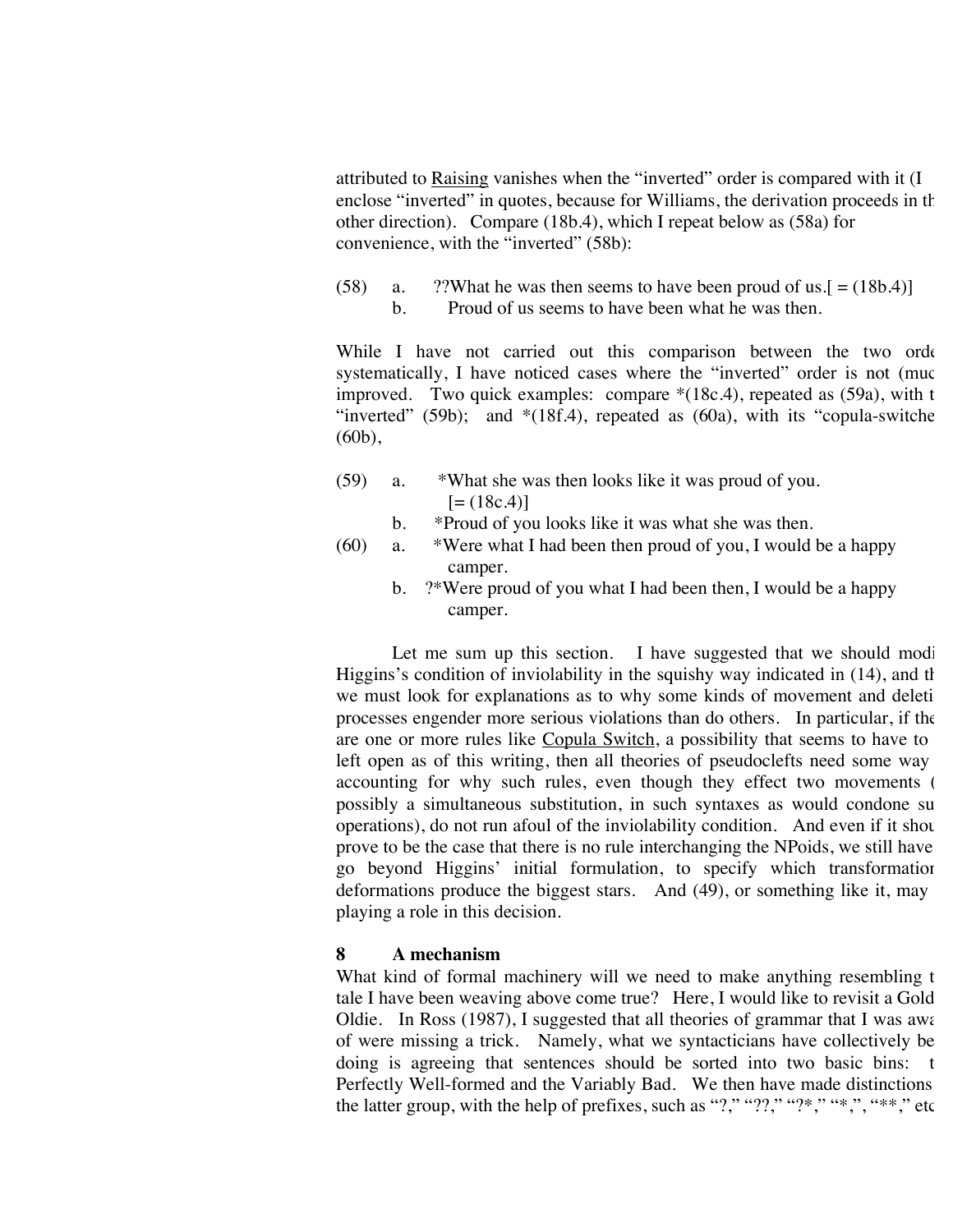I have no beef with these latter distinctions, hard though they may be use in practice. My complaint has to do with the former group. I feel that  $\overline{y}$ should draw as many distinctions among those sentences that are all OK isolation as we do among those that are all flawed to one degree or another. Ross (op. cit.), I suggested that we should say that two sentences can both well-formed in isolation, but can differ in viability. What such a distinction comes down to is the claim that for any two sentences, A and B, if A is more viable than B (for this, I will use the shorthand notation " $A \ge B$ "), then the res of subjecting both A and B to the same syntactic processes will never result in being more grammatical than A.

A quick example should serve to clarify this point:  $(61a) \ge (61b) \ge (61c)$ (cf. Ross (1974b) for discussion of these cases).

- (61) a. There is a bird in the fridge.
	- b. There exist counterexamples.
	- c. There is the problem with counterfactuals.

To see that these three sentences differ in viability, we need only question them negate them:

- (62) a. Is there a bird in the fridge? ≥ b. ?Do there exist counterexamples? ≥ c. ??Is there the problem with counterfactuals?
- (63) a. There is not a bird in the fridge. ≥ b. ?There do not exist counterexamples.
- ≥ c. \*There isn't the problem with counterfactuals.

In Ross  $(1987)$ , I suggested the following mechanism to deal w viability. Let us give each sentence a viability prefix,  $P, 0 \le P \le 100$ , where if is 50 or less, the sentence it prefixes will be heard as ungrammatical to vario degrees (say, "?"  $\leq 40$ , "??"  $\leq 30$ , "?\*"  $\leq 20$ , "\*"  $\leq 10$ , "\*\*" = 0), and if P between 51 and 100, it will be given various degrees of syntactic well-being.

There must be a calculus of viability. The contrasts between  $(61)$  and  $(62)$  and  $(63)$  indicate that both Subject-Verb Inversion and negation muderement the viability of sentences in which they appear. I believe that t decrement the viability of sentences in which they appear. decrement for negation is greater than that for Subject-Verb Inversion – whether this hunch can be maintained or not requires much study, and is in any  $c\epsilon$ irrelevant for our purposes here. I mention the matter only to point out that it  $w$ of course be the case that processes will differ with respect to how much th affect viability, and in what direction. I suspect that some processes  $m$ augment viability; one interesting area which will bear much cogitation is the phenomenon I refer to a generic grease. There are a number of processes whi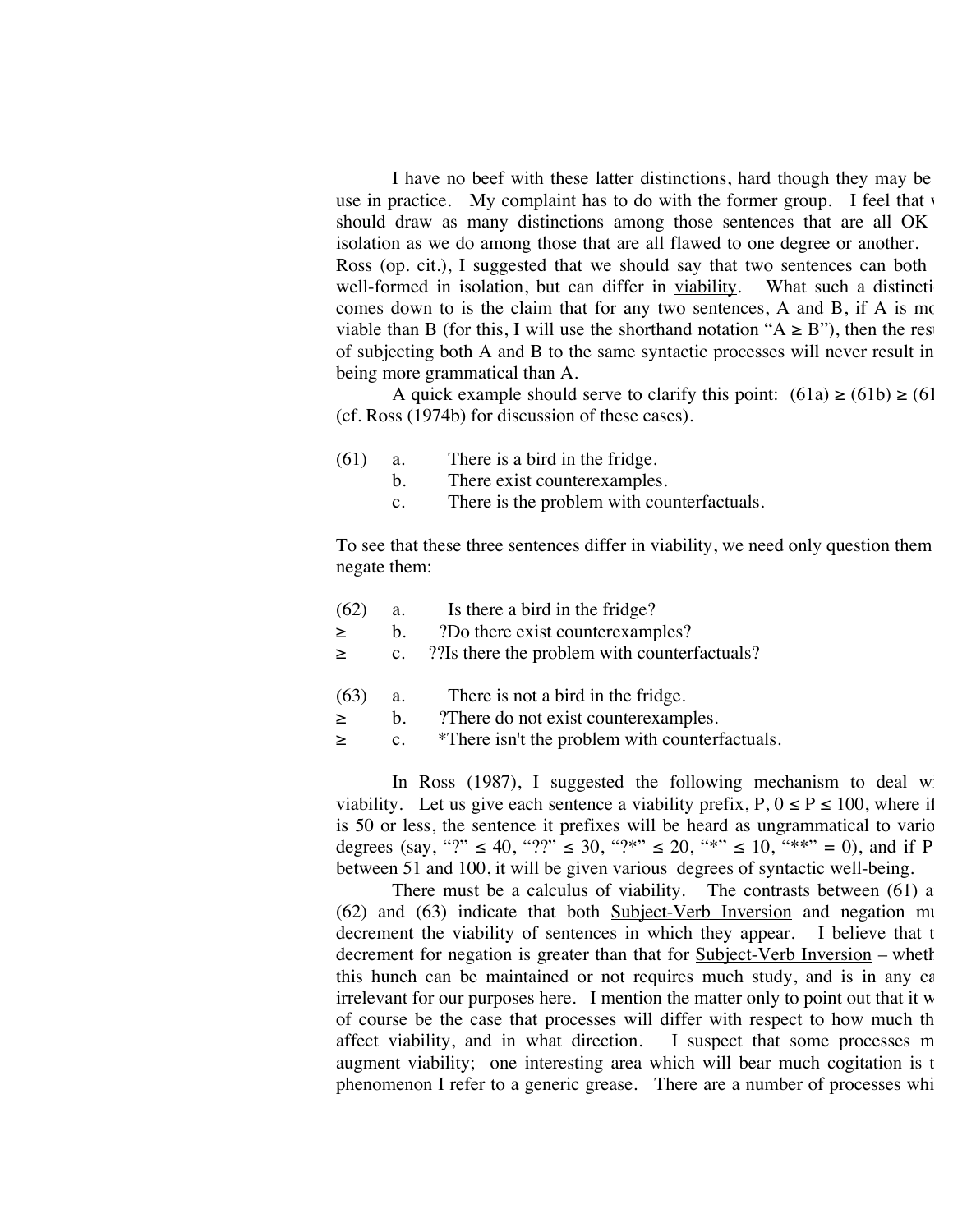only work for generic  $NP's$ , and crash for specific ones – an example is provided by  $P's$ , and crash for specific ones – an example is provided by  $P's$ . by the Middle:

- (64) a. [Any sophomore / Fred] can readily translate this computer manual into Gothic.
	- b. This computer manual translates readily into Gothic for [any sophomore  $\rightarrow$  \*Fred]

It should be clear that all of the above suggestions are hopeless programmatic. I have no stake in how viabilities are represented, to say nothi of how the operations of decrementing and augmenting them are to be carried of My purpose in Ross  $(1987)$  was simply to call to the attention of the community of Ordinary Working Grammarians (especially to the Suborder of Data Fetishis that viability is the name of the game. Nothing less will suffice.<br>(Un)grammaticality is cumulative. When a sentence undergoes a number When a sentence undergoes a number processes, each of them may leave fingerprints, and we need a mechanism sub enough to register such facts, to add, or compound, each of the component badnesses that the processes may result in.

In passing,  $I$  note that it is not only in the collective lap of syntacticians semanticists, and their ilk that the problem of cumulative crumminess falls Ordinary Working Phonologists are going to have cognate headaches. For the are phonological inequalities which parallel semantactic ones. Thus if we wish unrelease a final voiceless stop (e.g., "nit,"[nIt] or [nIt¬]), it is easier to do it af a vowel than after an [r] than after an [l]: boat > > abort > > bolt ¬. Further, it easier to do it after [t] than after [p] than after [k]: sit¬ ≥ sip¬ ≥ ?sick¬. Wh then will be the unreleasability of the final  $[k]$  of  $\frac{dark}{?}$  Less than that of  $\frac{do}{k}$ more than that of  $\underline{\text{bulk}}$ , somehow a compound of the two factors I have pulled  $\epsilon$ of the invigoratingly recalcitrant bog of phenomena here. And demonstrati that Ordinary Working Morphologists have the compounding virus as bad as a of us is fish-in-barrel-shooting: for morphological processes are not mere productive or not, they are scintillatingly variably so. And when we stir into the same word the dwindling productivity of the irregular past  $\{-t\}$  (thus dreamed dreamt, learned > ?learnt, spilled >>>  $\frac{*}{s}$  and the general unwillingness of ness to attach to compound words, we arrive at things like ?\*undreamtofne whose well- or ill-formedness can only be seen as existing in some space defined by these two vectors. Extending this kind of squishy thinking into the swamps semantics and pragmatics is left as an exercise for the interested reader.

It is not surprising that my suggestion in 1987 was unconvincing. T facts on which I based my surmise were fewer, more self-contradictory, thornier than those I have presented here. The news was bad: syntax with viability orders of magnitude more difficult than without it. And I had not at that time come to the conclusion that I have advanced above: that the first thing  $\nu$ Ordinary Working Grammarians should attempt is to get the inequalities right.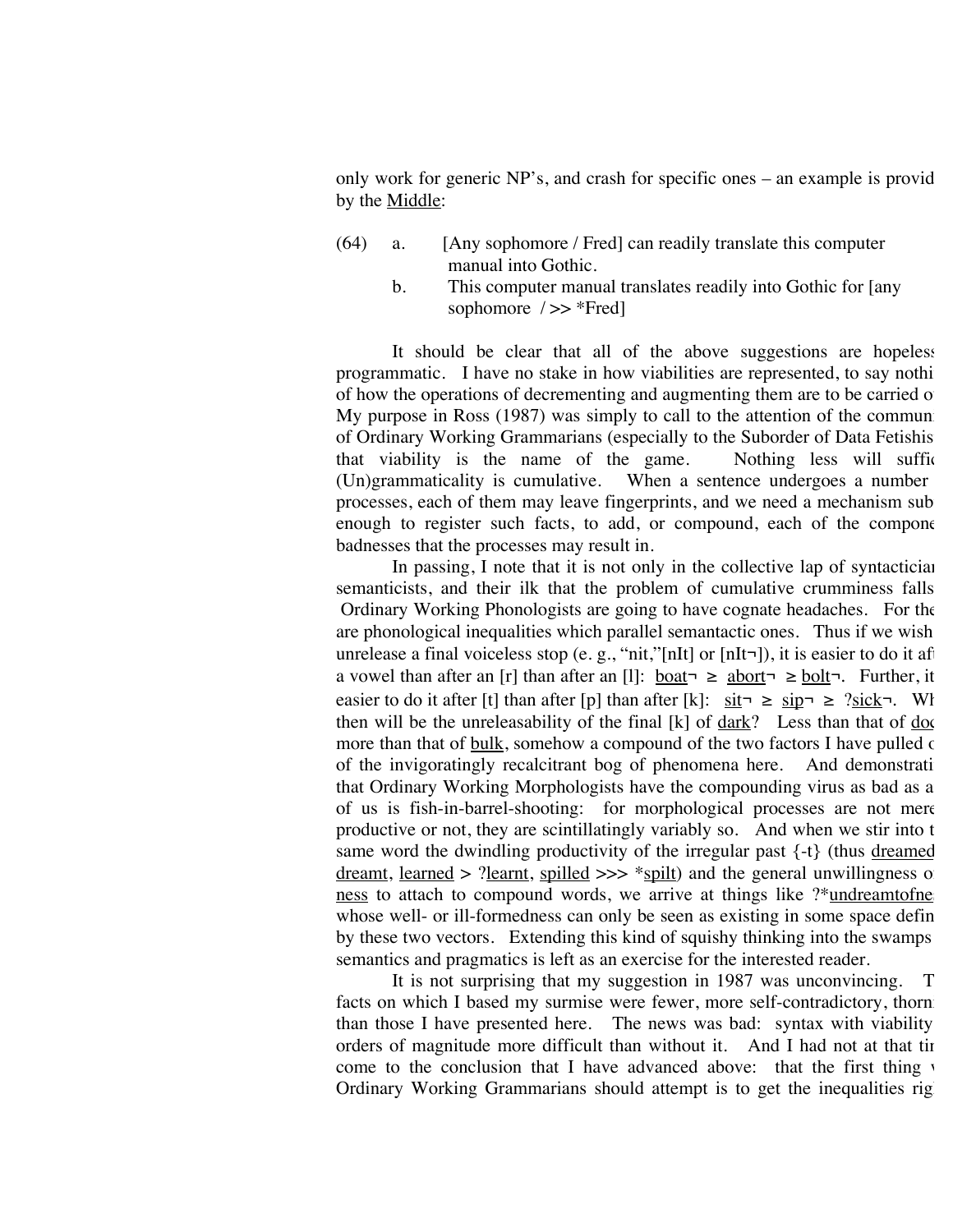As I will argue below, it is only when one uses viability and inequalities that important insights like Higgins' about inviolability can be formulated in their f generality.

But even if those problems had not stood in the way, the lack of uptake the banner of viability should not have surprised anyone. For it merely continue the decades of disregard of the same message that arose from the work of one the subtlest and most profoundly insightful students of syntax, semantics, a<br>pragmatics  $-$  Dwight Bolinger. For Dwight was always picking away For Dwight was always picking away sentences, finding ways to worsen or better them. It has been said, perhaps Robert Lowell?, that a poet is someone who can take a poem and make it bett I suggest an equal but opposite definition for a grammarian. A grammarian someone who can take a sentence and make it worse.

Indeed, I would like to suggest that what it is that we learn when  $\cdot$ apprentice as syntacticians is precisely the ability to sense viability distinctions between "perfectly well-formed" sentences. We come to be able to intuit that clause will not survive passivization, or reflexivization, or that while here forward pronominalization is possible, backwards would not be . . . .

I think, too, that an ear for viability differences is a sine qua non for writing well. The great poet or novelist knows how to tweak the finest shades of usage into freshness, into the memorable. It is my hope that a collaborative of grammarians with an ear for literature and writers with a penchant for messing around with structure will emerge, and will start to explore the *terra incognita* of the calculus of viability. Roman Jakobson said why, too long ago: "A linguist deaf to the poetic functions of language and a literary scholar indifferent to linguistics are equally flagrant anachronisms." (Jakobson (1960))

Be all of this as it may. What should have become clear by now is that the differences in  $(14)$  are differences of viability. For most speakers of English the differences in  $(14a) - (14d)$  are inaudible in isolation, but when we move different languages, as we saw in  $(19)$ , we see that one language's viability another language's typology.

#### **9 Universality**

I said in §1 above that this analysis is eminently falsifiable. Let me now briefly show how.

### (65) **Particularity = Universality**

Constraints on language-particular constructions and processes, on the one hand, and cross-linguistic implicational hierarchies, on the oth grow out of each other. Particularity (cf.Becker (1996) for this term recapitulates universality.

What this means is that, *mutatis mutandis*, all of the inequalities I ha asserted above are valid in all languages. There are unimaginably many *mutan* to reckon with here; I will try to indicate below some of what  $(65)$  is supposed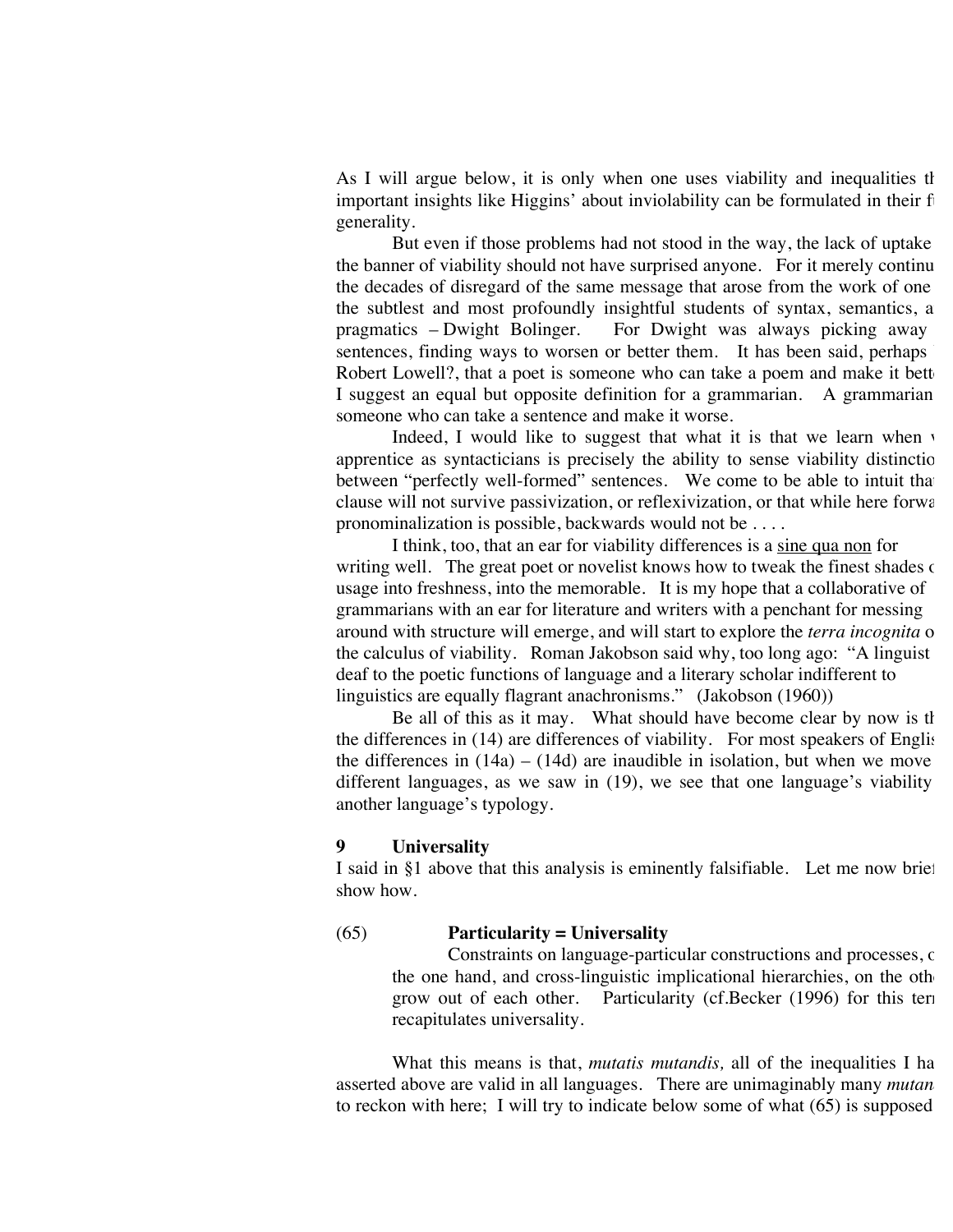capture. But before I do, let me comment briefly on an uncomfortable coordination phrase which I have been forced to use many times in the course of this paper.

Constructions and processes. I know of no cover term. The fi conjunct seems more like a noun than like a verb, while the second seems to ha the opposite affiliation. It has not been for very long that linguists who work the vast terrains north of morphology (I need another cover term here, for "syntactician-semanticist-pragmaticist-discourse-analyst") have realized t necessity for "recognizing" constructions (as when one country "recognizes" new government in another country in which there has been a revolution). The granting of autonomy to constructions, by the north-of-morphologist communi has a couple of sources, as I see it. The first grows out of work on construction grammar that started in the 80's, led by Chuck Fillmore and Paul Kay, a strand thought that is carefully and insightfully chronicled and elaborated on in Goldber  $(1995)$ . The second goes back further, but in a way that I do not feel that I surv well enough to present an overview of. A key phrase here comes from t brilliant, pioneering work of Pete Becker – prior text (cf. Becker (1996)).

Prior text is the linguistic world that we were born into, the language that we do not make up fresh, but repeat. It is an unruly and irresponsible collage sentences, phrases and words from such unlikely bedfellows as the Bib Malcolm X, Shakespeare, Pepsi Cola ads, John F. Kennedy, nursery rhyme Ralph Waldo Emerson, sports cheers, the Stones, the Declaration Independence, proverbs, you name it. Who knows why some part of the assemblage makes it into the dictionary or Bartlett's, and another does not? It like a soup of linguistic free radicals, swimming around, jostling up against on another recombinantly, looking for any game in town.

One of my favorite examples of Pete Becker's is the Shakespeariangraduate-linguistics-studentile *An example, an example, my dissertation for example*. This is what Pete gives us an unforgettable Javanese phrase for *djarwa dhosok. Djarwa* is "language," and *dhosok* is "pushing." (cf. Becker, p. 55) If we use "an example, an example,  $\dots$ ," in part, in Pete's words, we are "speaking the past," and in part we are "speaking the present." We have *push* Shakespeare into our present. We have stolen from him a pattern: *an X*, *an X*, *i Y for an X.* We plug in our own X and Y, for any part of our life which present itself to us (better: which we choose to imbue) with the requisite urgency.

There are several huge literatures which connect with prior text  $-$  it intimately related to what Andy Pawley calls "lexicalized sentences" (cf. Pawley  $(1986)$ , and also to what is known in literary circles as intertextuality. Prior to is the compost out of which grammaticalization sprouts. For grammaticalization, good starting points are Bybee, Pagliuca, and Perkins (1994), Givón (199 Heine, Claudi and Hünnemeyer (1991), Hopper (1988, 1996, 1997), and Hopper and Traugott  $(1993)$ . I will not try to trace the complex interconnections whi link these fields and "pure" linguistics (as if it would even be good if some surgery which separated "them" could be devised). That is a whole noth enterprise, and I must fare on, ever on! I will leave the not merely terminologic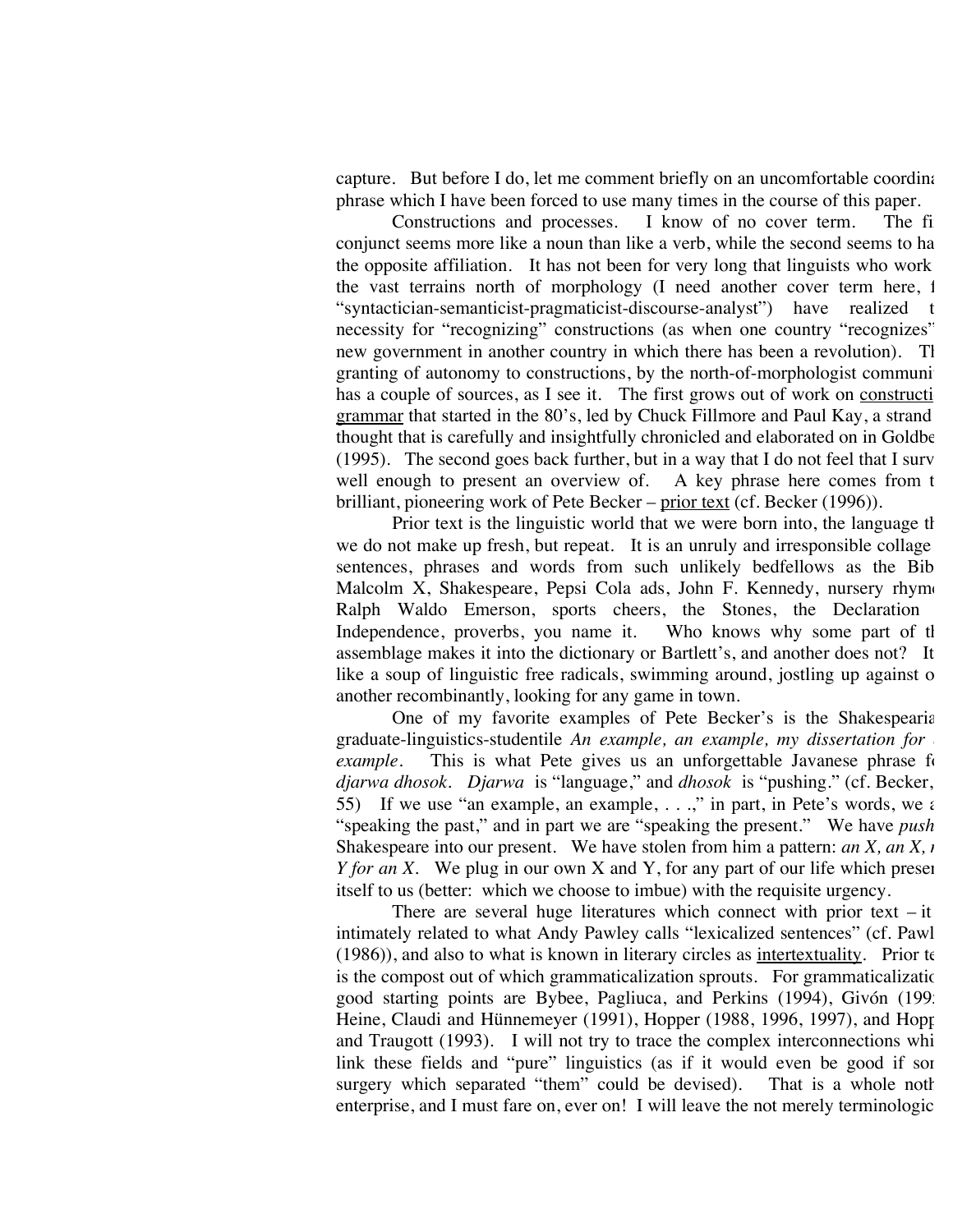but noetic problem of uniting construction and process, of seeing "them" in oneness, with an insight of Rosália Dutra's (personal communication): these  $\epsilon$ complementary aspects of one "thing" (I speak here of complementarity as v have learned to think of it from the work of Niels Bohr and the other quantum physicists), as are synchrony and diachrony. Constructions are nounier, more towards the synchrony take on this "being," and processes are verbier, more towards the diachrony take thereon.

But let us return to the prior complementarity, that "between" particular and universality. Let us examine a few of the kinds of implications of  $(6)$ : some are listed in (66).

(66) a. Negation should always get in the way of processes / constructions, especially for pseudoclefting, of course, but generally well (cf. Givón op. cit. Chapter 2). That is, we should never be surpris to find some construction working better in affirmative than in negati sentences. Mostly, of course, this negational decrementing is so small that it falls below the threshold of perceptibility. When such decrementing does surface, our job is to register how much (and to look for explanation for it being as much as it is, rather than more, or less). But we will or register surprise for any process / construction which works bet negatively than affirmatively.

b. Ditto for tense, and mood, and aspect, in languages that have su morphological categories. Constructions / processes should always suffer when they occur  $\ell$  apply in the context of any one of these categories which is not central (or unmarked). This is what explains the various unacceptabilities of (17h) and (17i).

c. When it comes to embedding, to check the inequalities involvi that  $S \ge$  for NP to  $V + X \ge$  NP V<sub>ing</sub> + X, it is obvious that we cannot

expect to find more than one way of forming non-fin complements in every language. The prediction here should thus bepseudoclefts in any language should be better when embedded in fin contexts than in non-finite ones. If there should be two ways of doi non-finite complementation in some other language, and one of the ways seems more nouny that the other, the pseudocleft construction in the language in question should be worse in the nounier environment than the less nouny one.

d. My impression is that appearing in an environment in whi questioning is going on always decrements viability, even if there is use of any process which results in an order which is specific to question So if we listen to a Type  $4$  pseudocleft in an embedded question, thus one in which there is no use of Subject-Verb Inversion, we may still hear reduction in viability: compare (i) with (ii) below.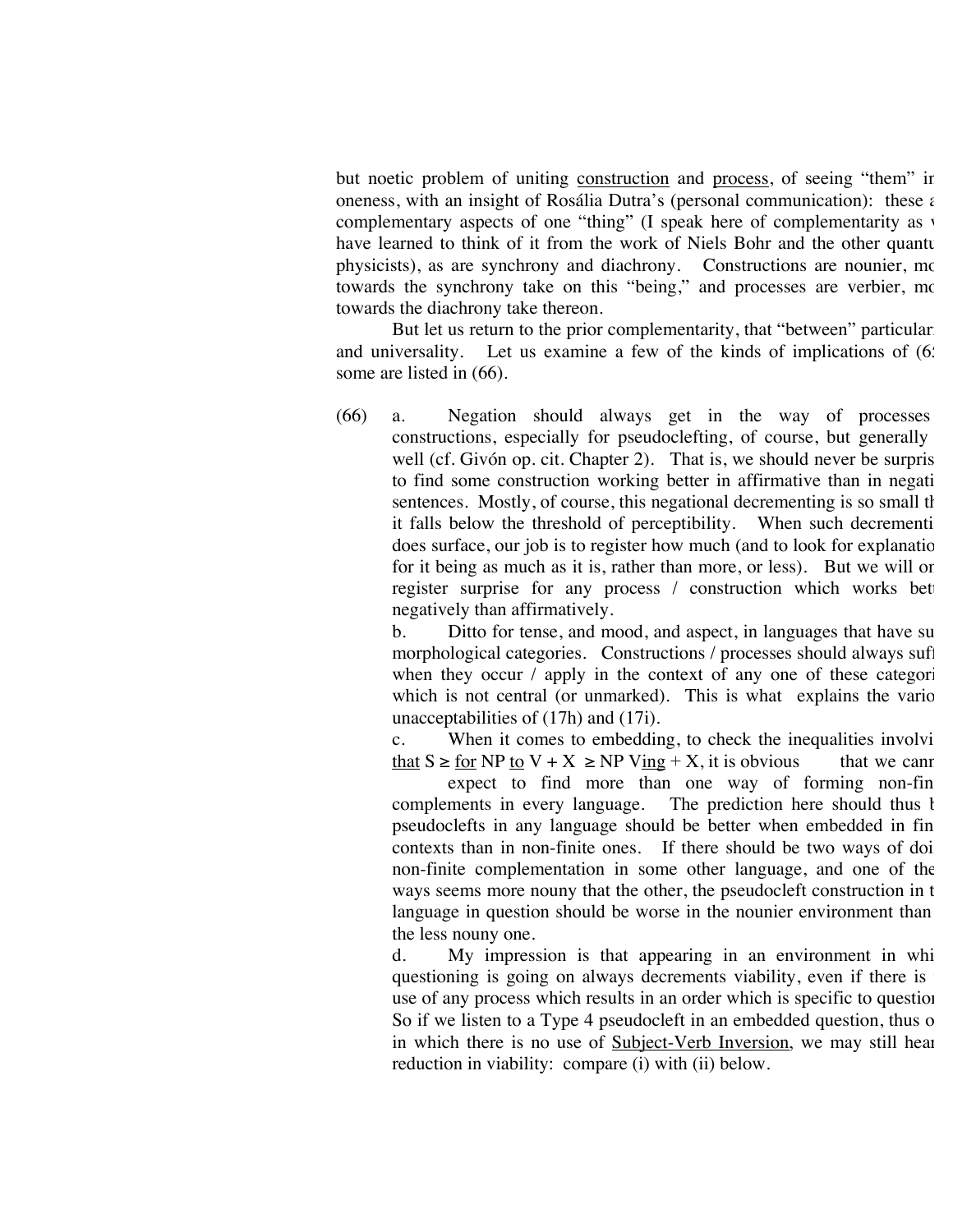- (i) What Stillgestanden was then might have been hostile, because of having been passed over for promotion.
- ≥ (ii) ??I wonder why what Stillgestanden was then was hostile.

I see no reason to think that Higgins's notion of the inviolability pseudoclefts, when suitably squishified, should hold only for English. I will therefore assume that in addition to the expected viability decrement for questions, which we have just seen in the contrast of  $(i)$  and  $(ii)$ , if language reorders any constituent in the formation of questions, that reordering should also occasion an additional viability decrement.

e. With respect to Raising, we should expect a loss in viability, and if a language has two Raising-like processes, one of which leaves an audit pronoun, as Richard does, we should expect that such a process should produce an output less viable than a Raising which leaves no visil proform. I venture this guess on the basis of the small number of ver which allow Richard to function in English, and the small number languages that I have encountered in which anything like Richard manifested. It seems evident that Raising is more central than Richard. f. With respect to the process or processes (or their constructionally analogues) which delete the copula of non-finite clauses after Raising h applied (cf.  $(18di)$  and  $(18dii)$ ), we should expect that this deletion w decrement viability from whatever level has resulted after Raising h applied, in line with our assumption that pseudos are inviolable. Gappi too, in any language which manifests it, should decrement viability, for the same reason.

Given the extent of my ignorance as to how pseudoclefts function crosslinguistically, the above speculations are all painfully brash. And though a language which furnished surprises for any of the "predictions" of (66), to digni these hunches excessively with this word, would disconfirm the inequality-bas account of frozenness that I am selling here, such facts would not be as bad body blow to my hypothesis as would the kind that I describe in (67) below.

 $(67)$  For any process / construction in any language, if any one of the types of pseudocleft in  $(14)$ , call it Type i, is grammatical (or viable) degree x, then any other Type of pseudocleft, say Type j, such that  $j \leq$ must be of equal or greater grammaticality (viability) in the construction process in question.

That is, just as any language which manifests one type of pseudocleft, s Type i, without also manifesting all other types, say Type  $i, i \leq i$ , would constitutiona direct and damaging counterexample to the implicational hierarchy in  $(14)$ , will any individual process / construction. And of course, we do not lack 1 such lethal counterevidence, even in English, as the various "OW!"'s that we ha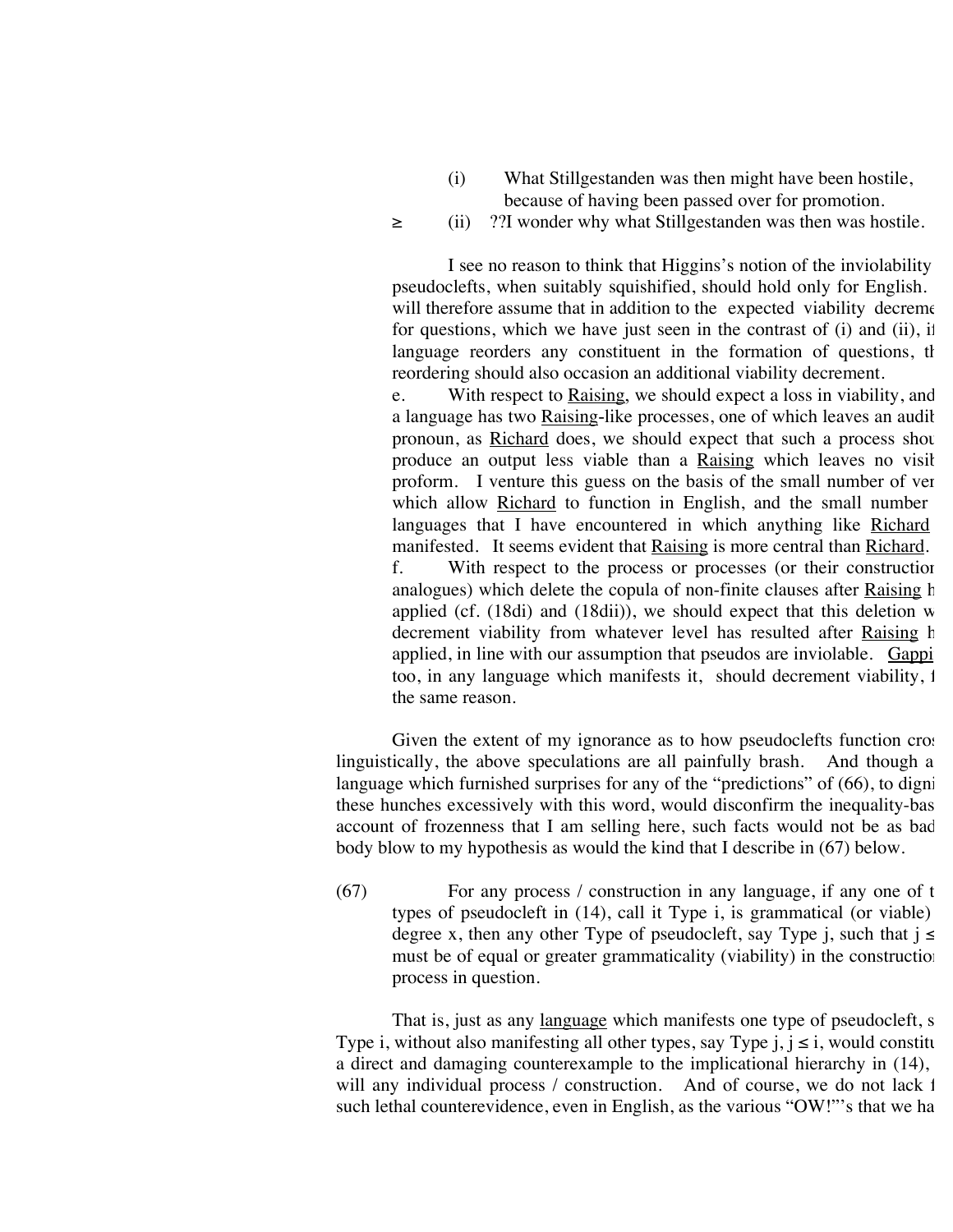seen above attest. My current inclination, however, is not to give up  $(14)$ , sin the overwhelming majority of the examples in more than twenty construction processes is in line with (67).

#### **10 How to work unequally**

A few words are in order about what it might mean to base syntactic work inequalities like those that we have examined above. Perhaps the easiest way speak about why I see such a move as being necessary is to consider what means to prefix a sentence with some symbol that designates its level grammaticality – say "?."

The first thing to realize is that a sentence is a point in  $n$ -space  $-$  a space no one knows how many dimensions. Sentences can be (too) wordy or not, (to nominal or not, the pronouns they contain can have clear references or not; if sentence has been passivized, the verb of the passivized clause may undergo the process readily or not [cf. <u>Merv was talked to about cheating  $\frac{1}{2}$  ?? Cheating w</u> talked about to Merv.]; if there is a that-clause whose that has been deleted, the may have happened in an environment favorable to such deletions or not [cf. has been reported (\*by the press) that he takes bribes.], and so on, for as ma distinctions as one wants to enumerate. To say that a sentence has a "?"is a lit bit like saying a student has a B- average, for the  $14$  courses that she or he taking. It may be true, but it may not be as revealing as would be a list of  $t$ grades for each subject.

What syntactic inequalities can do, if used correctly, is to take a st towards this latter kind of specificity. What we must find is pairs of sentence which differ along only one dimension. It is obviously of no interest to compare a sentence with one "?" to one with two, unless the cause of the difference has been controlled for (as is of course the case with every well-crafted syntax pape We are looking for syntactic minimal pairs. If  $A \geq B$ , and if A has undergone rules, and B has undergone the same set of rules, and one more in addition, v know where we are: the extra rule has caused a decrement in viability.

But the rules here may not be only the usual rules of generative gramm What should we say in the case of (68)?

- (68) a. Harrington has a toupee.
	- b. Harrington does not have a toupee.

In traditional grammar, it would be said that  $(68b)$  "is the negative of"  $(68a)$ . B what should we say in the case of the relationships among the sentences in  $(69)$ ?

- (69) a. Harrington visited some temples.
	- b. Harrington did not visit any temples.
	- c. Harrington visited no temples.
	- d. Harrington did not visit some temples.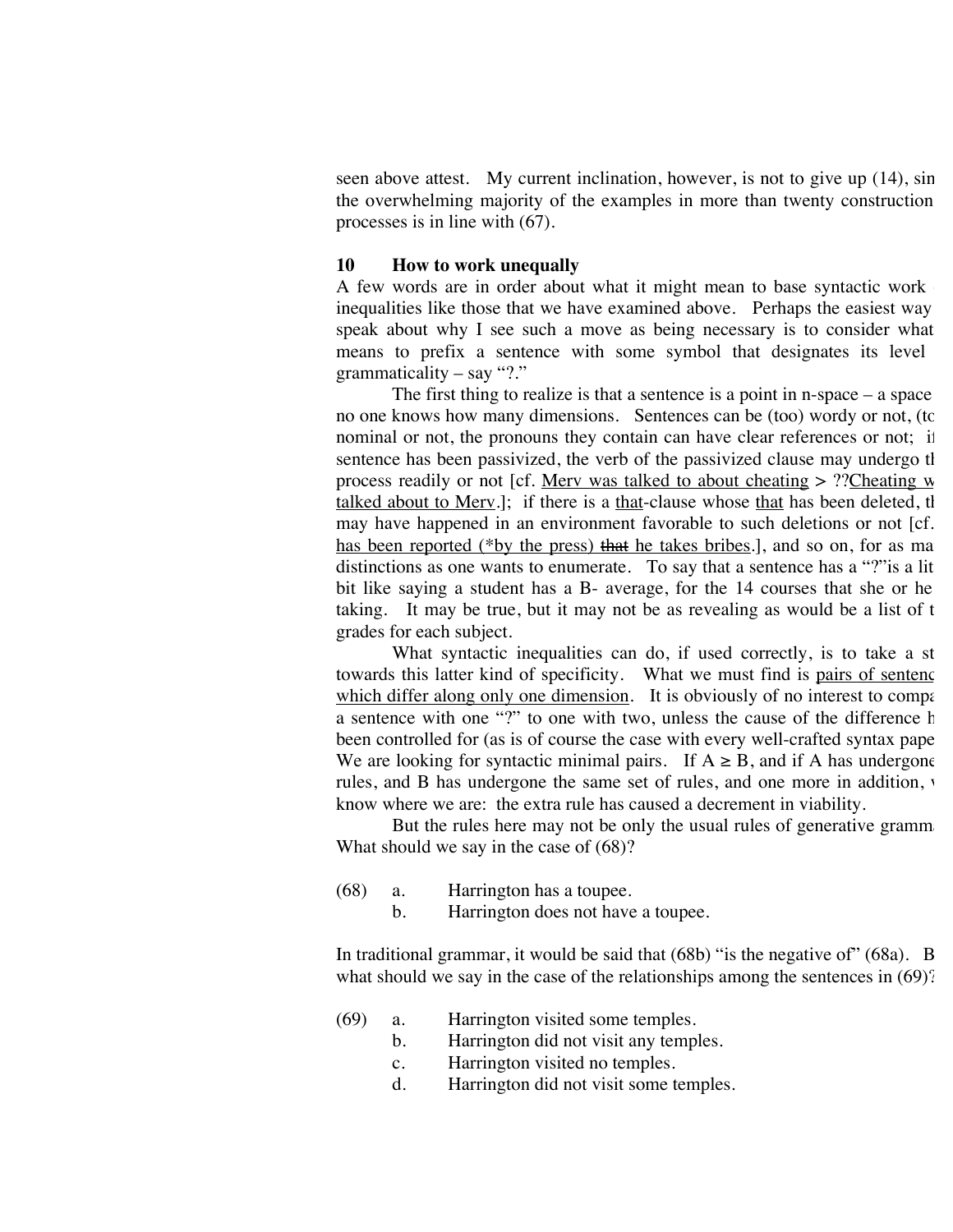Perhaps a majority of grammarians might concur in calling (69b) "the negative of (69a)," but they might not be sleeping so easy as in the case of (68). And in the case of the relationship between (70a) and (70b), I don't think that grammarians would feel much like calling the latter sentence the anything whatever of the former one.

(70) a. Harrington had a toupee. b. Harrington never had a toupee.

The intuition here is that the difference between the two sentences is not a minimal one – that as in the case of  $(71)$ , there are multiple processes involved i connecting the sentences in question.

(71) a. Harrington sprayed catsup on the wall. b. The wall, it was sprayed by Harrington with catsup.

I do not raise these issues because I have studied them in depth and have come to hold firm opinions about them. Rather, I feel myself to be a rank amateur in this new way of thinking, and mention these matters in the hope of starting some discussion of them among us ordinary workers.

I will close this most programmatic of sections with two brief comment in summation. The first is that the move from using, as the primary data  $\mathbf{1}$ syntax, sentences with various types of prefixes, to using inequalities of the form  $A \geq B$  is a move from studying isolated data points to one of studying vectors. Inequalities (when we find relevant ones) are relational; they help us to see the center.

The second point is that as far as I can see, they are as theory-neutral anything I can dream up. You can continue to do minimalism, arboreal gramm relational grammar, lexical-functional grammar, GPSG, you can be a functional or formalist or any mix conceivable thereof, inequalities don't care. If you are interested in the syntactic center of language, a center which I would suggest being one of the few things which perhaps almost any linguist since Trubetsk and Jakobson can agree on the existence of, working unequally may lead y towards, and make possible the formulation of, important insights within you particular framework.

#### **11 In short**

Where have we been, what have we seen? I have argued that  $Higgi$ fundamental notion of the inviolabililty of pseudoclefts must be revised, to ta into account the implicational hierarchy presented in  $(14)$ . More importantly than any details of any particular analysis, I have reraised on high the banner viability, supported this time with a new conception of the nature of syntactic data-(and of course, of the data of phonology, morphology, and everything else).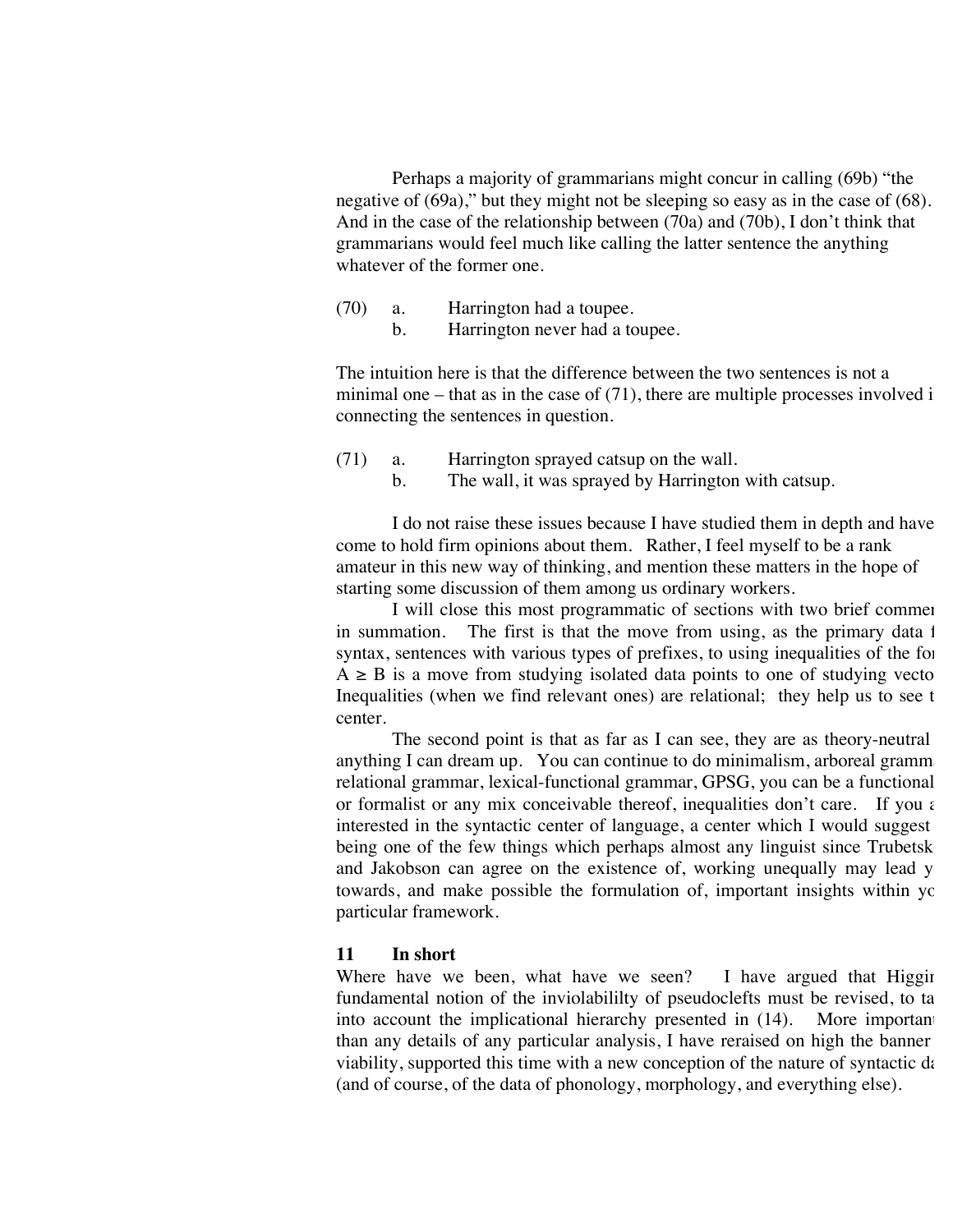I said at the outset that this paper should be viewed as a fine-tuning Roger Higgins' foundational discovery. In a theory without viability, we would have to say that inviolabililty is both right and wrong. It is right because it say that Subject-Verb Inversion leads to ungrammaticality, which it does in the  $c\epsilon$ of (72),

(72) a. What Odilon is now is testy. b. ?\*Is what Odilon is now testy?

but which it doesn't in the case of (73):

(73) a. What Odilon was reading is a plumber's manual. b. ?Is what Odilon was reading a plumber's manual.

No one likes to be right sometimes and wrong others; we can spare Higgins the fate if we see these cases through viability goggles. Let us say that  $(73a)$  has viability of 90, and that  $(72a)$  has a viability of 60. If we say that the process Subject-Verb Inversion has the effect of subtracting  $30$  (a "solution" reeking fudge, but let it go, let it go, for now), we will end up with the resultant viabiliti of 60 for (73b), and 30 for (72b). Yes, I know, this doesn't score a bull's eye, for  $(73b)$  should be around 40 and not as high as 60, but you see the general direction.

Not enough detailed work has been done on the calculus of viability for me to be able to decide whether decrements should work by subtraction, whether they should be multiplicative, or should perform some other,  $mc$ complex, numerical function, but to me, this is a technical problem. Granting the need for a lot of tough, detailed work in the viability trenches, I think it is fair say that adding the bifocal perspective of viability and inequality to one's theory may augment it to the extent that Roger Higgins can be seen to have been ju plain right. The great syntacticians are fabulous worseners, with Dwig Bolinger being perhaps the subtlest of them all. I tell students that they multeum to Shoot for the Stars. This \*-shooting leads to the discovery of t This  $*$ -shooting leads to the discovery of t structural sinews upon which individual examples float, in the space of ma dimensions, all of which are tied, at one end, to a Center, and which lead implicationally away from it. I have not used the term "markedness" to date our reflections, but of course it is everywhere behind and beyond them, as Talr Givón has so long and so forcefully articulated. Of course Type 1 is less mark than is Type 2, of course what is more viable is less marked.

Just as today's grammaticalized construction (say the ne . . .pas negative of French) was yesterday's process (cf. Hopper and Traugott (1993) for detail so today's metaphor is tomorrow's etymological mystery. Always, always, wh we speak, we say ourselves in mores and lesses, as we negotiate the evernewnesses of any particular conversation we find ourselves in. As John Dew first said, and as Pete Becker has revivified for us all, language is not a thing th we have, it is a verb that we do, together, particularly, shaped to each mome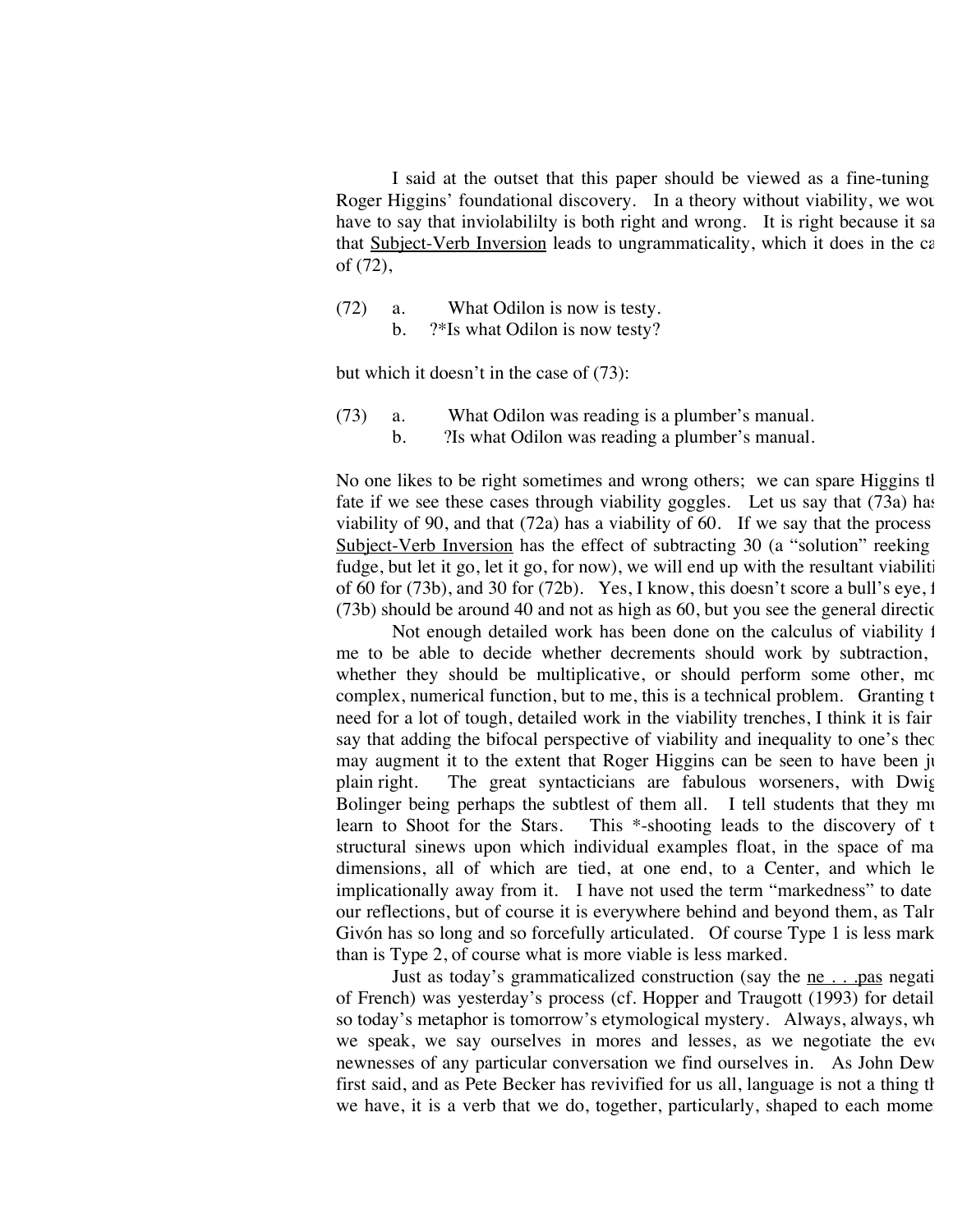And when we language, we are norteados, as they say in Brasil – we are "northed" by the pull of the pole of the Center of grammar, viability is the universal gravity which links all constructions, all processes, together, whi makes possible the play, the Dance, which it is the Ordinary Worki Grammarian's delight to trace.

Several decades ago, Elan Dresher, thinking to pull the legs of a several visible linguists on the scene, me among them, made up a number of books. The one I was said to have written, A Linguist's Book of Counterexamples, El described as follows: "This innovative work, consisting solely of number sentences of varying degrees of grammaticality, demonstrates conclusively that syntax, as we know it, is impossible. With an introduction by The Perfect Master, Maharaj Ji." Unfortunately, reality imitates art, and Dresher's beautiful parody has become with this paper mere precognition. To be sure, I have no hewed rigidly enough to his ideal of presenting commentaryless examples, no one is perfect. And I have found no Master willing to introduce this work. But as horseshoes, close is good enough.

It is not exactly that syntax as we know it is not possible, it is that beautiful as that known kind is, there is a subtler, richer, and I think deeper kin which I see now as being within reach, perhaps. I hope you will join me in tryi to.

#### **Thanks**

I have been trying to figure out how (pseudo)clefts work for about thirt five years. During this time, I have been helped beyond measure by a circle friends too big to number here, though I will give it a try. This help has come the form of counterexamples, better ideas than those I had mooted, the examples of lives permeated by a love and respect for language, and above all, humungo quantities of patience and friendship. I doubt that any of you who I will try name can know in how many ways you have made this work possible. So – thanks go to:

Adrian Akmajian, Lloyd Anderson, Steve Anderson, Avery Andrews, Mark Aronoff, Emmon Bach, Pete Becker, Tom Bever, Jake Bierwisch, Peter Blackwell, Bernard Bloch, Dwight Bolinger, Ann Borkin, Jo Bresnan, Rainer Brockerhoff, Richard Boyum, Joan Bybee, Noa Chomsky, Tila Cohen, Jeff Coulter, Cleo Condoravdi, Ernie Clifton, B Cooper, Peter Culicover, David Decamp, Benoit de Cornulier, Judi Doherty, Jack Du Bois, Elan Dresher, Bernhard Drubig, Fred Erickson, Lynn and Maria Eubank, Bob Faraci, Gilles Fauconnier, Chuck Fillmo Jerry Fodor, Nelson Francis, Rich Frankel, Bruce Fraser, Margaret a Don Freeman, Paul Friedrich, Merrill Garrett, Talmy Givón, Le Gleitman, Erv Goffman, Joe Goguen, John Goldsmith, Yara Goula Georgia Green, Maurice Gross, Jeff Gruber, Franz Guenthner, Ken Ha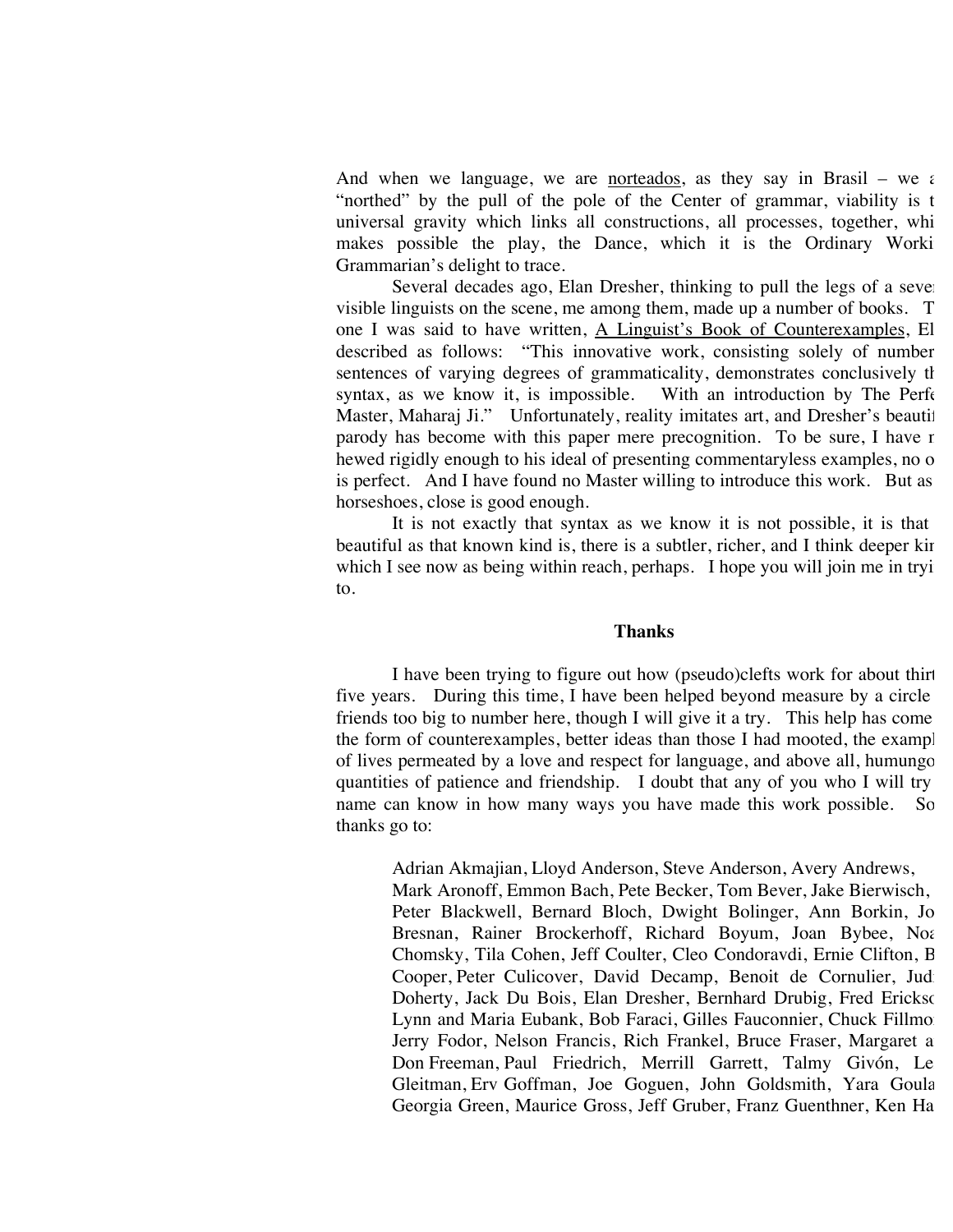Morris Halle, Bernd Heine, Shin Harada, Zellig Harris, Carolyn Heycoc Roger Higgins, Masako Hiraga, Ron Hofmann, Paul Hopper, Larry Horn, Dick Hudson, Sabine Iatridou, Ray Jackendoff, Roman Jakobson, Aravind Joshi, Mary Kato, Jerry Katz, Paul Kay, Paul Kiparsky, 1 Klima, Anneliese Kramer, Tony Kroch, Susumu Kuno, Yuki Kuroda, B Labov, George Lakoff, Robin Lakoff, Knud Lambrecht, Ewald Lang, R Langacker, John Lawler, Bob Lees, Mark Liberman, Charlotte Lind Steve Lucas, Uli Lutz, Donaldo Macedo, Margot Magnus, J. McCawley, Leland McCleary, Ray McDermott, David McNeill, Jas Merchant, George Miller, Mario Montalbetti, Edith Moravcsik, Jer Morgan, Sasha Nizhnikov, Jairo Nunes, Dick Oehrle, Barbara Hall Parte Andy Pawley, Dave Perlmutter, Stan Peters, Roland Posner, Ellen Princ Charles Pyle, Bob Ritchie, Nicolas Ruwet, Jerry Sadock, Gillian Sanko Manny Schegloff, John Schumann, Philippe Schlenker, Helmut Schnel Ellen Schwartz, Roger Shuy, Michele Sigler, Carlota Smith, Da Stampe, Guili Sun, Len Talmy, Deborah Tannen, Sandy Thompson, Elizabeth Traugott, Susanne Trißler, Mark Turner, Nelson Vaz, Th Vennemann, Evani Viotti, Vladimir von Stechow, Bill Wang, Bill Wa Chris Wilder, Edwin Williams, Erich Woisetschlaeger, Dietmark Zaefferer, and Arnold Zwicky.

In addition to the general thanks due to those mentioned above, let  $\alpha$ single out five friends whose invitations to visit their institutions in the last fouryears have proved pivotal: for two opportunities to try to discover more about grammaticalization in Brasil – Ataliba de Castilho and Leland McCleary at the FFLCH of the Universidade de São Paulo; and Malu Braga, Mary Kato, and Jairo Nunes in Campinas; and for two possibilities to talk about pseudoclefts Germany – Jake Bierwisch and Judith Doherty in Berlin, and Marga Reis Tübingen.

And finally, two friends who have taught me more than I know to te about not only language, but about all that includes it: Paul Postal, and Rosá Dutra, always Rosália.

#### **Notes**

1. I continue to advocate the bisentential analysis, despite the lethally cog counterarguments to it that Roger Higgins raises (cf. Higgins (1979), Chapter, §3). That the objections must be met by any bisententialist is clear, and I intend to undertake this formidable task elsewhere (Ross (in preparation)). I am not at all sure that I will succeed non-pyrrhical because of the overwhelming depth and rigor of Higgins' work, which is where all students of t construction must begin. For further arguments in favor of the bisentential analysis, cf. Schlen (2000) and den Dikken, Meinunger and Wilder (1998).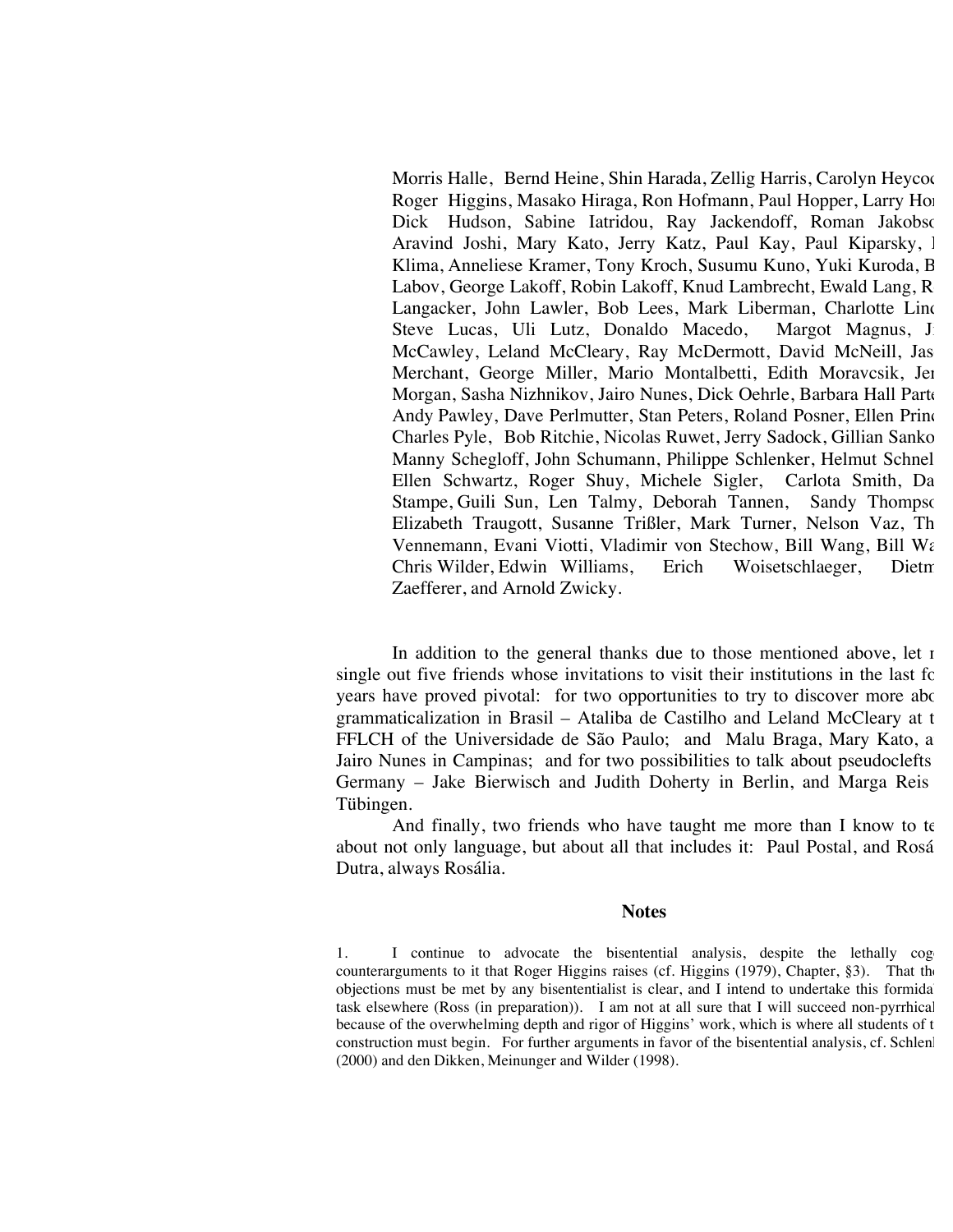2. The first use of the term "freeze" with respect to pseudoclefts appears in an import article by Peter Culicover (cf. Culicover (1977)). Though he does mention, marginally, problem that will be the focus of my paper, citing Higgins (1979) for the original observations, paper is concerned with a class of restrictions on extractions from the focus of pseudoclefts problem which is not immediately relevant to the focal concerns of my paper. I will thus not further concerned directly with his analysis here.

3. We see here for the first time a difference between an infinitive with  $\underline{to}$  and without when these appear in the answer of a pseudocleft whose verb is  $\underline{do}$ . This contrast is pervasive,  $\vdash$ I do not have the space here to look into it seriously.

4. Tenseless Contagion – which produces sentences in which not only the copula tenseless, but which allows tenseless forms to invade the  $wh$ -clause – is perhaps possible. example of this rare type would be They insist that what he have be a book. The phenomenon finding in the  $wh$ -clause tense or auxiliary elements which might have been expected to have limited themselves to the appearing with the copula is discussed insightfully under the term "transparency" by Higgins (cf. Higgins, p. 323).

5. Subjunctive Contagion – subjunctive forms inside the  $wh$ -clause – is possible. It see stronger with past subjunctives than with the "present" subjunctive were. An example would be wish that what I [?were reading / had read] were a novel. Cf. footnote 4 above.

6. For some reason, the contrastive stress on  $\underline{I}$  (or perhaps some other element of the  $\underline{v}$ clause) seems absolutely mandatory here. I have no understanding of this fact, to put it mildly.

7. There are rare non-finite contexts, as Dwight Bolinger has pointed out to me (personal) communication], in which such anaphoric linkages are possible:

Parents always want one to be  $[{\rm{policy}}]_i$ , but being it $_i$  can be a darn headache.

#### **References**

Alexiadou, Artemis, Nanna Fuhrhop, Paul Law, and Ursula Kleinhenz (eds.). 1998. *ZAS Papers in*  Linguistics Volume 10. Berlin: Zentrum für Allgemeine Sprachwissenschaft, Sprachtypologie u Universalienforschung.

Becker, Alton L. 1995. *Beyond Translation: Essays toward a Modern Philology*. Ann Arb Michigan:University of Michigan Press.

Bybee, Joan, William Pagliuca, and Revere D. Perkins. 1994. *The Evolution of Grammar: Tel Aspect and Modality in the Languages of the World.* Chicago:The University of Chicago Press.

Culicover, Peter W. 1977. Some observations concerning pseudo-clefts. *Linguistic Analy* 3/4:347-375.

den Dikken, Marcel, André Meinunger, and Chris Wilder. 1998. Pseudoclefts and ellipsis. *Z Papers in Linguistics*, ed. by Artemis Alexiadou, Nanna Fuhrhop, Paul Law, and Urs Kleinhenz, 10:21-70. Berlin: Zentrum für Allgemeine Sprachwissenschaft, Sprachtypologie u Universalienforschung.

Faraci, Robert. 1971. The deep question of pseudo-clefts. *English Linguistics* 6:48-85.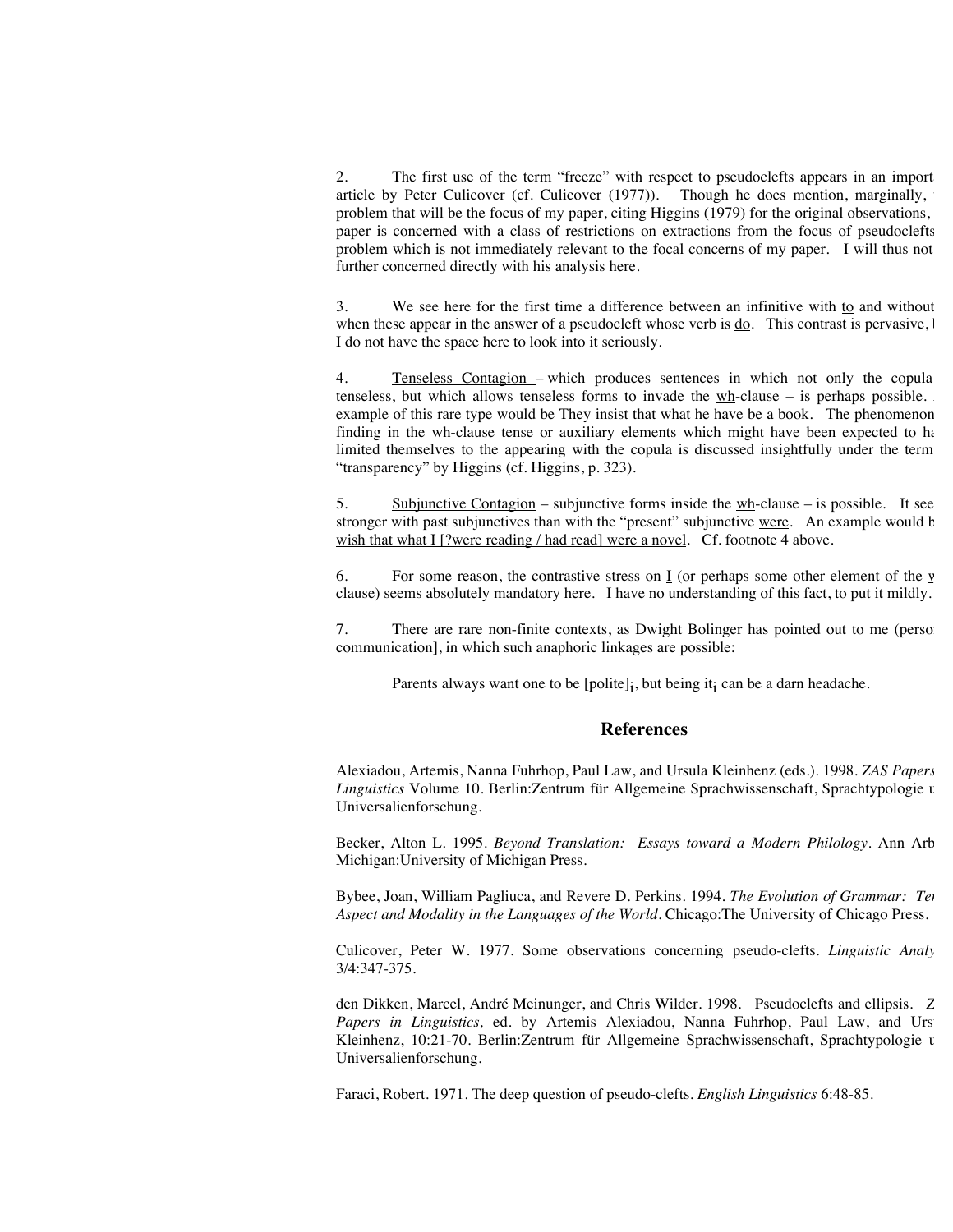Givón, Talmy. 1995. *Functionalism and Grammar*. Amsterdam:John Benjamins Publish Company.

Goldberg, Adele E. 1995. Constructions: A Construction Grammar Approach to Argum *Structure.* Chicago:The University of Chicago Press.

Heine, Bernd, Ulrike Claudi, and Friederike Hünnemeyer. 1991. *Grammaticalization: Conceptual Framework.* Chicago:The University of Chicago Press.

Heycock, Caroline, and Anthony Kroch. 1998. Inversion and equation in copular sentences. *Z* Papers in Linguistics, ed. by Artemis Alexiadou, Nanna Fuhrhop, Paul Law, and Urs Kleinhenz, 10:71-87. Berlin:Zentrum für Allgemeine Sprachwissenschaft, Sprachtypologie u Universalienforschung.

Higgins, F. Roger. 1979. *The Pseudo-Cleft Construction in English*. New York and London:Garland Publishing, Inc.

Hopper, Paul J. 1988. Emergent grammar and the a priori grammar postulate. *Linguistics Context: Connecting Observation and Understanding,* ed. by Deborah Tannen, 117-13 Norwood, New Jersey:Ablex Publishing Corporation.

Hopper, Paul J. 1996. Some recent trends in grammaticalization. Annual Review of Anthropole 25:217-236.

Hopper, Paul J. 1997. When 'grammar' and discourse clash: the problem of source conflict *Essays on language function and language type – dedicated to T. Givón,* ed. by Joan Bybee, Jc Haiman, and Sandra Thompson, 231–47. Amsterdam:John Benjamins.

Hopper, Paul J., and Elizabeth Closs Traugott. 1993. *Grammaticalization.* Cambridge: Cambridge University Press.

Iatridou, Sabine, and Spyridoula Varlokosta. 1998. Pseudoclefts crosslinguistically. Natu *Language Semantics 6:3-28*.

Jakobson, Roman. 1960. Closing statement. *Style in Language*, ed. by Thomas Sebeok, 315-3<sup>7</sup> Cambridge, Massachusetts:MIT Press

Lakoff, George. 1987.*Women, Fire, and Dangerous Things - What Categories Reveal about Mind.* Chicago:The University of Chicago Press.

Pawley, Andrew. 1986. Lexicalization. *Georgetown University Round Table on Languages c* Linguistics 1985: Languages and Linguistics - The Interdependence of Theory, Data, and *Application*, ed. by Deborah Tannen and James E. Alatis, 98-120. Washington, D. C:Georgeto University Press.

Rogers, Andrew. 1974. A transderivational constraint on Richard? *Proceedings of the Tel Regional Meeting of the Chicago Linguistic Society, ed. by Michael W. LaGaly, Robert A. F* and Anthony Bruck, 551-558. Chicago:Chicago Linguistic Society.